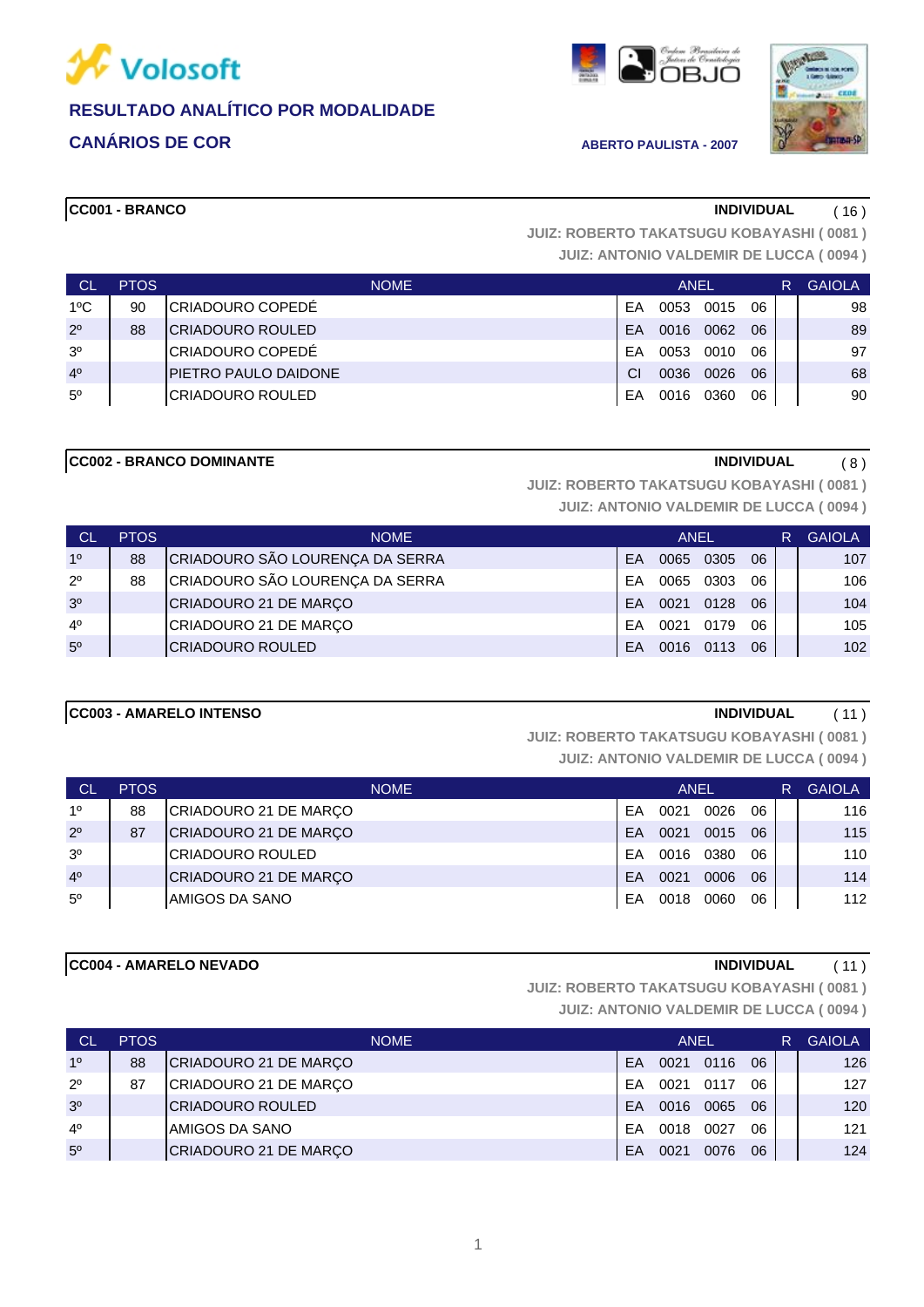

### **CANÁRIOS DE COR ABERTO PAULISTA - 2007**





#### **CC005 - AMARELO MOSAICO MACHO INDIVIDUAL** ( 5 )

**JUIZ: ANTONIO VALDEMIR DE LUCCA ( 0094 ) JUIZ: ROBERTO TAKATSUGU KOBAYASHI ( 0081 )**

| <b>CL</b>      | <b>PTOS</b> | <b>NOME</b>         | <b>ANEL</b> |      |      |    |  | <b>GAIOLA</b> |
|----------------|-------------|---------------------|-------------|------|------|----|--|---------------|
| 10             | 88          | <b>IMS CANARIOS</b> | EA          | 0040 | 0037 | 06 |  | 131           |
| $2^{\circ}$    | 87          | <b>IMS CANARIOS</b> | EA          | 0040 | 0136 | 06 |  | 134           |
| 3 <sup>o</sup> |             | <b>IMS CANARIOS</b> | EA          | 0040 | 0038 | 06 |  | 132           |

#### **CC006 - AMARELO MOSAICO FÊMEA** (3)

**JUIZ: ROBERTO TAKATSUGU KOBAYASHI ( 0081 )**

**JUIZ: ANTONIO VALDEMIR DE LUCCA ( 0094 )**

| <b>CL</b>      | <b>PTOS</b> | <b>NOME</b>                  |           | ANEI      |      |    | <b>GAIOLA</b> |
|----------------|-------------|------------------------------|-----------|-----------|------|----|---------------|
| 10             | 88          | <b>IPIETRO PAULO DAIDONE</b> | CI.       | 0036      | 0016 | 06 | 71            |
| $2^{\circ}$    | 87          | IMS CANARIOS                 | EA        | 0040 0116 |      | 06 | 135           |
| 3 <sup>o</sup> |             | IPIETRO PAULO DAIDONE        | <b>CI</b> | 0036      | 0017 | 06 | 72            |

#### **CC008 - AMARELO MARFIM NEVADO INDIVIDUAL** ( 2 )

#### **JUIZ: ROBERTO TAKATSUGU KOBAYASHI ( 0081 )**

**JUIZ: ANTONIO VALDEMIR DE LUCCA ( 0094 )**

| <b>CL</b>     | <b>PTOS</b> | <b>NOME</b>     | ANEI |      |      |    | R. | <b>GAIOLA</b> |
|---------------|-------------|-----------------|------|------|------|----|----|---------------|
| $1^{\circ}$ C | 90          | CRIADOURO IBIRA | EA   | 0062 | 0040 | 06 |    | 136           |
| $2^{\circ}$   | 87          | CRIADOURO IBIRA | EA   | 0062 | 0041 | 06 |    | 137           |

#### **CC009 - AMARELO MARFIM MOSAICO MACHO INDIVIDUAL** ( 1 )

**JUIZ: ANTONIO VALDEMIR DE LUCCA ( 0094 ) JUIZ: ROBERTO TAKATSUGU KOBAYASHI ( 0081 )**

| <b>NGLN</b> | <b>PTOS</b> | <b>NOME</b>        |    | <b>ANEI</b> |      |    | R GAIOLA |
|-------------|-------------|--------------------|----|-------------|------|----|----------|
| $1^{\circ}$ | 87          | <b>MS CANARIOS</b> | EA | 0040        | 0162 | 06 | 138      |

**CC010 - AMARELO MARFIM MOSAICO FÊMEA INDIVIDUAL** ( 5 )

**JUIZ: ROBERTO TAKATSUGU KOBAYASHI ( 0081 )**

| <b>CL</b>      | <b>PTOS</b> | <b>NOME</b>                  |    | <b>ANEL</b> |      |    |  | <b>GAIOLA</b> |
|----------------|-------------|------------------------------|----|-------------|------|----|--|---------------|
| 1 <sup>0</sup> | 88          | <b>PIETRO PAULO DAIDONE</b>  | CI | 0036        | 0099 | 06 |  | 74            |
| $2^{\circ}$    | 87          | IMS CANARIOS                 | ЕA | 0040        | 0161 | 06 |  | 139           |
| 3 <sup>o</sup> |             | <b>IPIETRO PAULO DAIDONE</b> | CI | 0036        | 0070 | 06 |  | 73            |
| 4 <sup>0</sup> |             | IMS CANARIOS                 | ЕA | 0040        | 0164 | 06 |  | 141           |
| 5 <sup>o</sup> |             | <b>IMS CANARIOS</b>          | EA | 0040        | 0163 | 06 |  | 140           |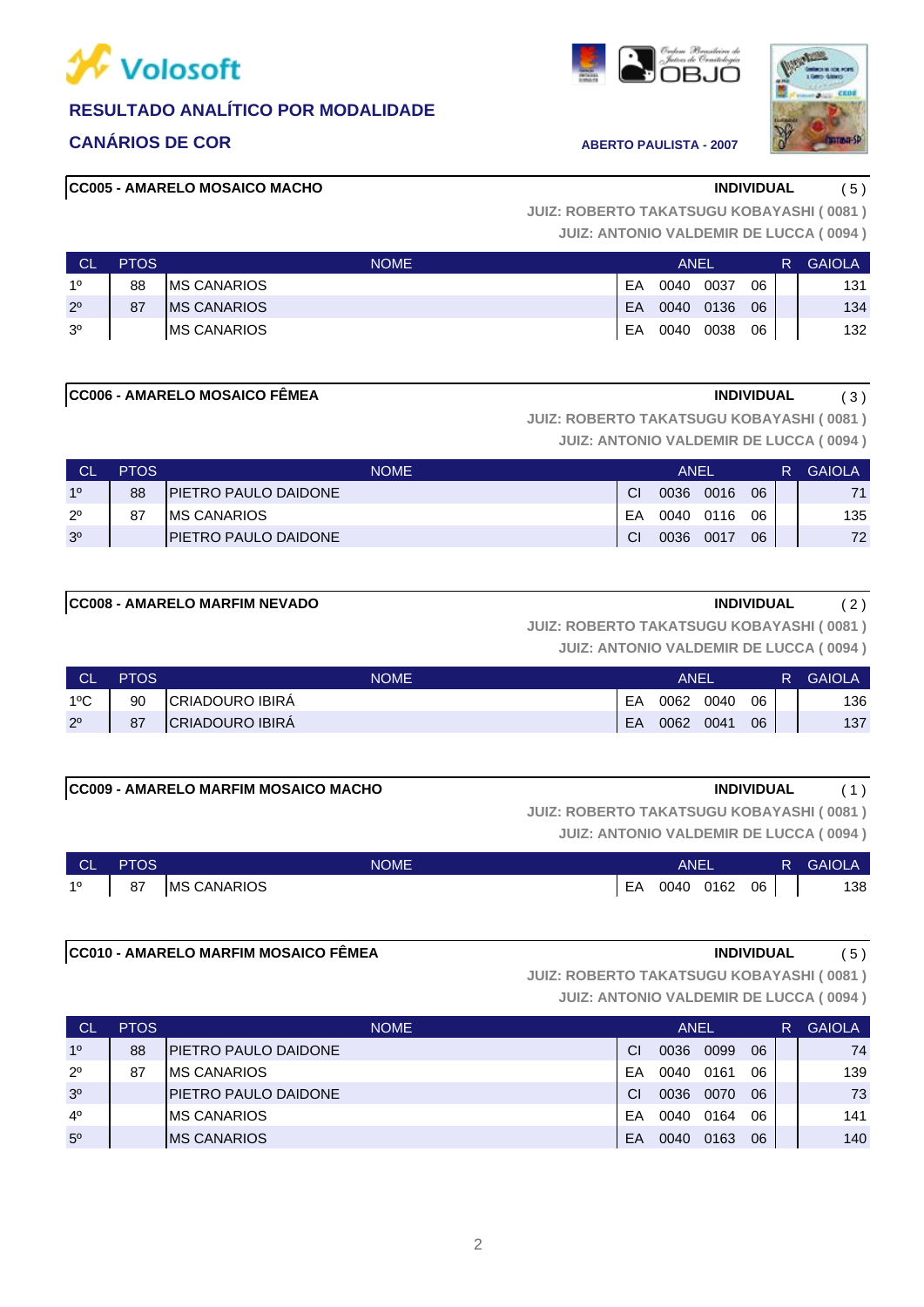

### **CANÁRIOS DE COR ABERTO PAULISTA - 2007**



3

# **SHI ( 0081 )**

|  |  | 001 - 110 - 111 - 111 - 111 - 110 - 110 - 110 - 111 - 111 - 111 - 111 - 111 - 111 - 111 - 111 - 111 - 111 - 1 |  |  |  |
|--|--|---------------------------------------------------------------------------------------------------------------|--|--|--|
|  |  | <b>JUIZ: ANTONIO VALDEMIR DE LUCCA (0094)</b>                                                                 |  |  |  |

| CL PTOS | <b>NOME</b>                    | ANEL |              |  |  | <b>R</b> GAIOLA |
|---------|--------------------------------|------|--------------|--|--|-----------------|
|         | 1º   86   PIETRO PAULO DAIDONE | -CI  | 0036 0022 06 |  |  | 75              |

## **CC012 - ALBINO DOMINANTE QUARTETO** ( 1 )

**JUIZ: AMADEO SIGISMONDI FILHO ( 0006 )**

**JUIZ: ANTONIO VALDEMIR DE LUCCA ( 0094 )**

| CL             | <b>PTOS</b> | <b>NOME</b>                     | ANEL      |      |              |     | R. | <b>GAIOLA</b> |
|----------------|-------------|---------------------------------|-----------|------|--------------|-----|----|---------------|
| 1 <sup>0</sup> | 358         | CRIADOURO SÃO LOURENÇA DA SERRA | <b>FA</b> | 0065 | 0317         | 06  |    | 147           |
| 1 <sup>0</sup> | 358         | CRIADOURO SÃO LOURENÇA DA SERRA | FA        | 0065 | 0004         | 06  |    | 144           |
| 10             | 358         | CRIADOURO SÃO LOURENÇA DA SERRA | <b>FA</b> | 0065 | 0162         | -06 |    | 145           |
| 10             | 358         | CRIADOURO SÃO LOURENÇA DA SERRA | FA.       |      | 0065 0175 06 |     |    | 146           |

**JUIZ: ROBERTO TAKATSUGU KOBAYASHI ( 0081 )**

**JUIZ: ANTONIO VALDEMIR DE LUCCA ( 0094 )**

| <b>CL</b> | <b>PTOS</b> | NOME                  |    | ANEI |      |    | R | <b>GAIOLA</b> |
|-----------|-------------|-----------------------|----|------|------|----|---|---------------|
| 10        | 86          | CRIADOURO 21 DE MARÇO | EA | 0021 | 0108 | 06 |   | 149           |

### **CC016 - LUTINO MOSAICO FÊMEA INDIVIDUAL** ( 2 )

**JUIZ: ROBERTO TAKATSUGU KOBAYASHI ( 0081 )**

**JUIZ: ANTONIO VALDEMIR DE LUCCA ( 0094 )**

| CL          | <b>PTOS</b> | <b>NOME</b>         |    | <b>ANEL</b> |      |    | <b>GAIOLA</b> |
|-------------|-------------|---------------------|----|-------------|------|----|---------------|
| 10          | 88          | <b>IMS CANARIOS</b> | EA | 0040        | 0036 | 06 | 153           |
| $2^{\circ}$ | 86          | <b>IMS CANARIOS</b> | EA | 0040        | 0190 | 06 | 154           |

### **CC020 - LUTINO MARFIM MOSAICO FÊMEA INDIVIDUAL** ( 2 )

**JUIZ: ROBERTO TAKATSUGU KOBAYASHI ( 0081 )**

**JUIZ: ANTONIO VALDEMIR DE LUCCA ( 0094 )**

|             | <b>PTOS</b> | <b>NOME</b>                  | <b>ANEI</b>   |      |      |    | <b>GAIOLA</b> |
|-------------|-------------|------------------------------|---------------|------|------|----|---------------|
| 10          | 88          | <b>IPIETRO PAULO DAIDONE</b> | CI            | 0036 | 0087 | 06 | 78            |
| $2^{\circ}$ | 87          | <b>PIETRO PAULO DAIDONE</b>  | <sub>Cl</sub> | 0036 | 0081 | 06 | 77            |

| <b>CC011 - ALBINO</b> | <b>INDIVIDUAL</b>                               | 2) |
|-----------------------|-------------------------------------------------|----|
|                       | <b>JUIZ: ROBERTO TAKATSUGU KOBAYASHI (0081)</b> |    |





# **CC013 - LUTINO INTENSO INDIVIDUAL** ( 1 )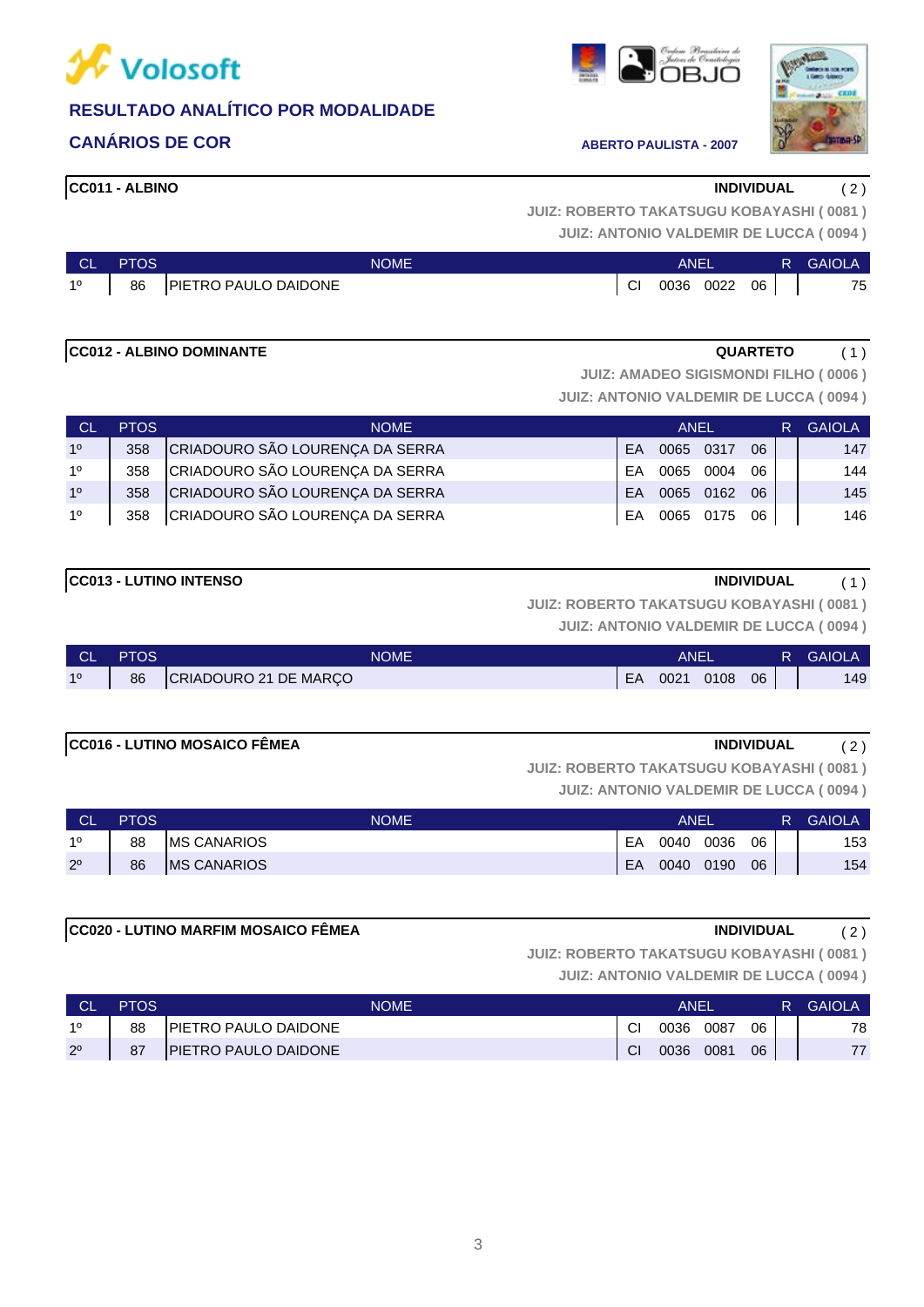

### **CANÁRIOS DE COR ABERTO PAULISTA - 2007**



#### **CC021 - VERMELHO INTENSO INDIVIDUAL** ( 13 )

**JUIZ: ANTONIO VALDEMIR DE LUCCA ( 0094 ) JUIZ: ROBERTO TAKATSUGU KOBAYASHI ( 0081 )**

| <b>CL</b>      | <b>PTOS</b> | <b>NOME</b>                     |           | <b>ANEL</b> |           |    | R | <b>GAIOLA</b> |
|----------------|-------------|---------------------------------|-----------|-------------|-----------|----|---|---------------|
| $1^{\circ}$ C  | 90          | <b>BIQ CANARIL</b>              | FA        | 0076        | 0323      | 06 |   | 163           |
| $2^{\circ}$    | 90          | <b>BIQ CANARIL</b>              | FΑ        | 0076        | 0617      | 06 |   | 164           |
| 3 <sup>o</sup> |             | <b>BIQ CANARIL</b>              | FA        |             | 0076 0184 | 06 |   | 162           |
| 4 <sup>0</sup> |             | CRIADOURO SÃO LOURENÇA DA SERRA | <b>FA</b> |             | 0065 0129 | 06 |   | 159           |
| $5^{\circ}$    |             | <b>BIQ CANARIL</b>              | EA        |             | 0076 0078 | 06 |   | 161           |

#### **CC021 - VERMELHO INTENSO QUARTETO** ( 3 )

**JUIZ: ANTONIO VALDEMIR DE LUCCA ( 0094 ) JUIZ: AMADEO SIGISMONDI FILHO ( 0006 )**

| <b>CL</b>      | <b>PTOS</b> | <b>NOME</b>                     |     |           | ANEL      |    | $R_{\parallel}$ | <b>GAIOLA</b>  |
|----------------|-------------|---------------------------------|-----|-----------|-----------|----|-----------------|----------------|
| 1 <sup>0</sup> | 358         | <b>BIQ CANARIL</b>              | EA. | 0076 0126 |           | 06 |                 | 171            |
| 1 <sup>0</sup> | 358         | <b>BIQ CANARIL</b>              | FA  | 0076 0217 |           | 06 |                 | 172            |
| 1 <sup>0</sup> | 358         | <b>BIQ CANARIL</b>              | EA  |           | 0076 0325 | 06 |                 | 173            |
| 1 <sup>0</sup> | 358         | <b>BIQ CANARIL</b>              | FA  |           | 0076 0464 | 06 |                 | 174            |
| $2^{\circ}$    |             | CRIADOURO SÃO LOURENÇA DA SERRA | EA. | 0065 0130 |           | 06 |                 | 168            |
| $2^{\circ}$    |             | CRIADOURO SÃO LOURENÇA DA SERRA | EA  |           | 0065 0124 | 06 |                 | 166            |
| $2^{\circ}$    |             | CRIADOURO SÃO LOURENÇA DA SERRA | EA. |           | 0065 0264 | 06 |                 | 169            |
| $2^{\circ}$    |             | CRIADOURO SÃO LOURENÇA DA SERRA | EA  | 0065 0128 |           | 06 |                 | 167            |
| 3 <sup>0</sup> |             | <b>HELENO DE SOUZA</b>          | CC. | 0010      | 0039      | 06 |                 | 3              |
| 3 <sup>o</sup> |             | <b>HELENO DE SOUZA</b>          | CС  | 0010      | 0048      | 06 |                 | $\overline{4}$ |
| 3 <sup>o</sup> |             | <b>HELENO DE SOUZA</b>          | CC. | 0010 0148 |           | 06 |                 | 5              |
| 3 <sup>0</sup> |             | <b>HELENO DE SOUZA</b>          | CС  | 0010      | 0213      | 06 |                 | 6              |

### **CC022 - VERMELHO NEVADO INDIVIDUAL** ( 10 )

**JUIZ: ANTONIO VALDEMIR DE LUCCA ( 0094 ) JUIZ: ROBERTO TAKATSUGU KOBAYASHI ( 0081 )**

| <b>CL</b>      | <b>PTOS</b> | <b>NOME</b>         |    | <b>ANEL</b> |      |    | R | <b>GAIOLA</b> |
|----------------|-------------|---------------------|----|-------------|------|----|---|---------------|
| $1^{\circ}$ C  | 91          | <b>IBIQ CANARIL</b> | EA | 0076        | 0108 | 06 |   | 180           |
| $2^{\circ}$    | 90          | <b>BIQ CANARIL</b>  | EA | 0076        | 0446 | 06 |   | 182           |
| 3 <sup>o</sup> |             | <b>BIQ CANARIL</b>  | EA | 0076        | 0707 | 06 |   | 185           |
| $4^{\circ}$    |             | <b>BIQ CANARIL</b>  | EA | 0076        | 0193 | 06 |   | 181           |
| 5 <sup>o</sup> |             | <b>BIQ CANARIL</b>  | EA | 0076        | 0687 | 06 |   | 184           |

### **CC022 - VERMELHO NEVADO QUARTETO** ( 1 )

**JUIZ: AMADEO SIGISMONDI FILHO ( 0006 )**

| ∴ CL '      | <b>PTOS</b> | <b>NOME</b>     |    | <b>ANEL</b> |           |        | R. | <b>GAIOLA</b> |
|-------------|-------------|-----------------|----|-------------|-----------|--------|----|---------------|
| $1^{\circ}$ |             | 354 BIQ CANARIL | EA |             | 0076 0473 | - 06 I |    | 188           |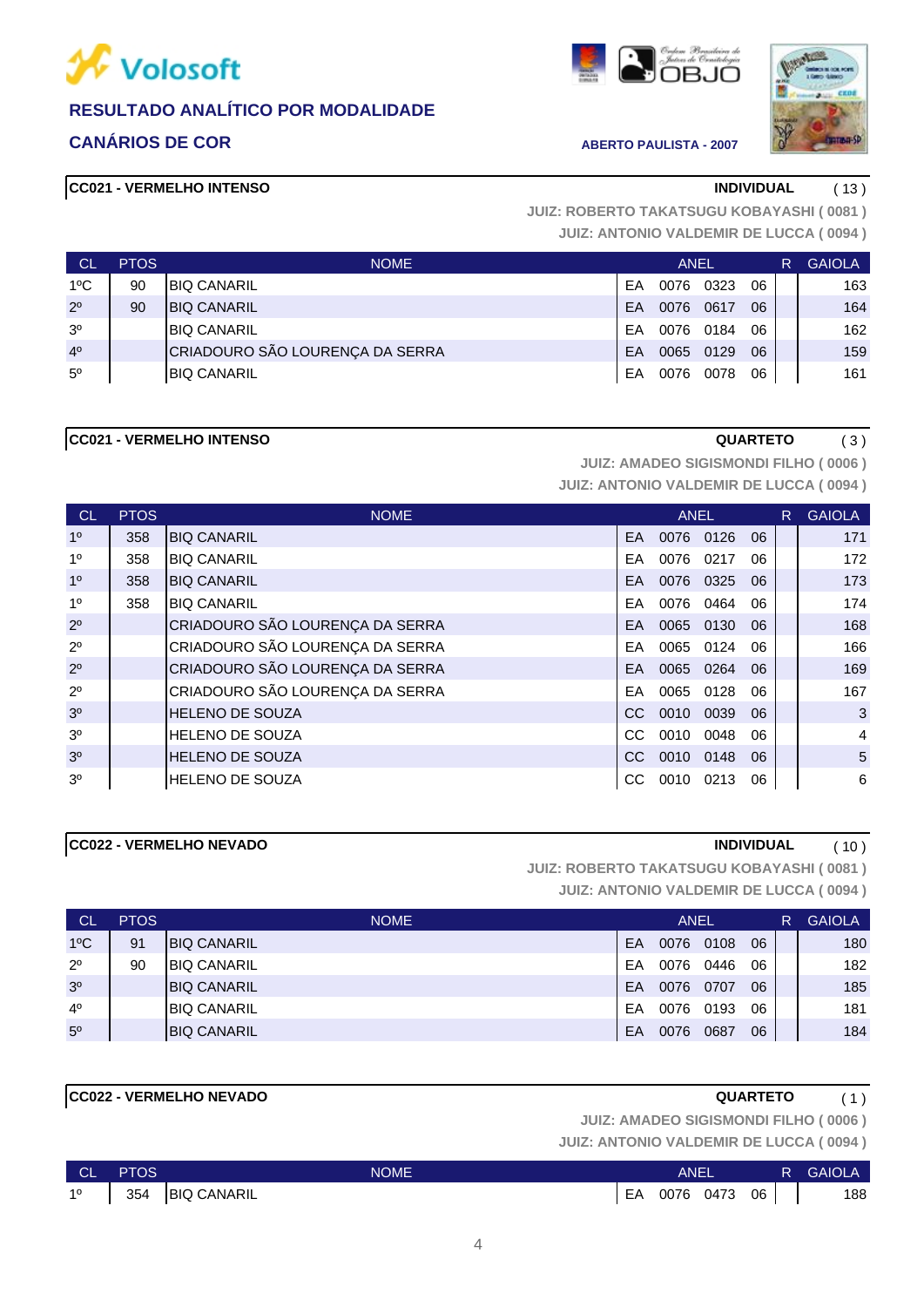

### **CANÁRIOS DE COR ABERTO PAULISTA - 2007**

### **CC022 - VERMELHO NEVADO QUARTETO** ( 1 )





**JUIZ: ANTONIO VALDEMIR DE LUCCA ( 0094 ) JUIZ: AMADEO SIGISMONDI FILHO ( 0006 )**

| <b>CL</b>      | <b>PTOS</b> | <b>NOME</b>        |    | ANEL      |           |    | R' | <b>GAIOLA</b> |
|----------------|-------------|--------------------|----|-----------|-----------|----|----|---------------|
| 10             | 354         | <b>BIQ CANARIL</b> | EA | 0076      | 0700      | 06 |    | 189           |
| 10             | 354         | <b>BIQ CANARIL</b> | EA | 0076 0118 |           | 06 |    | 186           |
| 1 <sup>0</sup> | 354         | <b>BIQ CANARIL</b> | EA |           | 0076 0132 | 06 |    | 187           |

#### **CC023 - VERMELHO MOSAICO MACHO INDIVIDUAL** ( 11 )

**JUIZ: ROBERTO TAKATSUGU KOBAYASHI ( 0081 )**

**JUIZ: ANTONIO VALDEMIR DE LUCCA ( 0094 )**

| <b>CL</b>      | <b>PTOS</b> | <b>NOME</b>                  |    | <b>ANEL</b> |      |    | R | <b>GAIOLA</b> |
|----------------|-------------|------------------------------|----|-------------|------|----|---|---------------|
| $1^{\circ}$ C  | 90          | <b>BIQ CANARIL</b>           | FA | 0076        | 0374 | 06 |   | 196           |
| $2^{\circ}$    | 89          | <b>BIQ CANARIL</b>           | EA | 0076        | 0437 | 06 |   | 197           |
| 3 <sup>o</sup> |             | <b>PIETRO PAULO DAIDONE</b>  | CI | 0036        | 0001 | 06 |   | 79            |
| 4 <sup>0</sup> |             | <b>IPIETRO PAULO DAIDONE</b> | CI | 0036        | 0049 | 06 |   | 80            |
| $5^{\circ}$    |             | <b>BIQ CANARIL</b>           | EA | 0076        | 0130 | 06 |   | 195           |

### **CC023 - VERMELHO MOSAICO MACHO CONSERVATION CONSERVATION (3)**

**JUIZ: AMADEO SIGISMONDI FILHO ( 0006 )**

**JUIZ: ANTONIO VALDEMIR DE LUCCA ( 0094 )**

| <b>CL</b>      | <b>PTOS</b> | <b>NOME</b>                  |     | <b>ANEL</b> |      |      | R. | <b>GAIOLA</b>   |
|----------------|-------------|------------------------------|-----|-------------|------|------|----|-----------------|
| 1 <sup>0</sup> | 355         | <b>HELENO DE SOUZA</b>       | CC. | 0010        | 0026 | - 06 | R. | 12              |
| 1 <sup>0</sup> | 355         | HELENO DE SOUZA              | CC. | 0010        | 0029 | 06   |    | 9               |
| 1 <sup>0</sup> | 355         | <b>IHELENO DE SOUZA</b>      | CC. | 0010 0195   |      | 06   |    | 11              |
| 1 <sup>0</sup> | 355         | <b>HELENO DE SOUZA</b>       | CC. | 0010 0152   |      | 06   |    | 10 <sup>1</sup> |
| $2^{\circ}$    |             | <b>IPIETRO PAULO DAIDONE</b> | CI  | 0036        | 0057 | 06   | R. | 86              |
| $2^{\circ}$    |             | <b>IPIETRO PAULO DAIDONE</b> | СI  | 0036        | 0060 | 06   |    | 85              |
| $2^{\circ}$    |             | <b>IPIETRO PAULO DAIDONE</b> | CI  | 0036        | 0012 | 06   |    | 83              |
| $2^{\circ}$    |             | <b>PIETRO PAULO DAIDONE</b>  | СI  | 0036        | 0041 | 06   |    | 84              |
| 3 <sup>o</sup> |             | <b>BIQ CANARIL</b>           | EA. | 0076        | 0438 | 06   |    | 201             |
| 3 <sup>o</sup> |             | <b>BIQ CANARIL</b>           | EA  | 0076        | 0439 | 06   |    | 202             |
| 3 <sup>o</sup> |             | <b>BIQ CANARIL</b>           | EA  | 0076        | 0334 | 06   | R. | 203             |
| 3 <sup>0</sup> |             | <b>BIQ CANARIL</b>           | EA  | 0076        | 0367 | 06   |    | 200             |

### **CC024 - VERMELHO MOSAICO FÊMEA INDIVIDUAL** ( 3 )

**JUIZ: ROBERTO TAKATSUGU KOBAYASHI ( 0081 )**

| <b>CL</b>      | <b>PTOS</b> | <b>NOME</b>        |    | <b>ANEL</b> |           |      | R. | <b>GAIOLA</b> |
|----------------|-------------|--------------------|----|-------------|-----------|------|----|---------------|
| 1 <sup>0</sup> | 88          | <b>BIQ CANARIL</b> | EA |             | 0076 0356 | 06   |    | 205           |
| $2^{\circ}$    | 87          | <b>BIQ CANARIL</b> | EA |             | 0076 0728 | 06 I |    | 206           |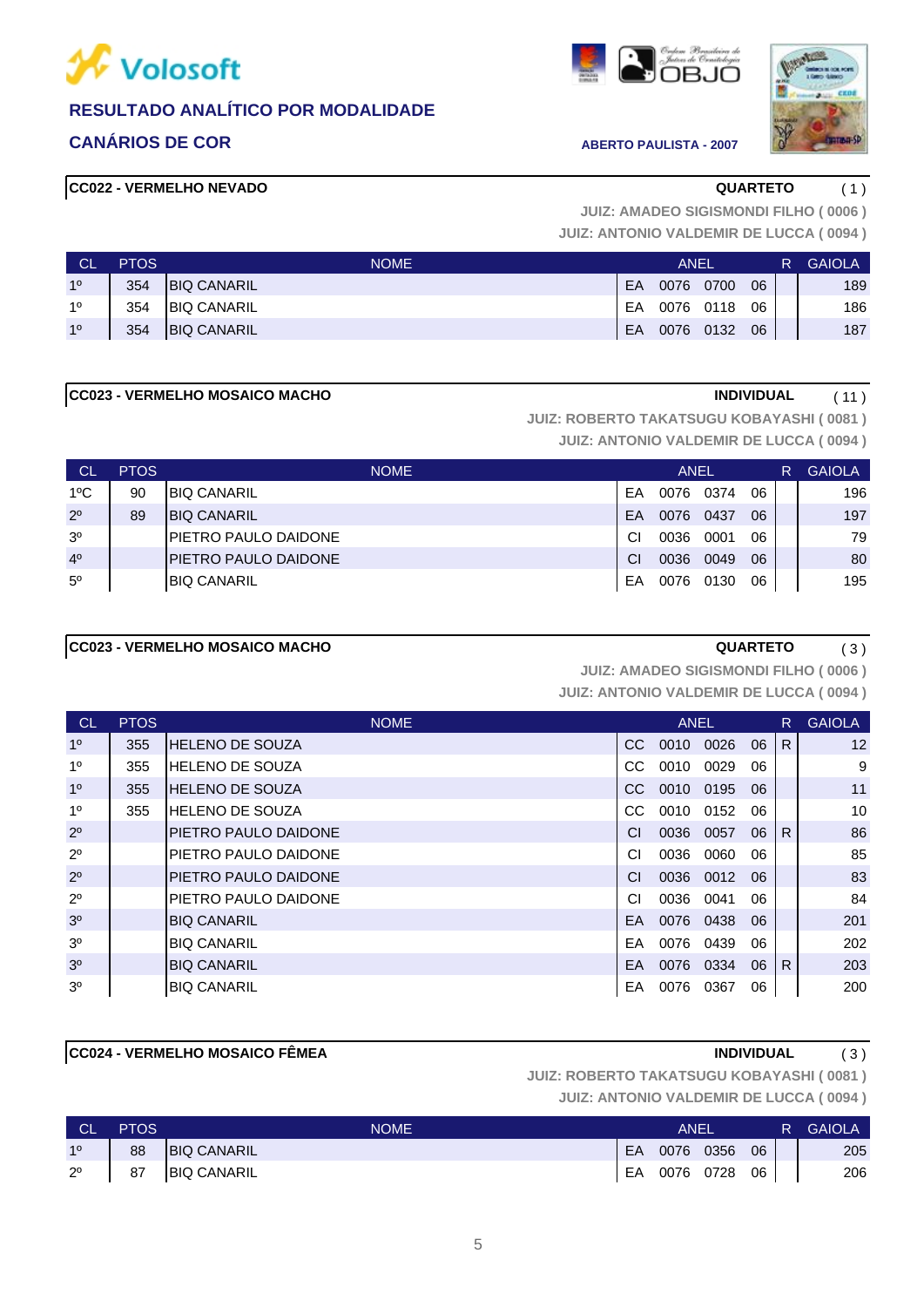

### **CANÁRIOS DE COR ABERTO PAULISTA - 2007**





#### **CC024 - VERMELHO MOSAICO FÊMEA INDIVIDUAL** ( 3 )

**JUIZ: ANTONIO VALDEMIR DE LUCCA ( 0094 ) JUIZ: ROBERTO TAKATSUGU KOBAYASHI ( 0081 )**

| <b>CL</b>      | PTOS | <b>NOME</b>         |    | ANEI |      |    | R | <b>GAIOLA</b> |
|----------------|------|---------------------|----|------|------|----|---|---------------|
| 3 <sup>o</sup> |      | <b>IBIQ CANARIL</b> | EA | 0076 | 0275 | 06 |   | 204           |

#### **CC024 - VERMELHO MOSAICO FÊMEA COLLEGATE A QUARTETO** (1)

**JUIZ: AMADEO SIGISMONDI FILHO ( 0006 )**

**JUIZ: ANTONIO VALDEMIR DE LUCCA ( 0094 )**

| <b>CL</b>     | <b>PTOS</b> | <b>NOME</b>         | <b>ANEL</b> |      |      |    |  | <b>GAIOLA</b> |
|---------------|-------------|---------------------|-------------|------|------|----|--|---------------|
| $1^{\circ}$ C | 360         | <b>BIQ CANARIL</b>  | EA          | 0076 | 0404 | 06 |  | 208           |
| $1^{\circ}$ C | 360         | <b>IBIQ CANARIL</b> | EA          | 0076 | 0405 | 06 |  | 209           |
| $1^{\circ}$ C | 360         | <b>BIQ CANARIL</b>  | EA          | 0076 | 0672 | 06 |  | 210           |
| $1^{\circ}$ C | 360         | <b>BIQ CANARIL</b>  | EA          | 0076 | 0035 | 06 |  | 207           |

#### **CC025 - VERMELHO MARFIM INTENSO INDIVIDUAL** ( 1 )

**JUIZ: AMADEO SIGISMONDI FILHO ( 0006 )**

**JUIZ: ANTONIO VALDEMIR DE LUCCA ( 0094 )**

| <b>CL</b>   | <b>PTOS</b> | <b>NOME</b>        | ANEL |           |  |    | R GAIOLA |
|-------------|-------------|--------------------|------|-----------|--|----|----------|
| $1^{\circ}$ | 88          | <b>BIQ CANARIL</b> | EA   | 0076 0413 |  | 06 | 212      |
|             |             |                    |      |           |  |    |          |

#### **CC026 - VERMELHO MARFIM NEVADO INDIVIDUAL** ( 1 )

**JUIZ: AMADEO SIGISMONDI FILHO ( 0006 )**

**JUIZ: ANTONIO VALDEMIR DE LUCCA ( 0094 )**

| <b>CL</b> | <b>PTOS</b> | <b>NOME</b>        | <b>ANEL</b> |           |  |    | R. | <b>GAIOLA</b> |
|-----------|-------------|--------------------|-------------|-----------|--|----|----|---------------|
| 10        | 87          | <b>BIQ CANARIL</b> | EA          | 0076 0221 |  | 06 |    | 247<br>211    |

#### **CC027 - VERMELHO MARFIM MOSAICO MACHO INDIVIDUAL** ( 11 )

**JUIZ: ROBERTO TAKATSUGU KOBAYASHI ( 0081 )**

| <b>CL</b>      | <b>PTOS</b> | <b>NOME</b>         |    | <b>ANEL</b> |      | R  | <b>GAIOLA</b> |     |
|----------------|-------------|---------------------|----|-------------|------|----|---------------|-----|
| $1^{\circ}$ C  | 90          | <b>BIQ CANARIL</b>  | EΑ | 0076        | 0743 | 06 |               | 223 |
| $2^{\circ}$    | 89          | <b>BIQ CANARIL</b>  | EA | 0076        | 0460 | 06 |               | 226 |
| 3 <sup>o</sup> |             | <b>BIQ CANARIL</b>  | EA | 0076        | 0627 | 06 |               | 227 |
| 4 <sup>0</sup> |             | <b>IBIQ CANARIL</b> | EA | 0076        | 0670 | 06 |               | 225 |
| $5^{\circ}$    |             | <b>BIQ CANARIL</b>  | EΑ | 0076        | 0099 | 06 |               | 224 |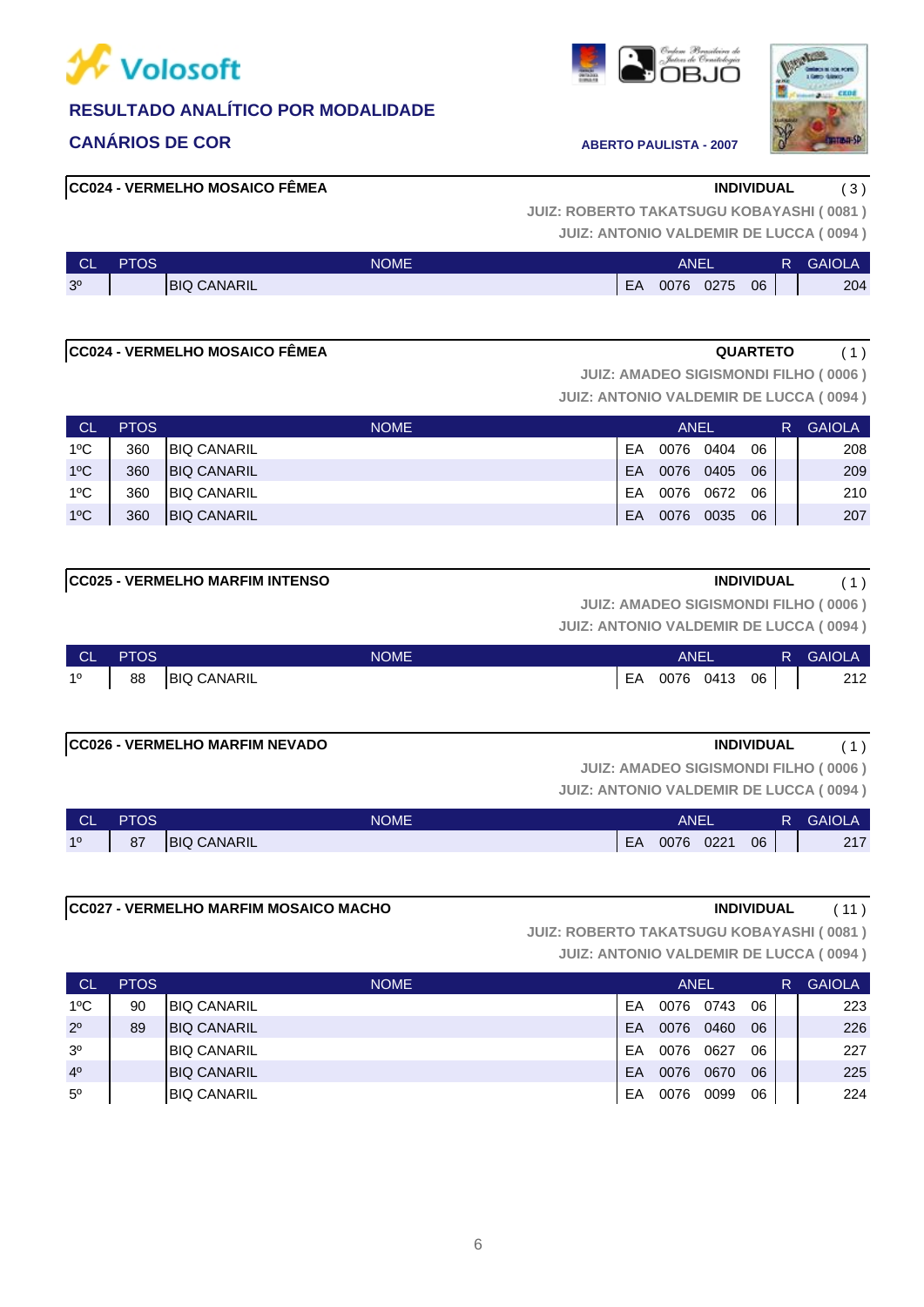

### **CANÁRIOS DE COR ABERTO PAULISTA - 2007**

#### **CC027 - VERMELHO MARFIM MOSAICO MACHO QUARTETO** ( 1 )





**JUIZ: ANTONIO VALDEMIR DE LUCCA ( 0094 ) JUIZ: AMADEO SIGISMONDI FILHO ( 0006 )**

| <b>CL</b>     | <b>PTOS</b> | <b>NOME</b>        | ANEL |           |  |    | R | <b>GAIOLA</b> |
|---------------|-------------|--------------------|------|-----------|--|----|---|---------------|
| $1^{\circ}$ C | 360         | <b>BIQ CANARIL</b> | EA   | 0076 0222 |  | 06 |   | 228           |
| $1^{\circ}$ C | 360         | <b>BIQ CANARIL</b> | EA   | 0076 0522 |  | 06 |   | 231           |
| $1^{\circ}$ C | 360         | <b>BIQ CANARIL</b> | EA.  | 0076 0381 |  | 06 |   | 230           |
| $1^{\circ}$ C | 360         | <b>BIQ CANARIL</b> | EA   | 0076 0354 |  | 06 |   | 229           |

#### **CC028 - VERMELHO MARFIM MOSAICO FÊMEA INDIVIDUAL** ( 4 )

**JUIZ: ROBERTO TAKATSUGU KOBAYASHI ( 0081 )**

**JUIZ: ANTONIO VALDEMIR DE LUCCA ( 0094 )**

| <b>CL</b>      | <b>PTOS</b> | <b>NOME</b>        |    | <b>ANEL</b> |      | R  | <b>GAIOLA</b> |     |
|----------------|-------------|--------------------|----|-------------|------|----|---------------|-----|
| 10             | 88          | <b>BIQ CANARIL</b> | EA | 0076        | 0679 | 06 |               | 236 |
| $2^{\circ}$    | 87          | <b>BIQ CANARIL</b> | EA | 0076        | 0644 | 06 |               | 235 |
| 3 <sup>o</sup> |             | <b>BIQ CANARIL</b> | EA | 0076        | 0054 | 06 |               | 233 |
| $4^{\circ}$    |             | <b>BIQ CANARIL</b> | EA | 0076        | 0282 | 06 |               | 234 |

#### **CC029 - RUBINO INTENSO QUARTETO** ( 1 )

**JUIZ: AMADEO SIGISMONDI FILHO ( 0006 )**

**JUIZ: ANTONIO VALDEMIR DE LUCCA ( 0094 )**

| <b>CL</b>      | <b>PTOS</b> | <b>NOME</b>        | ANEL |           |      |    | R. | <b>GAIOLA</b> |
|----------------|-------------|--------------------|------|-----------|------|----|----|---------------|
| 1 <sup>0</sup> | 355         | <b>BIQ CANARIL</b> | EA   | 0076      | 0533 | 06 |    | 239           |
| 1 <sup>0</sup> | 355         | <b>BIQ CANARIL</b> | EA   | 0076      | 0694 | 06 |    | 240           |
| 1 <sup>0</sup> | 355         | <b>BIQ CANARIL</b> | EA   | 0076      | 0531 | 06 |    | 238           |
| 1 <sup>0</sup> | 355         | <b>BIQ CANARIL</b> | EA   | 0076 0796 |      | 06 |    | 241           |

#### **CC030 - RUBINO NEVADO INDIVIDUAL** ( 2 )

**JUIZ: AMADEO SIGISMONDI FILHO ( 0006 )**

**JUIZ: ANTONIO VALDEMIR DE LUCCA ( 0094 )**

| - CL           | <b>PTOS</b> | <b>NOME</b>        | ANEI |              |  |    | R. | <b>GAIOLA</b> |
|----------------|-------------|--------------------|------|--------------|--|----|----|---------------|
| 1 <sup>0</sup> | 87          | <b>BIQ CANARIL</b> |      | EA 0076 0396 |  | 06 |    | 243           |
| $2^{\circ}$    | 86          | <b>BIQ CANARIL</b> |      | EA 0076 0527 |  | 06 |    | 244           |

### **CC030 - RUBINO NEVADO QUARTETO** ( 1 )

**JUIZ: AMADEO SIGISMONDI FILHO ( 0006 )**

| <b>CL</b>      | <b>PTOS</b> | <b>NOME</b>     | ANEI |              |  |                 | R GAIOLA |
|----------------|-------------|-----------------|------|--------------|--|-----------------|----------|
| 1 <sup>o</sup> |             | 356 BIQ CANARIL | EA   | 0076 0214    |  | 06              | 246      |
| $1^{\circ}$    |             | 356 BIQ CANARIL |      | EA 0076 0386 |  | 06 <sub>1</sub> | 247      |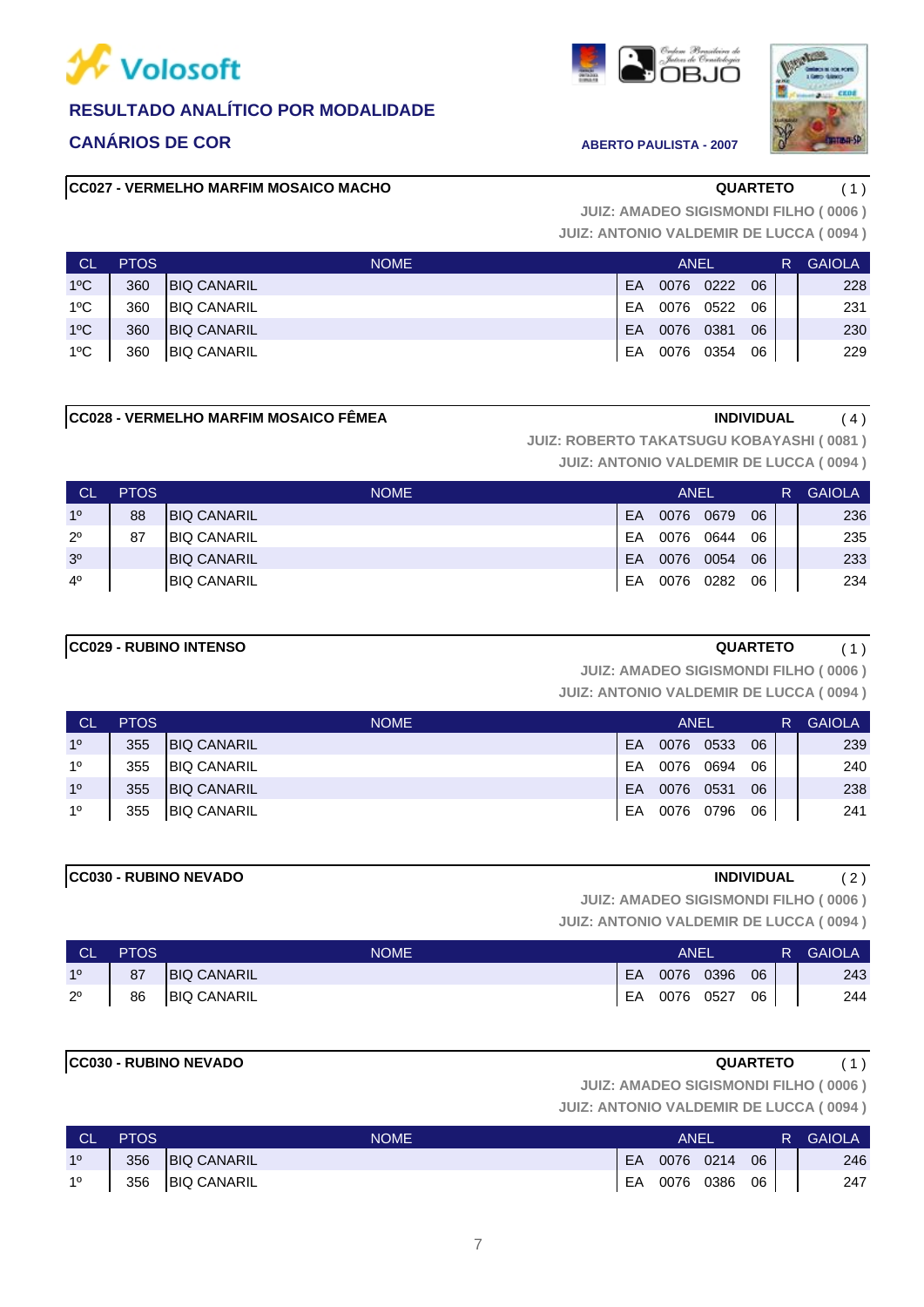

### **CANÁRIOS DE COR ABERTO PAULISTA - 2007**

**CC030 - RUBINO NEVADO QUARTETO** ( 1 )

**JUIZ: ANTONIO VALDEMIR DE LUCCA ( 0094 ) JUIZ: AMADEO SIGISMONDI FILHO ( 0006 )**

| <b>CL</b>      | <b>PTOS</b> | <b>NOME</b>     | ANEI      |           |           |    | R. | <b>GAIOLA</b> |
|----------------|-------------|-----------------|-----------|-----------|-----------|----|----|---------------|
| 1 <sup>o</sup> |             | 356 BIQ CANARIL | <b>EA</b> | 0076 0781 |           | 06 |    | 248           |
| 1 <sup>0</sup> |             | 356 BIQ CANARIL | EA        |           | 0076 0176 | 06 |    | 245           |

**JUIZ: ROBERTO TAKATSUGU KOBAYASHI ( 0081 )**

**JUIZ: ANTONIO VALDEMIR DE LUCCA ( 0094 )**

| ∣ CL' | <b>PTOS</b> | <b>NOME</b>        | ANEI |      |      |    | R. | <b>GAIOLA</b> |
|-------|-------------|--------------------|------|------|------|----|----|---------------|
| 10    | 89          | <b>BIQ CANARIL</b> | EA   | 0076 | 0002 | 06 |    | 250           |

#### **CC032 - RUBINO MOSAICO FÊMEA INDIVIDUAL** ( 2 )

**JUIZ: ROBERTO TAKATSUGU KOBAYASHI ( 0081 )**

**JUIZ: ANTONIO VALDEMIR DE LUCCA ( 0094 )**

| <b>CL</b>     | <b>PTOS</b> | <b>NOME</b>        |     | ANEI      |      |    | R. | <b>GAIOLA</b> |
|---------------|-------------|--------------------|-----|-----------|------|----|----|---------------|
| $1^{\circ}$ C | 90          | <b>BIQ CANARIL</b> | EA  | 0076      | 0046 | 06 |    | 251           |
| $2^{\circ}$   | 88          | <b>BIQ CANARIL</b> | EA. | 0076 0151 |      | 06 |    | 252           |

#### **CC033 - RUBINO MARFIM INTENSO INDIVIDUAL** ( 1 )

**JUIZ: AMADEO SIGISMONDI FILHO ( 0006 )**

**JUIZ: ANTONIO VALDEMIR DE LUCCA ( 0094 )**

| <b>CL</b> | <b>PTOS</b> | <b>NOME</b>        |    | <b>ANEI</b> |      |    | R. | <b>GAIOLA</b> |
|-----------|-------------|--------------------|----|-------------|------|----|----|---------------|
| 10        | 88          | <b>BIQ CANARIL</b> | EA | 0076        | 0208 | 06 |    | 253           |

#### **CC034 - RUBINO MARFIM NEVADO QUARTETO** ( 1 )

**JUIZ: AMADEO SIGISMONDI FILHO ( 0006 )**

**JUIZ: ANTONIO VALDEMIR DE LUCCA ( 0094 )**

| - CL           | <b>PTOS</b> | <b>NOME</b>        |     | ANEL      |           |    | R. | <b>GAIOLA</b> |
|----------------|-------------|--------------------|-----|-----------|-----------|----|----|---------------|
| 1 <sup>0</sup> | 353         | <b>BIQ CANARIL</b> | EA  |           | 0076 0212 | 06 |    | 255           |
| 1 <sup>0</sup> | 353         | <b>BIQ CANARIL</b> | FA. | 0076 0576 |           | 06 |    | 257           |
| 1 <sup>0</sup> | 353         | <b>BIQ CANARIL</b> | EA  | 0076 0727 |           | 06 |    | 258           |
| 1 <sup>0</sup> | 353         | <b>BIQ CANARIL</b> | EA  | 0076 0238 |           | 06 |    | 256           |

**JUIZ: ROBERTO TAKATSUGU KOBAYASHI ( 0081 )**

**JUIZ: ANTONIO VALDEMIR DE LUCCA ( 0094 )**

| <b>CL</b> | <b>PTOS</b> | <b>NOME</b> | ANEL | $\mathsf{R}$ | <b>GAIOLA</b> |
|-----------|-------------|-------------|------|--------------|---------------|
|           |             |             |      |              |               |





**CC031 - RUBINO MOSAICO MACHO INDIVIDUAL** ( 1 )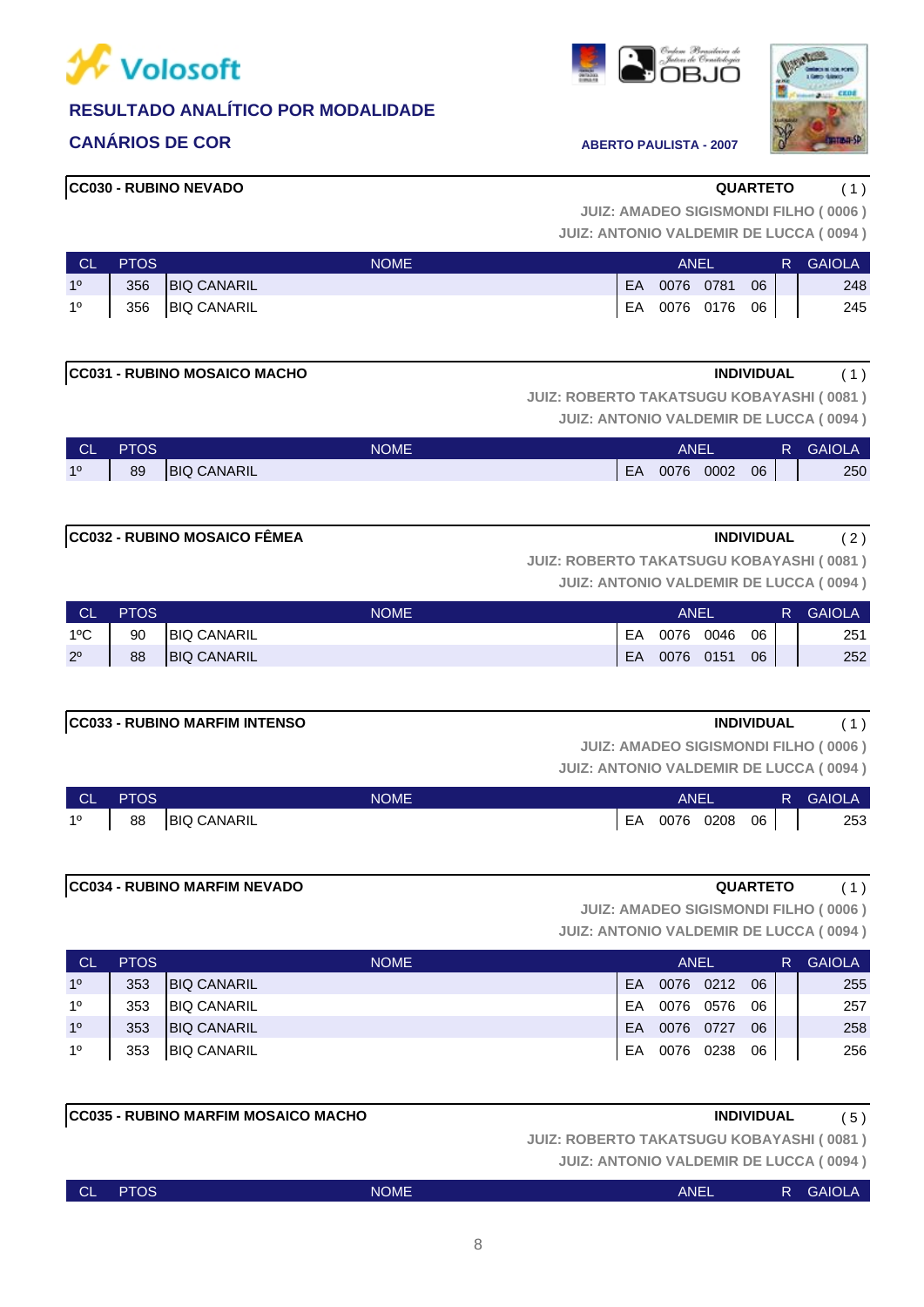

### **CANÁRIOS DE COR ABERTO PAULISTA - 2007**

#### **CC035 - RUBINO MARFIM MOSAICO MACHO INDIVIDUAL** ( 5 )





**JUIZ: ANTONIO VALDEMIR DE LUCCA ( 0094 ) JUIZ: ROBERTO TAKATSUGU KOBAYASHI ( 0081 )**

| <b>CL</b>      | <b>PTOS</b> | <b>NOME</b>        |    | ANEL |      |    | R | <b>GAIOLA</b> |
|----------------|-------------|--------------------|----|------|------|----|---|---------------|
| $1^{\circ}$ C  | 90          | <b>BIQ CANARIL</b> | EA | 0076 | 0049 | 06 |   | 259           |
| $2^{\circ}$    | 89          | <b>BIQ CANARIL</b> | EA | 0076 | 0293 | 06 |   | 261           |
| 3 <sup>o</sup> |             | <b>BIQ CANARIL</b> | EA | 0076 | 0148 | 06 |   | 260           |
| $4^{\circ}$    |             | <b>BIQ CANARIL</b> | EA | 0076 | 0360 | 06 |   | 262           |

#### **CC035 - RUBINO MARFIM MOSAICO MACHO COOST ACCOST AND ACCOST AT A COULD A COULD A COULD A COULD A COOL COOL.**

**JUIZ: AMADEO SIGISMONDI FILHO ( 0006 )**

**JUIZ: ANTONIO VALDEMIR DE LUCCA ( 0094 )**

| <b>CL</b>      | <b>PTOS</b> | <b>NOME</b>        |    | <b>ANEL</b> |      |    | R | <b>GAIOLA</b> |
|----------------|-------------|--------------------|----|-------------|------|----|---|---------------|
| 10             | 358         | <b>BIQ CANARIL</b> | EA | 0076        | 0361 | 06 |   | 265           |
| 10             | 358         | <b>BIQ CANARIL</b> | EA | 0076        | 0532 | 06 |   | 266           |
| 1 <sup>0</sup> | 358         | <b>BIQ CANARIL</b> | EA | 0076        | 0030 | 06 |   | 263           |
| 10             | 358         | <b>BIQ CANARIL</b> | EA | 0076        | 0059 | 06 |   | 264           |

#### **CC038 - AZUL DOMINANTE INDIVIDUAL** ( 3 )

**JUIZ: ROBERTO TAKATSUGU KOBAYASHI ( 0081 )**

**JUIZ: ANTONIO VALDEMIR DE LUCCA ( 0094 )**

| <b>CL</b>      | <b>PTOS</b> | <b>NOME</b>            |           | ANEL      |      |    | R. | <b>GAIOLA</b> |
|----------------|-------------|------------------------|-----------|-----------|------|----|----|---------------|
| 10             | 88          | <b>ISANTO MORETTI</b>  | <b>FA</b> | 0013      | 0293 | 06 |    | 269           |
| $2^{\circ}$    | 87          | <b>ISANTO MORETTI</b>  | EA        | 0013      | 0206 | 06 |    | 268           |
| 3 <sup>o</sup> |             | <b>HELENO DE SOUZA</b> | CC        | 0010 0318 |      | 06 |    | 13            |

#### **CC039 - VERDE INTENSO INDIVIDUAL** ( 10 )

**JUIZ: ROBERTO TAKATSUGU KOBAYASHI ( 0081 )**

**JUIZ: ANTONIO VALDEMIR DE LUCCA ( 0094 )**

| - CL           | <b>PTOS</b> | <b>NOME</b>             |     | <b>ANEL</b> |      |    | R | <b>GAIOLA</b> |
|----------------|-------------|-------------------------|-----|-------------|------|----|---|---------------|
| $1^{\circ}$ C  | 91          | <b>IHELENO DE SOUZA</b> | CC. | 0010        | 0085 | 06 |   | 15            |
| $2^{\circ}$    | 89          | ISANTO MORETTI          | FA  | 0013        | 0288 | 06 |   | 272           |
| 3 <sup>o</sup> |             | ISANTO MORETTI          | FA  | 0013        | 0068 | 06 |   | 271           |
| 4 <sup>0</sup> |             | <b>HELENO DE SOUZA</b>  | CC. | 0010        | 0083 | 06 |   | 14            |
| $5^{\circ}$    |             | ISANTO MORETTI          | EA  | 0013        | 0023 | 06 |   | 270           |

#### **CC040 - VERDE NEVADO INDIVIDUAL** ( 4 )

**JUIZ: AMADEO SIGISMONDI FILHO ( 0006 )**

| <b>CL</b> | <b>PTOS</b> | <b>NOME</b> | <b>ANEL</b> | . е т | <b>GAIOLA</b> |
|-----------|-------------|-------------|-------------|-------|---------------|
|           |             |             |             |       |               |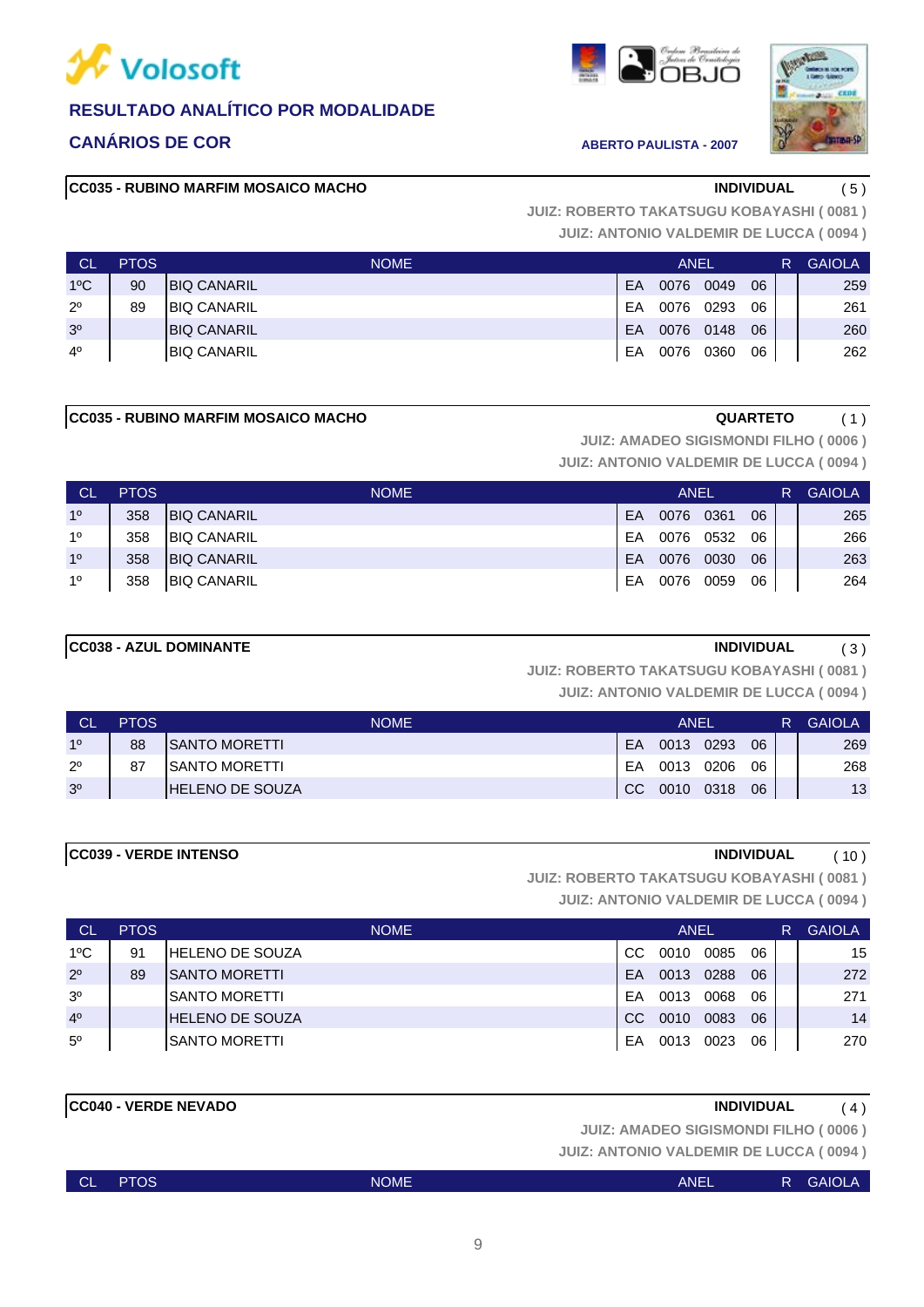

### **CANÁRIOS DE COR ABERTO PAULISTA - 2007**

#### **CC040 - VERDE NEVADO INDIVIDUAL** ( 4 )



**JUIZ: AMADEO SIGISMONDI FILHO ( 0006 )**

**JUIZ: ANTONIO VALDEMIR DE LUCCA ( 0094 )**

| <b>CL</b>      | <b>PTOS</b> | <b>NOME</b>          |     | ANEL         |      | R. | <b>GAIOLA</b> |
|----------------|-------------|----------------------|-----|--------------|------|----|---------------|
| 1 <sup>o</sup> | 88          | <b>SANTO MORETTI</b> | EA. | 0013 0284    | 06   |    | 278           |
| $2^{\circ}$    | 87          | SANTO MORETTI        |     | EA 0013 0292 | - 06 |    | 279           |

#### **CC041 - VERDE MOSAICO MACHO INDIVIDUAL** ( 3 )

**JUIZ: ROBERTO TAKATSUGU KOBAYASHI ( 0081 )**

**JUIZ: ANTONIO VALDEMIR DE LUCCA ( 0094 )**

| - CL           | <b>PTOS</b> | NOME                   | ANEI         |    | R. | <b>GAIOLA</b> |
|----------------|-------------|------------------------|--------------|----|----|---------------|
| 2 <sup>o</sup> | 87          | <b>HELENO DE SOUZA</b> | CC 0010 0728 | 06 |    | 19            |
| $4^{\circ}$    | 90          | HELENO DE SOUZA        | CC 0010 0311 | 06 |    | 18            |

#### **CC042 - VERDE MOSAICO FÊMEA INDIVIDUAL** ( 3 )

**JUIZ: ROBERTO TAKATSUGU KOBAYASHI ( 0081 )**

**JUIZ: ANTONIO VALDEMIR DE LUCCA ( 0094 )**

| N CL           | <b>PTOS</b> | <b>NOME</b>             |     | ANEL      |      |    | R | <b>GAIOLA</b> |
|----------------|-------------|-------------------------|-----|-----------|------|----|---|---------------|
| $1^{\circ}$ C  | 90          | <b>IHELENO DE SOUZA</b> | CC. | 0010 0158 |      | 06 |   | 20            |
| $2^{\circ}$    | 88          | <b>ISANTO MORETTI</b>   | FA. | 0013 0225 |      | 06 |   | 281           |
| 3 <sup>o</sup> |             | <b>HELENO DE SOUZA</b>  | CC. | 0010      | 0956 | 06 |   | 21            |

### **CC043 - VERDE MARFIM INTENSO INDIVIDUAL** ( 5 )

**JUIZ: ROBERTO TAKATSUGU KOBAYASHI ( 0081 )**

**JUIZ: ANTONIO VALDEMIR DE LUCCA ( 0094 )**

| ∟ CL           | <b>PTOS</b> | <b>NOME</b>             |    | ANEL |      |    |  | <b>GAIOLA</b> |
|----------------|-------------|-------------------------|----|------|------|----|--|---------------|
| 10             | 88          | ICRIADOURO ROULED       | EA | 0016 | 0174 | 06 |  | 284           |
| $2^{\circ}$    | 87          | <b>CRIADOURO ROULED</b> | EA | 0016 | 0424 | 06 |  | 285           |
| 3 <sup>o</sup> |             | <b>ISANTO MORETTI</b>   | EA | 0013 | 0166 | 06 |  | 283           |
| 4 <sup>0</sup> |             | ISANTO MORETTI          | EA | 0013 | 0160 | 06 |  | 282           |

### **CC044 - VERDE MARFIM NEVADO INDIVIDUAL** ( 1 )

**JUIZ: AMADEO SIGISMONDI FILHO ( 0006 )**

| $\overline{\phantom{a}}$ CL $\overline{\phantom{a}}$ | <b>PTOS</b> | <b>NOME</b>     | ANEI            |  | R GAIOLA |
|------------------------------------------------------|-------------|-----------------|-----------------|--|----------|
| 10                                                   | 88          | HELENO DE SOUZA | CC 0010 0146 06 |  | 23       |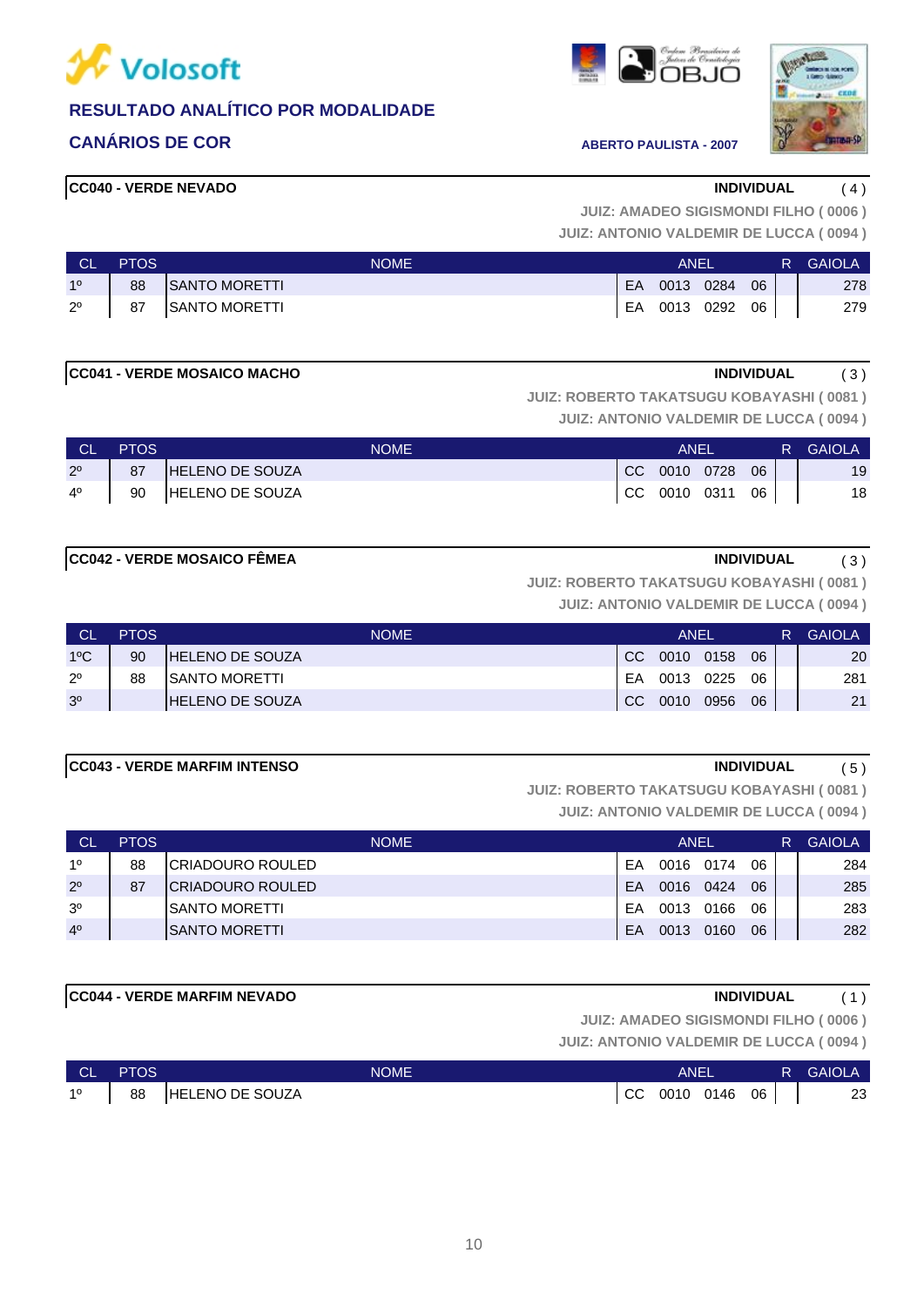

### **CANÁRIOS DE COR ABERTO PAULISTA - 2007**

#### **CC045 - VERDE MARFIM MOSAICO MACHO INDIVIDUAL** ( 3 )

**JUIZ: AMADEO SIGISMONDI FILHO ( 0006 )**

**JUIZ: ANTONIO VALDEMIR DE LUCCA ( 0094 )**

| ⊟ CL'       | <b>PTOS</b> | <b>NOME</b>      | ANEL |                 |  |    | <b>R</b> GAIOLA |
|-------------|-------------|------------------|------|-----------------|--|----|-----------------|
| 10          | 87          | CRIADOURO ROULED |      | EA 0016 0221    |  | 06 | 288             |
| $2^{\circ}$ | 87          | SANTO MORETTI    |      | EA 0013 0168 06 |  |    | 287             |

### **CC046 - VERDE MARFIM MOSAICO FÊMEA INDIVIDUAL** ( 4 )

**JUIZ: ROBERTO TAKATSUGU KOBAYASHI ( 0081 )**

**JUIZ: ANTONIO VALDEMIR DE LUCCA ( 0094 )**

| <b>CL</b>      | <b>PTOS</b> | <b>NOME</b>           |     | ANEL      |      |    | R. | <b>GAIOLA</b> |
|----------------|-------------|-----------------------|-----|-----------|------|----|----|---------------|
| 10             | 88          | ISANTO MORETTI        | EA  | 0013 0145 |      | 06 |    | 292           |
| $2^{\circ}$    | 88          | <b>ISANTO MORETTI</b> | FA  | 0013 0136 |      | 06 |    | 291           |
| 3 <sup>0</sup> |             | ISANTO MORETTI        | FA. | 0013      | 0031 | 06 |    | 289           |
| $4^{\circ}$    |             | ISANTO MORETTI        | EA  | 0013 0038 |      | 06 |    | 290           |

### **CC047 - ÁGATA PRATEADO INDIVIDUAL** ( 3 )

**JUIZ: ROBERTO TAKATSUGU KOBAYASHI ( 0081 )**

**JUIZ: ANTONIO VALDEMIR DE LUCCA ( 0094 )**

| <b>CL</b>      | <b>PTOS</b> | <b>NOME</b>              |    | ANEL |      |    | R | <b>GAIOLA</b> |
|----------------|-------------|--------------------------|----|------|------|----|---|---------------|
| 10             | 88          | <b>ICRIADOURO ROULED</b> | EA | 0016 | 0099 | 06 |   | 293           |
| $2^{\circ}$    | 87          | <b>ICRIADOURO ROULED</b> | EA | 0016 | 0399 | 06 |   | 295           |
| 3 <sup>o</sup> |             | ICRIADOURO ROULED        | EA | 0016 | 0394 | 06 |   | 294           |

### **CC051 - ÁGATA AMARELO MOSAICO MACHO INDIVIDUAL** ( 5 )

**JUIZ: ROBERTO TAKATSUGU KOBAYASHI ( 0081 )**

**JUIZ: ANTONIO VALDEMIR DE LUCCA ( 0094 )**

| <b>CL</b>      | <b>PTOS</b> | <b>NOME</b>              |    | ANEL      |      |    | <b>GAIOLA</b> |
|----------------|-------------|--------------------------|----|-----------|------|----|---------------|
| 10             | 89          | <b>ICRIADOURO ROULED</b> | FA | 0016 0395 |      | 06 | 297           |
| $2^{\circ}$    | 88          | <b>ICRIADOURO ROULED</b> | EA | 0016      | 0091 | 06 | 296           |
| 3 <sup>o</sup> |             | <b>IMS CANARIOS</b>      | EA | 0040 0156 |      | 06 | 299           |

### **CC052 - ÁGATA AMARELO MOSAICO FÊMEA INDIVIDUAL** ( 2 )

**JUIZ: AMADEO SIGISMONDI FILHO ( 0006 )**

| ∣ CL' | <b>PTOS</b> | NOME             |    | <b>ANEL</b> |      |    | R | <b>GAIOLA</b> |
|-------|-------------|------------------|----|-------------|------|----|---|---------------|
| 10    | 86          | CRIADOURO ROULED | EA | 0016        | 0392 | 06 |   | 301           |





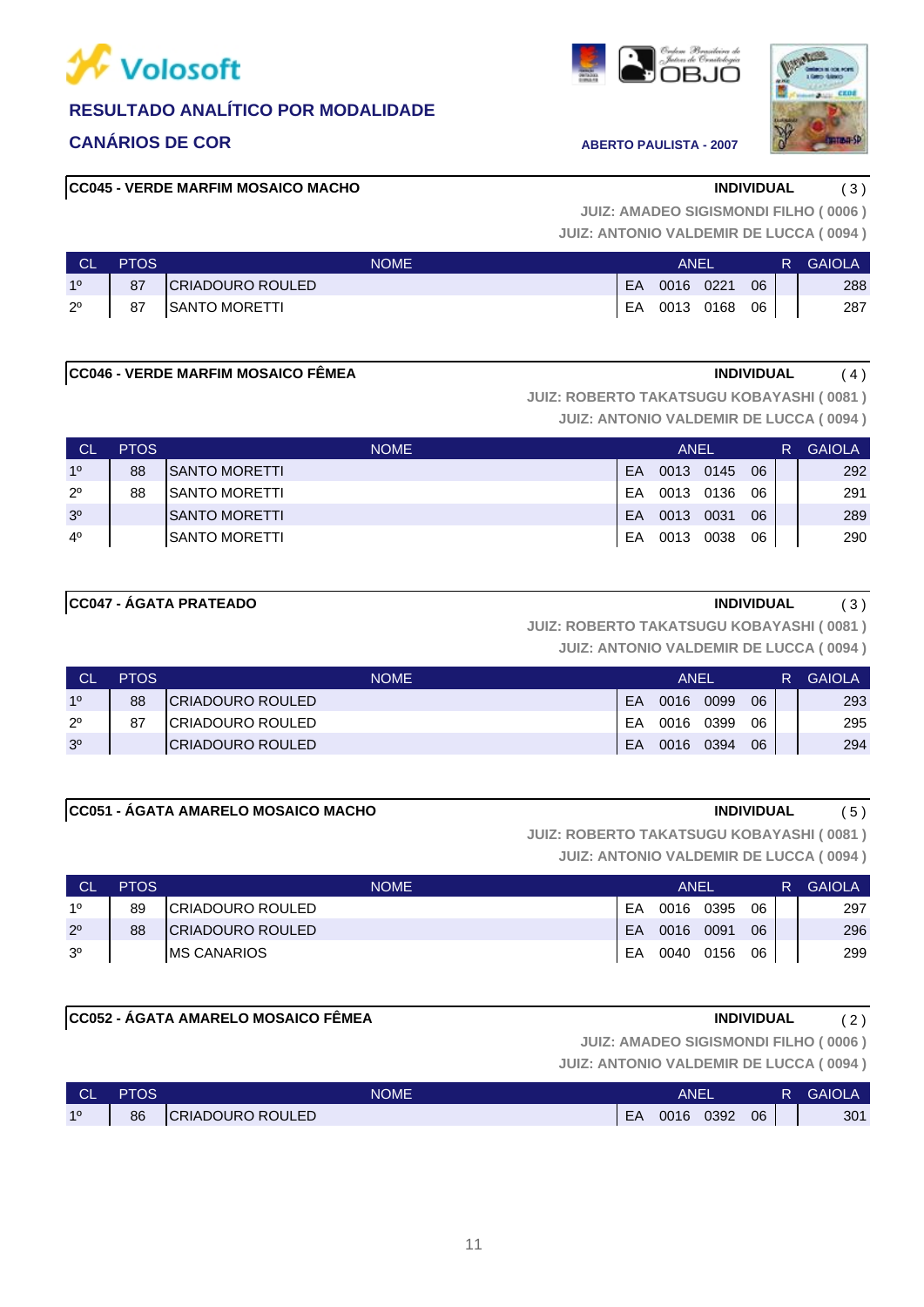

### **CANÁRIOS DE COR ABERTO PAULISTA - 2007**

#### **CC055 - ÁGATA AMARELO MARFIM MOSAICO MACHO INDIVIDUAL** ( 3 )

**JUIZ: ANTONIO VALDEMIR DE LUCCA ( 0094 ) JUIZ: ROBERTO TAKATSUGU KOBAYASHI ( 0081 )**

| <b>CL</b>      | <b>PTOS</b> | <b>NOME</b>         |           | ANEL |           |    | <b>GAIOLA</b> |
|----------------|-------------|---------------------|-----------|------|-----------|----|---------------|
| 10             | 88          | ICRIADOURO ROULED   | FA        | 0016 | 0397      | 06 | 304           |
| $2^{\circ}$    | 87          | ICRIADOURO ROULED   | <b>FA</b> |      | 0016 0312 | 06 | 303           |
| 3 <sup>o</sup> |             | <b>IMS CANARIOS</b> | EA        | 0040 | 0009      | 06 | 305           |

#### **CC056 - ÁGATA AMARELO MARFIM MOSAICO FÊMEA INDIVIDUAL** ( 4 )

**JUIZ: ROBERTO TAKATSUGU KOBAYASHI ( 0081 )**

**JUIZ: ANTONIO VALDEMIR DE LUCCA ( 0094 )**

|                | <b>PTOS</b> | <b>NOME</b>              | ANEI |      |      |    |  | <b>GAIOLA</b> |
|----------------|-------------|--------------------------|------|------|------|----|--|---------------|
| $1^{\circ}$ C  | 90          | <b>ICRIADOURO ROULED</b> | FA   | 0016 | 0398 | 06 |  | 308           |
| $2^{\circ}$    | 88          | ICRIADOURO ROULED        | FA   | 0016 | 0090 | 06 |  | 306           |
| 3 <sup>o</sup> |             | ICRIADOURO ROULED        | FA   | 0016 | 0396 | 06 |  | 307           |

#### **CC057 - CANELA PRATEADO INDIVIDUAL** ( 3 )

### **JUIZ: ROBERTO TAKATSUGU KOBAYASHI ( 0081 )**

**JUIZ: ANTONIO VALDEMIR DE LUCCA ( 0094 )**

| <b>CL</b>      | <b>PTOS</b> | <b>NOME</b>           |     | ANEL      |    | R. | <b>GAIOLA</b> |
|----------------|-------------|-----------------------|-----|-----------|----|----|---------------|
| 1ºC            | 90          | <b>ISANTO MORETTI</b> | FA  | 0013 0230 | 06 |    | 311           |
| $2^{\circ}$    | 89          | <b>ISANTO MORETTI</b> | FA. | 0013 0231 | 06 |    | 312           |
| 3 <sup>o</sup> |             | ISANTO MORETTI        | EA  | 0013 0034 | 06 |    | 310           |

**JUIZ: AMADEO SIGISMONDI FILHO ( 0006 )**

**JUIZ: ANTONIO VALDEMIR DE LUCCA ( 0094 )**

| <b>CL</b> | <b>PTOS</b> | <b>NOME</b>           |               | ANEI |      |    | <b>GAIOLA</b> |
|-----------|-------------|-----------------------|---------------|------|------|----|---------------|
| 10        | 89          | LENO DE SOUZA<br>IHEL | <sub>cc</sub> | 0010 | 0288 | 06 | 24            |

### **CC059 - CANELA AMARELO INTENSO INDIVIDUAL** ( 1 )

**JUIZ: AMADEO SIGISMONDI FILHO ( 0006 )**

| N CL          | <b>PTOS</b> | <b>NOME</b>   |    | <b>ANEI</b> |      |    | R GAIOLA |
|---------------|-------------|---------------|----|-------------|------|----|----------|
| $1^{\circ}$ C | 90          | SANTO MORETTI | EA | 0013        | 0066 | 06 | 313      |

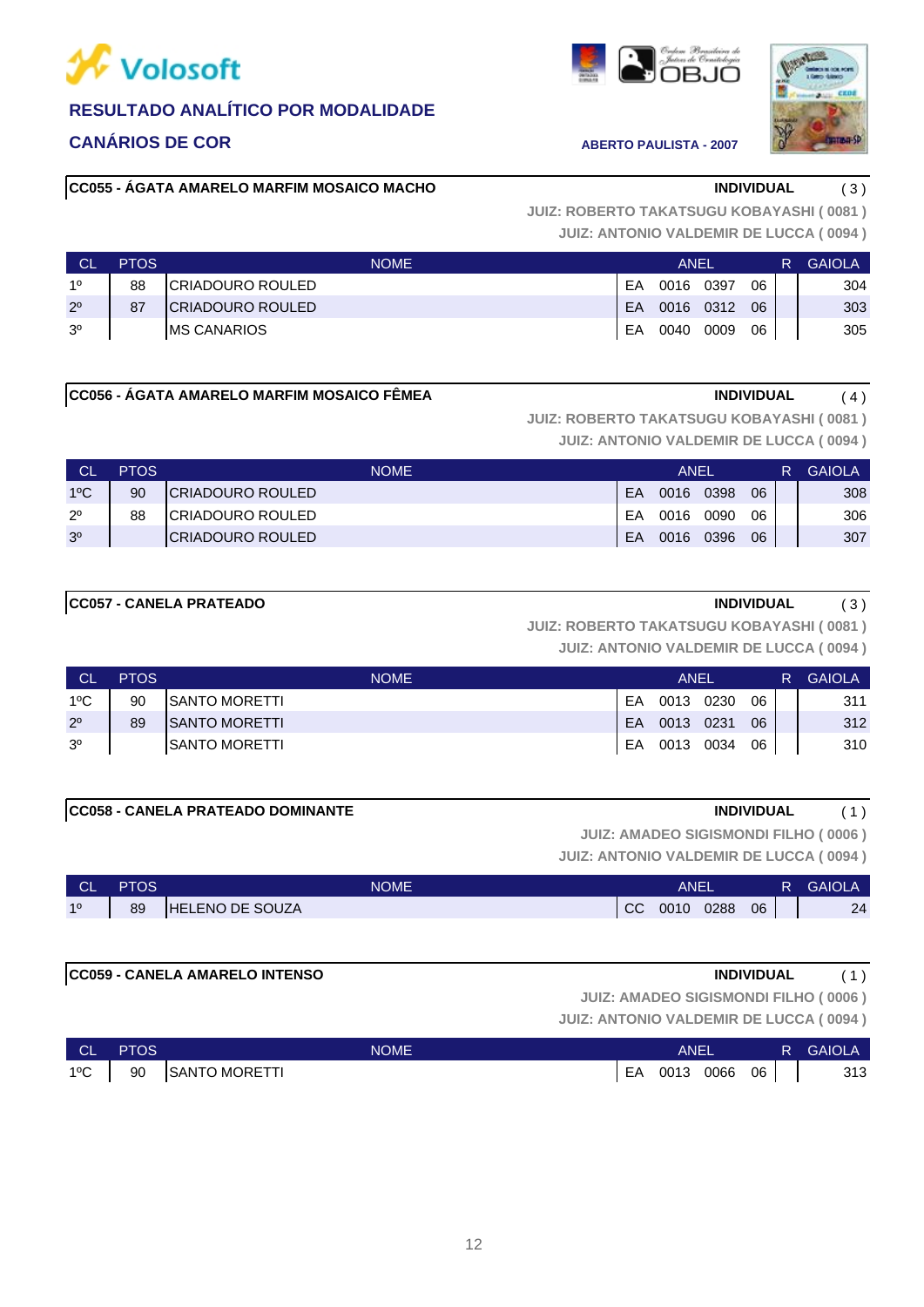

### **CANÁRIOS DE COR ABERTO PAULISTA - 2007**





#### **CC060 - CANELA AMARELO NEVADO INDIVIDUAL** ( 1 )

**JUIZ: AMADEO SIGISMONDI FILHO ( 0006 )**

| <b>JUIZ: ANTONIO VALDEMIR DE LUCCA (0094)</b> |  |  |  |
|-----------------------------------------------|--|--|--|
|-----------------------------------------------|--|--|--|

| <b>CL</b> | PTOS | <b>NOME</b>          |    | ANEI |      |    | <b>GAIOLA</b> |
|-----------|------|----------------------|----|------|------|----|---------------|
| 10        | 88   | <b>SANTO MORETTI</b> | EA | 0013 | 0061 | 06 | 314           |

### **CC061 - CANELA AMARELO MOSAICO MACHO INDIVIDUAL** ( 2 )

**JUIZ: AMADEO SIGISMONDI FILHO ( 0006 )**

**JUIZ: ANTONIO VALDEMIR DE LUCCA ( 0094 )**

| <b>CL</b>   | <b>PTOS</b> | <b>NOME</b>            |     | ANEI<br>0010 0951 |  |    |  | <b>GAIOLA</b><br>R. |
|-------------|-------------|------------------------|-----|-------------------|--|----|--|---------------------|
| 10          | 87          | <b>HELENO DE SOUZA</b> | CC. |                   |  | 06 |  | 25                  |
| $2^{\circ}$ | 86          | SANTO MORETTI          | EA  | 0013 0098         |  | 06 |  | 315                 |

#### **CC062 - CANELA AMARELO MOSAICO FÊMEA INDIVIDUAL** ( 1 )

**JUIZ: AMADEO SIGISMONDI FILHO ( 0006 )**

**JUIZ: ANTONIO VALDEMIR DE LUCCA ( 0094 )**

| $\begin{array}{ c c c }\n\hline\n\hline\n\end{array}$ CL $\begin{array}{ c c }\n\hline\n\end{array}$ | <b>PTOS</b> | NOME               | ANEL            |  | <b>R</b> GAIOLA |
|------------------------------------------------------------------------------------------------------|-------------|--------------------|-----------------|--|-----------------|
| $1^{\circ}$                                                                                          |             | 89 HELENO DE SOUZA | CC 0010 0736 06 |  | 26              |

#### **CC065 - CANELA AMARELO MARFIM MOSAICO MACHO INDIVIDUAL** ( 1 )

**JUIZ: ANTONIO VALDEMIR DE LUCCA ( 0094 ) JUIZ: AMADEO SIGISMONDI FILHO ( 0006 )**

| <b>CL</b> | PTOS | <b>NOME</b>    |    | ANE  |      |    | <b>GAIOLA</b> |
|-----------|------|----------------|----|------|------|----|---------------|
| 10        | 86   | ISANTO MORETTI | EA | 0013 | 0011 | 06 | 316           |

### **CC066 - CANELA AMARELO MARFIM MOSAICO FÊMEA INDIVIDUAL** ( 3 )

**JUIZ: ROBERTO TAKATSUGU KOBAYASHI ( 0081 )**

**JUIZ: ANTONIO VALDEMIR DE LUCCA ( 0094 )**

| <b>CL</b>      | <b>PTOS</b> | <b>NOME</b>           |     | ANEL<br>0013 0277 |  |    |  | <b>GAIOLA</b> |
|----------------|-------------|-----------------------|-----|-------------------|--|----|--|---------------|
| 10             | 88          | <b>ISANTO MORETTI</b> | FA. |                   |  | 06 |  | 318           |
| $2^{\circ}$    | 87          | ISANTO MORETTI        | EA. | 0013 0278         |  | 06 |  | 319           |
| 3 <sup>o</sup> |             | ISANTO MORETTI        | EA  | 0013 0143         |  | 06 |  | 317           |

#### **CC077 - COBRE INTENSO INDIVIDUAL** ( 7 )

**JUIZ: ROBERTO TAKATSUGU KOBAYASHI ( 0081 )**

| <b>CL</b>      | <b>PTOS</b> | NOME                            |    | ANEI              |    | R GAIOLA |
|----------------|-------------|---------------------------------|----|-------------------|----|----------|
| 1 <sup>0</sup> | 89          | CRIADOURO SÃO LOURENÇA DA SERRA | EA | 0065 0014         | 06 | 324      |
| $2^{\circ}$    | 88          | HELENO DE SOUZA                 |    | $CC$ 0010 0117 06 |    | 27       |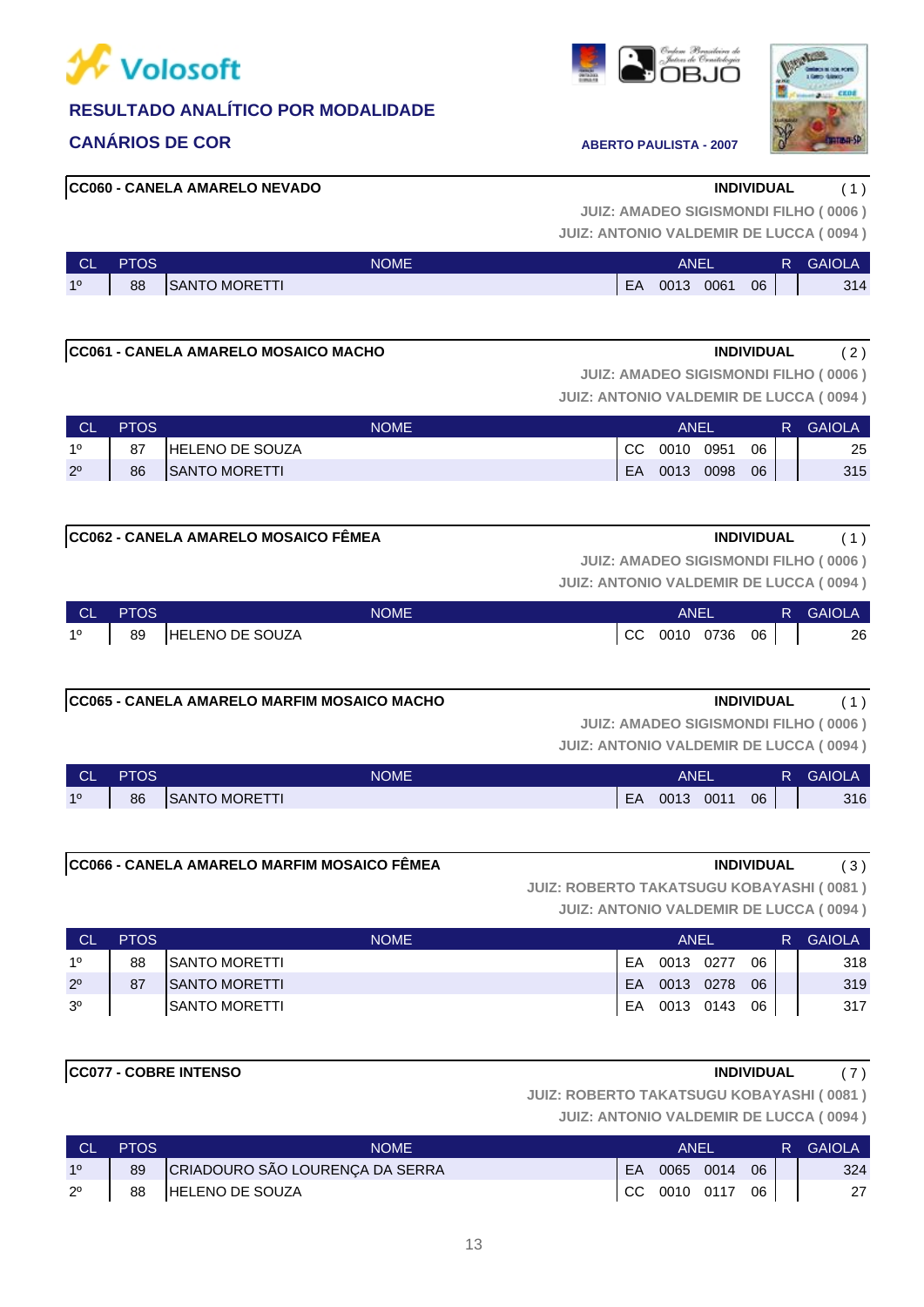

### **CANÁRIOS DE COR ABERTO PAULISTA - 2007**





#### **CC077 - COBRE INTENSO INDIVIDUAL** ( 7 )

**JUIZ: ANTONIO VALDEMIR DE LUCCA ( 0094 ) JUIZ: ROBERTO TAKATSUGU KOBAYASHI ( 0081 )**

| <b>CL</b>      | <b>PTOS</b> | <b>NOME</b>           |    | ANEL<br>0013<br>0080<br>0013<br>0015 |      |    |  | <b>GAIOLA</b> |
|----------------|-------------|-----------------------|----|--------------------------------------|------|----|--|---------------|
| 3 <sup>o</sup> |             | <b>ISANTO MORETTI</b> | EA |                                      |      | 06 |  | 322           |
| $4^{\circ}$    |             | <b>ISANTO MORETTI</b> | EA |                                      |      | 06 |  | 320           |
| $5^{\circ}$    |             | <b>ISANTO MORETTI</b> | EA | 0013                                 | 0078 | 06 |  | 321           |

#### **CC077 - COBRE INTENSO QUARTETO** ( 1 )

**JUIZ: AMADEO SIGISMONDI FILHO ( 0006 )**

**JUIZ: ANTONIO VALDEMIR DE LUCCA ( 0094 )**

| <b>CL</b>     | <b>PTOS</b> | <b>NOME</b>                     |           | ANEL |      |    | R. | <b>GAIOLA</b> |
|---------------|-------------|---------------------------------|-----------|------|------|----|----|---------------|
| $1^{\circ}$ C | 360         | CRIADOURO SÃO LOURENÇA DA SERRA | FA        | 0065 | 0100 | 06 | R  | 329           |
| $1^{\circ}C$  | 360         | CRIADOURO SÃO LOURENÇA DA SERRA | <b>FA</b> | 0065 | 0102 | 06 |    | 326           |
| $1^{\circ}$ C | 360         | CRIADOURO SÃO LOURENÇA DA SERRA | <b>FA</b> | 0065 | 0219 | 06 |    | 327           |
| $1^{\circ}$ C | 360         | CRIADOURO SÃO LOURENÇA DA SERRA | <b>FA</b> | 0065 | 0335 | 06 |    | 328           |

### **CC078 - COBRE NEVADO INDIVIDUAL** ( 4 )

**JUIZ: ROBERTO TAKATSUGU KOBAYASHI ( 0081 )**

**JUIZ: ANTONIO VALDEMIR DE LUCCA ( 0094 )**

| CI.            | <b>PTOS</b> | <b>NOME</b>                     |           | ANEL      |      |    | R | <b>GAIOLA</b> |
|----------------|-------------|---------------------------------|-----------|-----------|------|----|---|---------------|
| $1^{\circ}$ C  | 90          | <b>HELENO DE SOUZA</b>          | CC.       | 0010 0218 |      | 06 |   | 30            |
| $2^{\circ}$    | 88          | CRIADOURO SÃO LOURENÇA DA SERRA | <b>FA</b> | 0065 0118 |      | 06 |   | 330           |
| 3 <sup>o</sup> |             | CRIADOURO SÃO LOURENÇA DA SERRA | FA        | 0065      | 0321 | 06 |   | 331           |
| 4 <sup>0</sup> |             | <b>HELENO DE SOUZA</b>          | CC.       | 0010 0116 |      | 06 |   | 29            |

#### **CC078 - COBRE NEVADO QUARTETO** ( 1 )

**JUIZ: AMADEO SIGISMONDI FILHO ( 0006 )**

**JUIZ: ANTONIO VALDEMIR DE LUCCA ( 0094 )**

| CL            | <b>PTOS</b> | <b>NOME</b>             |               | ANEL |      |    | R. | <b>GAIOLA</b> |
|---------------|-------------|-------------------------|---------------|------|------|----|----|---------------|
| $1^{\circ}$ C | 360         | <b>IHELENO DE SOUZA</b> | .CC           | 0010 | 0253 | 06 |    | 34            |
| $1^{\circ}$ C | 360         | <b>HELENO DE SOUZA</b>  | <sub>CC</sub> | 0010 | 0019 | 06 |    | 31            |
| $1^{\circ}$ C | 360         | <b>IHELENO DE SOUZA</b> | <sub>CC</sub> | 0010 | 0058 | 06 |    | 32            |
| $1^{\circ}$ C | 360         | <b>IHELENO DE SOUZA</b> | <sub>CC</sub> | 0010 | 0065 | 06 |    | 33            |

#### **CC079 - COBRE MOSAICO MACHO INDIVIDUAL** ( 7 )

**JUIZ: ROBERTO TAKATSUGU KOBAYASHI ( 0081 )**

|               | CL PTOS | <b>NOME</b>                        | ANEI |                 |  |  | <b>R</b> GAIOLA |
|---------------|---------|------------------------------------|------|-----------------|--|--|-----------------|
| $1^{\circ}$ C |         | 90 CRIADOURO SÃO LOURENÇA DA SERRA |      | EA 0065 0289 06 |  |  | 336             |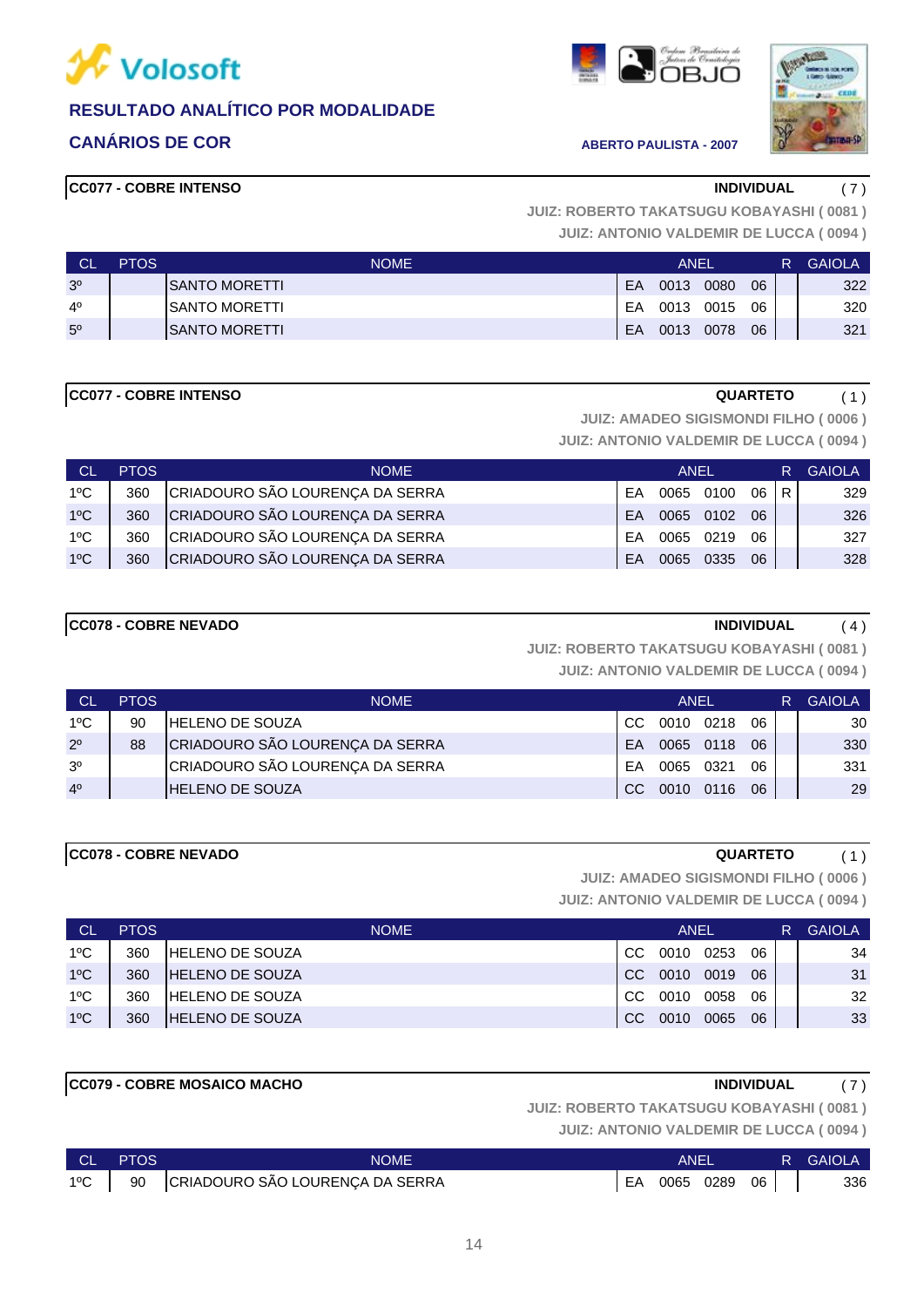

### **CANÁRIOS DE COR ABERTO PAULISTA - 2007**





#### **CC079 - COBRE MOSAICO MACHO INDIVIDUAL** ( 7 )

**JUIZ: ANTONIO VALDEMIR DE LUCCA ( 0094 ) JUIZ: ROBERTO TAKATSUGU KOBAYASHI ( 0081 )**

| L CL           | <b>PTOS</b> | <b>NOME</b>            |               | ANEL |      |    | R | <b>GAIOLA</b> |
|----------------|-------------|------------------------|---------------|------|------|----|---|---------------|
| $2^{\circ}$    | 89          | IHELENO DE SOUZA       | <sub>CC</sub> | 0010 | 0823 | 06 |   | 37            |
| 3 <sup>o</sup> |             | <b>HELENO DE SOUZA</b> | CC.           | 0010 | 0715 | 06 |   | 36            |
| 4 <sup>0</sup> |             | <b>IMS CANARIOS</b>    | EA            | 0040 | 0191 | 06 |   | 333           |
| $5^{\circ}$    |             | <b>IMS CANARIOS</b>    | EA            | 0040 | 0192 | 06 |   | 334           |

#### **CC080 - COBRE MOSAICO FÊMEA INDIVIDUAL** ( 5 )

**JUIZ: AMADEO SIGISMONDI FILHO ( 0006 )**

**JUIZ: ANTONIO VALDEMIR DE LUCCA ( 0094 )**

| - CL           | <b>PTOS</b> | <b>NOME</b>                     |           | <b>ANFL</b>  |           |    | R | <b>GAIOLA</b> |
|----------------|-------------|---------------------------------|-----------|--------------|-----------|----|---|---------------|
| $1^{\circ}$ C  | 91          | <b>HELENO DE SOUZA</b>          | CC        | 0010 0714    |           | 06 |   | 39            |
| $2^{\circ}$    | 90          | CRIADOURO SÃO LOURENÇA DA SERRA | FA        |              | 0065 0214 | 06 |   | 338           |
| 3 <sup>o</sup> |             | CRIADOURO SÃO LOURENÇA DA SERRA | <b>FA</b> | 0065 0255    |           | 06 |   | 339           |
| $4^{\circ}$    |             | <b>HELENO DE SOUZA</b>          |           | CC 0010 0206 |           | 06 |   | 38            |

### **CC081 - COBRE MARFIM INTENSO INDIVIDUAL** ( 9 )

**JUIZ: ROBERTO TAKATSUGU KOBAYASHI ( 0081 )**

**JUIZ: ANTONIO VALDEMIR DE LUCCA ( 0094 )**

| <b>CL</b>      | <b>PTOS</b> | <b>NOME</b>                     |    | ANEL |           |    | R. | <b>GAIOLA</b> |
|----------------|-------------|---------------------------------|----|------|-----------|----|----|---------------|
| $1^{\circ}$ C  | 90          | CRIADOURO SÃO LOURENÇA DA SERRA | EA |      | 0065 0222 | 06 |    | 346           |
| $2^{\circ}$    | 89          | CRIADOURO SÃO LOURENÇA DA SERRA | FΑ | 0065 | 0125      | 06 |    | 345           |
| 3 <sup>o</sup> |             | <b>CRIADOURO IBIRÁ</b>          | FA |      | 0062 0118 | 06 |    | 344           |
| 4 <sup>0</sup> |             | <b>CRIADOURO IBIRÁ</b>          | FΑ | 0062 | 0038      | 06 |    | 342           |
| 5 <sup>0</sup> |             | <b>CRIADOURO IBIRÁ</b>          | EA | 0062 | 0033      | 06 |    | 341           |

#### **CC082 - COBRE MARFIM NEVADO INDIVIDUAL** ( 2 )

**JUIZ: AMADEO SIGISMONDI FILHO ( 0006 )**

| ∣ CL'       | <b>PTOS</b> | <b>NOME</b>             |     | ANEL |      |    | R | <b>GAIOLA</b> |
|-------------|-------------|-------------------------|-----|------|------|----|---|---------------|
| 10          | 88          | <b>IHELENO DE SOUZA</b> | CC. | 0010 | 0167 | 06 |   | 42            |
| $2^{\circ}$ | 87          | <b>HELENO DE SOUZA</b>  | CC. | 0010 | 0196 | 06 |   | 43            |

| <b>ICC083 - COBRE MARFIM MOSAICO MACHO</b> | <b>INDIVIDUAL</b>                             | (1) |
|--------------------------------------------|-----------------------------------------------|-----|
|                                            | JUIZ: AMADEO SIGISMONDI FILHO (0006)          |     |
|                                            | <b>JUIZ: ANTONIO VALDEMIR DE LUCCA (0094)</b> |     |

|               | CL PTOS | <b>NOME</b>                        | ANEI |                 |  | <b>R</b> GAIOLA |
|---------------|---------|------------------------------------|------|-----------------|--|-----------------|
| $1^{\circ}$ C |         | 90 CRIADOURO SÃO LOURENÇA DA SERRA |      | EA 0065 0055 06 |  | 347             |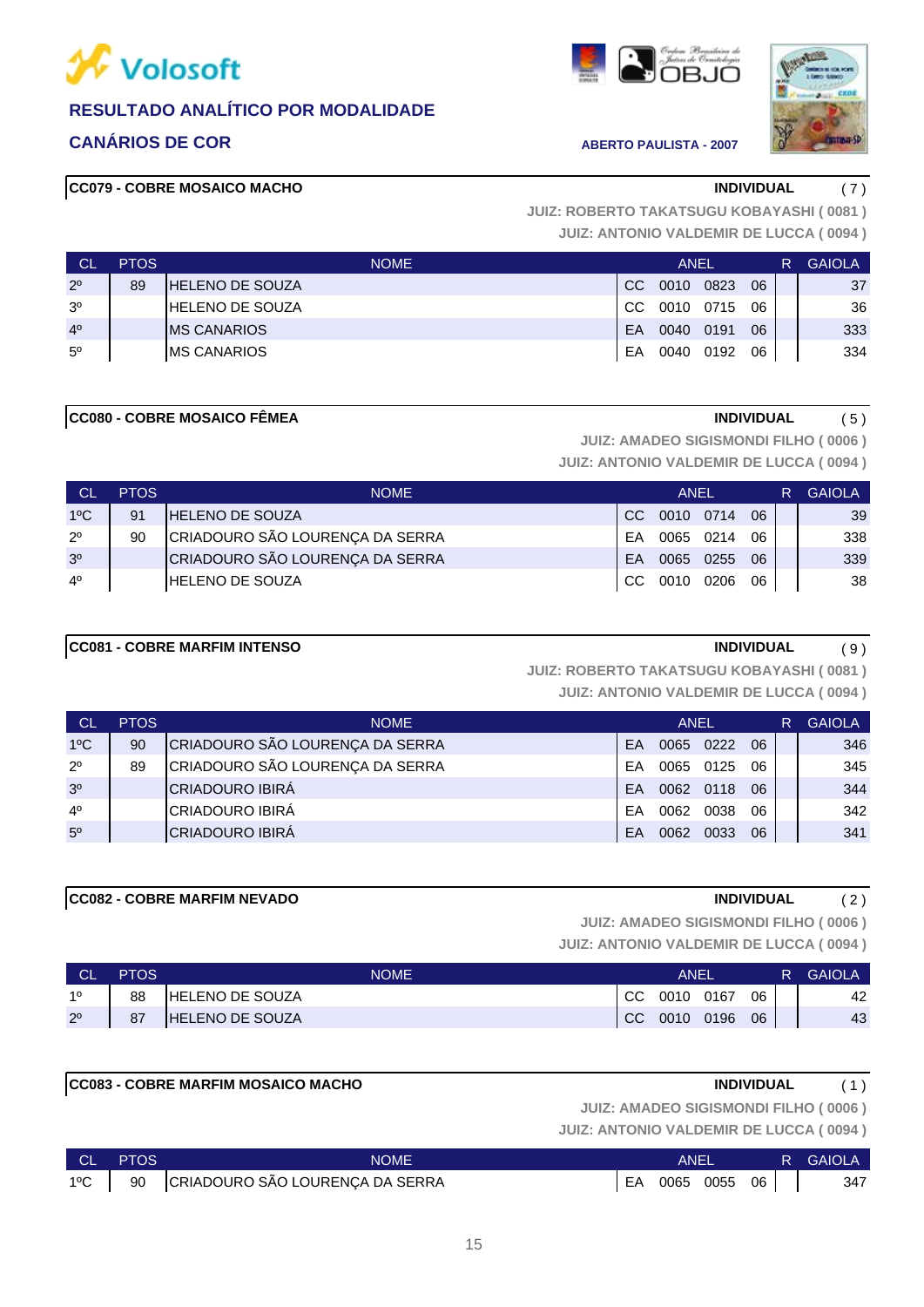





#### **CC084 - COBRE MARFIM MOSAICO FÊMEA INDIVIDUAL** ( 5 )

**JUIZ: ROBERTO TAKATSUGU KOBAYASHI ( 0081 )**

**JUIZ: ANTONIO VALDEMIR DE LUCCA ( 0094 )**

| <b>CL</b>      | <b>PTOS</b> | <b>NOME</b>                     |           | <b>ANEL</b> |      |    | R | <b>GAIOLA</b> |
|----------------|-------------|---------------------------------|-----------|-------------|------|----|---|---------------|
| $1^{\circ}$ C  | 90          | CRIADOURO SÃO LOURENÇA DA SERRA | <b>FA</b> | 0065        | 0135 | 06 |   | 350           |
| $2^{\circ}$    | 88          | CRIADOURO SÃO LOURENÇA DA SERRA | FA        | 0065        | 0134 | 06 |   | 349           |
| 3 <sup>o</sup> |             | <b>HELENO DE SOUZA</b>          | -CC       | 0010        | 0107 | 06 |   | 44            |
| $4^{\circ}$    |             | CRIADOURO 21 DE MARÇO           | FΑ        | 0021        | 0025 | 06 |   | 348           |

#### **CC084 - COBRE MARFIM MOSAICO FÊMEA CC084 - COBRE MARTEM MOSAICO FÊMEA**

**JUIZ: AMADEO SIGISMONDI FILHO ( 0006 )**

**JUIZ: ANTONIO VALDEMIR DE LUCCA ( 0094 )**

| <b>CL</b>     | <b>PTOS</b> | <b>NOME</b>                     |           | ANEL      |      |    | R | <b>GAIOLA</b> |
|---------------|-------------|---------------------------------|-----------|-----------|------|----|---|---------------|
| $1^{\circ}$ C | 360         | CRIADOURO SÃO LOURENÇA DA SERRA | <b>FA</b> | 0065      | 0068 | 06 |   | 352           |
| $1^{\circ}$ C | 360         | CRIADOURO SÃO LOURENÇA DA SERRA | FA.       | 0065 0211 |      | 06 |   | 354           |
| $1^{\circ}$ C | 360         | CRIADOURO SÃO LOURENÇA DA SERRA | FA.       | 0065      | 0188 | 06 |   | 353           |
| $1^{\circ}$ C | 360         | CRIADOURO SÃO LOURENÇA DA SERRA | FA        | 0065      | 0337 | 06 |   | 355           |

#### **CC085 - ÁGATA VERMELHO INTENSO INDIVIDUAL** ( 3 )

**JUIZ: AMADEO SIGISMONDI FILHO ( 0006 )**

**JUIZ: ANTONIO VALDEMIR DE LUCCA ( 0094 )**

| <b>CL</b>   | <b>PTOS</b> | <b>NOME</b>        |    | ANEI      |      |    | R I | GAIOLA <sup>1</sup> |
|-------------|-------------|--------------------|----|-----------|------|----|-----|---------------------|
| 10          | 88          | CRIADOURO ROULED   | EA | 0016 0365 |      | 06 |     | 357                 |
| $2^{\circ}$ | 87          | <b>MS CANARIOS</b> | EA | 0040      | 0067 | 06 |     | 358                 |

#### **CC086 - ÁGATA VERMELHO NEVADO INDIVIDUAL** ( 4 )

**JUIZ: AMADEO SIGISMONDI FILHO ( 0006 )**

**JUIZ: ANTONIO VALDEMIR DE LUCCA ( 0094 )**

| <b>CL</b>      | <b>PTOS</b> | <b>NOME</b>           |    | ANEL |      |    | R | <b>GAIOLA</b> |
|----------------|-------------|-----------------------|----|------|------|----|---|---------------|
| 10             | 86          | <b>IMS CANARIOS</b>   | EA | 0040 | 0065 | 06 |   | 362           |
| $2^{\circ}$    | 85          | <b>ISANTO MORETTI</b> | EA | 0013 | 0266 | 06 |   | 359           |
| 3 <sup>o</sup> |             | ICRIADOURO ROULED     | EA | 0016 | 0366 | 06 |   | 361           |

### **CC087 - ÁGATA VERMELHO MOSAICO MACHO INDIVIDUAL** ( 1 )

**JUIZ: ROBERTO TAKATSUGU KOBAYASHI ( 0081 )**

| <b>CL</b> | <b>PTOS</b> | <b>NOME</b>         |    | <b>ANEI</b> |      |    | R | <b>GAIOLA</b> |
|-----------|-------------|---------------------|----|-------------|------|----|---|---------------|
| 10        | 86          | <b>IMS CANARIOS</b> | EA | 0040        | 0099 | 06 |   | 363           |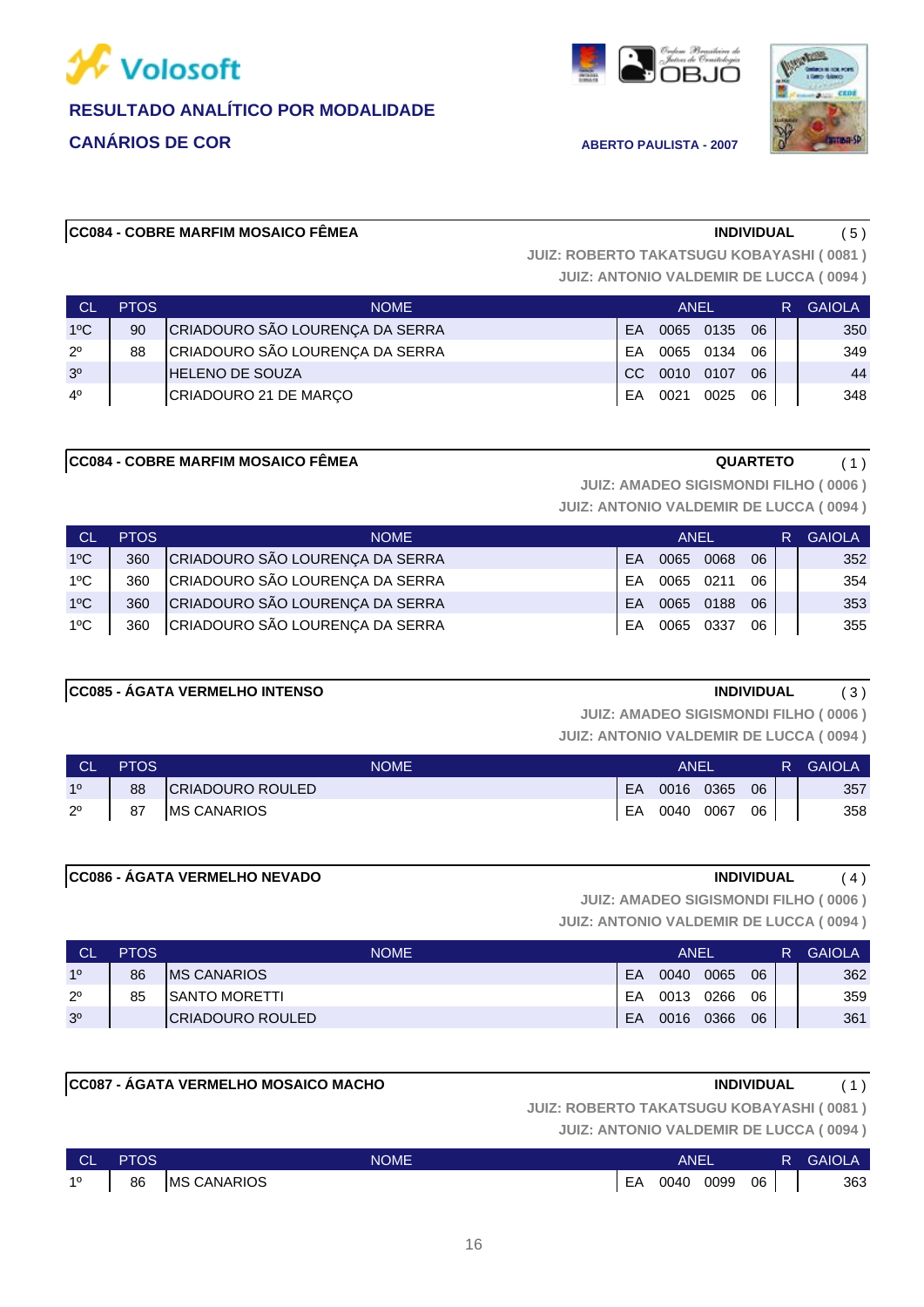





#### **CC089 - ÁGATA VERMELHO MARFIM INTENSO INDIVIDUAL** ( 3 )

**JUIZ: ROBERTO TAKATSUGU KOBAYASHI ( 0081 )**

**JUIZ: ANTONIO VALDEMIR DE LUCCA ( 0094 )**

| <b>CL</b>      | <b>PTOS</b> | NOME                     |    | ANEI |      |    | R | <b>GAIOLA</b> |
|----------------|-------------|--------------------------|----|------|------|----|---|---------------|
| 10             | 89          | <b>ICRIADOURO ROULED</b> | EA | 0016 | 0375 | 06 |   | 364           |
| $2^{\circ}$    | 88          | ICRIADOURO ROULED        | ЕA | 0016 | 0376 | 06 |   | 365           |
| 3 <sup>o</sup> |             | <b>IMS CANARIOS</b>      | EΑ | 0040 | 0066 | 06 |   | 366           |

#### **CC093 - CANELA VERMELHO INTENSO INDIVIDUAL** ( 2 )

**JUIZ: ROBERTO TAKATSUGU KOBAYASHI ( 0081 )**

**JUIZ: ANTONIO VALDEMIR DE LUCCA ( 0094 )**

|             | <b>PTOS</b> | NOME                            |    | <b>ANEL</b> |      |    | R GAIOLA |
|-------------|-------------|---------------------------------|----|-------------|------|----|----------|
| 10          | 87          | CRIADOURO SÃO LOURENÇA DA SERRA | EA | 0065 0020   |      | 06 | 367      |
| $2^{\circ}$ | 86          | CRIADOURO SÃO LOURENÇA DA SERRA | EA | 0065        | 0090 | 06 | 368      |

#### **CC094 - CANELA VERMELHO NEVADO INDIVIDUAL** ( 1 )

**JUIZ: ANTONIO VALDEMIR DE LUCCA ( 0094 ) JUIZ: ROBERTO TAKATSUGU KOBAYASHI ( 0081 )**

| ∣ CL ∃      | <b>PTOS</b> | <b>NOME</b>                        |    | <b>ANEI</b> |      | <b>R</b> GAIOLA |
|-------------|-------------|------------------------------------|----|-------------|------|-----------------|
| $1^{\circ}$ |             | 87 CRIADOURO SÃO LOURENÇA DA SERRA | EA | 0065 0349   | - 06 | 369             |

#### **CC095 - CANELA VERMELHO MOSAICO MACHO INDIVIDUAL** ( 7 )

**JUIZ: ANTONIO VALDEMIR DE LUCCA ( 0094 ) JUIZ: ROBERTO TAKATSUGU KOBAYASHI ( 0081 )**

| <b>CL</b>      | <b>PTOS</b> | <b>NOME</b>                     |     | ANEL |      |    | R | <b>GAIOLA</b>   |
|----------------|-------------|---------------------------------|-----|------|------|----|---|-----------------|
| $1^{\circ}$ C  | 90          | CRIADOURO SÃO LOURENÇA DA SERRA | EA  | 0065 | 0276 | 06 |   | 374             |
| $2^{\circ}$    | 89          | <b>HELENO DE SOUZA</b>          | CC. | 0010 | 0064 | 06 |   | 45              |
| 3 <sup>o</sup> |             | <b>HELENO DE SOUZA</b>          | CC. | 0010 | 0299 | 06 |   | 46              |
| 4 <sup>0</sup> |             | ICRIADOURO ROULED               | FA  | 0016 | 0274 | 06 |   | 371             |
| 5 <sup>0</sup> |             | <b>CRIADOURO ROULED</b>         | EA  | 0016 | 0138 | 06 |   | 37 <sub>C</sub> |

#### **CC095 - CANELA VERMELHO MOSAICO MACHO QUARTETO** ( 1 )

**JUIZ: AMADEO SIGISMONDI FILHO ( 0006 )**

| <b>CL</b>     | <b>PTOS</b> | <b>NOME</b>                         |    | <b>ANFI</b> |              |        | R. | GAIOLA |
|---------------|-------------|-------------------------------------|----|-------------|--------------|--------|----|--------|
| 1ºC           |             | 363 CRIADOURO SÃO LOURENÇA DA SERRA | FA | 0065 0277   |              | 06     |    | 377    |
| $1^{\circ}$ C |             | 363 CRIADOURO SÃO LOURENÇA DA SERRA |    |             | EA 0065 0218 | 06     |    | 376    |
| $1^{\circ}$ C |             | 363 CRIADOURO SÃO LOURENÇA DA SERRA | EA |             | 0065 0003    | 06 R I |    | 379    |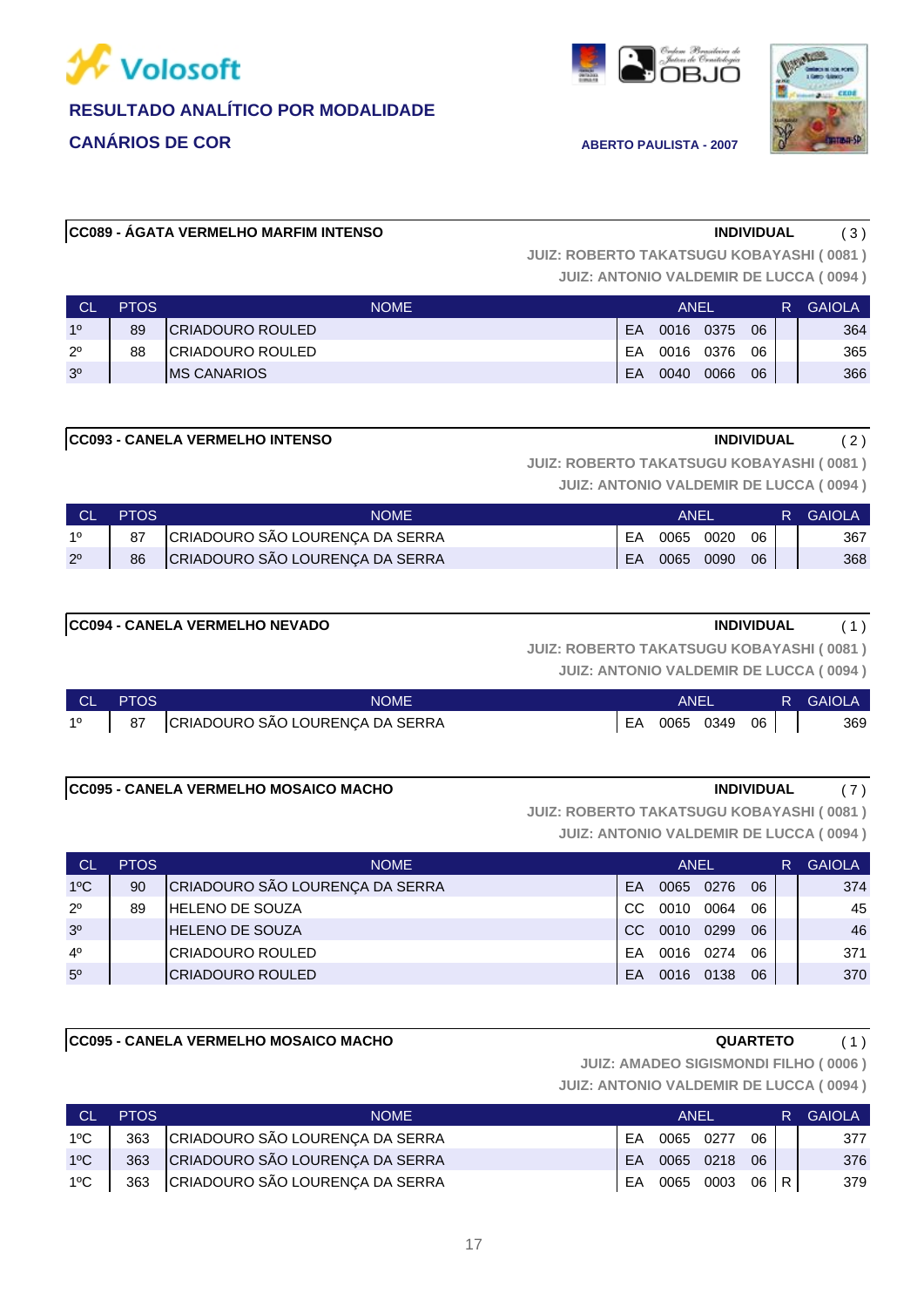

### **CANÁRIOS DE COR ABERTO PAULISTA - 2007**

#### **CC095 - CANELA VERMELHO MOSAICO MACHO QUARTETO** ( 1 )

### 18

**JUIZ: ANTONIO VALDEMIR DE LUCCA ( 0094 ) JUIZ: AMADEO SIGISMONDI FILHO ( 0006 )**

| <b>CLI</b>    | <b>PTOS</b> | <b>NOME</b>                         |    | ANFI |           |    | <b>R</b> GAIOLA |
|---------------|-------------|-------------------------------------|----|------|-----------|----|-----------------|
| $1^{\circ}$ C |             | 363 CRIADOURO SÃO LOURENÇA DA SERRA | EA |      | 0065 0330 | 06 | 378             |

### **CC096 - CANELA VERMELHO MOSAICO FÊMEA INDIVIDUAL** ( 5 )

**JUIZ: ROBERTO TAKATSUGU KOBAYASHI ( 0081 )**

**JUIZ: ANTONIO VALDEMIR DE LUCCA ( 0094 )**

| <b>CL</b>      | <b>PTOS</b> | <b>NOME</b>                     |    | ANEL      |      |    | R | <b>GAIOLA</b> |
|----------------|-------------|---------------------------------|----|-----------|------|----|---|---------------|
| 10             | 88          | CRIADOURO SÃO LOURENÇA DA SERRA | FA | 0065      | 0216 | 06 |   | 382           |
| $2^{\circ}$    | 87          | CRIADOURO SÃO LOURENÇA DA SERRA | FA | 0065      | 0257 | 06 |   | 383           |
| 3 <sup>o</sup> |             | ICRIADOURO ROULED               | FΑ | 0016 0222 |      | 06 |   | 380           |
| 4 <sup>0</sup> |             | <b>ICRIADOURO ROULED</b>        | FA | 0016      | 0223 | 06 |   | 381           |

### **CC097 - CANELA VERMELHO MARFIM INTENSO INDIVIDUAL** ( 2 )

**JUIZ: ROBERTO TAKATSUGU KOBAYASHI ( 0081 )**

**JUIZ: ANTONIO VALDEMIR DE LUCCA ( 0094 )**

| <b>CL</b>   | <b>PTOS</b> | NOME                   |     | ANEI      |      |    | R. | <b>GAIOLA</b> |
|-------------|-------------|------------------------|-----|-----------|------|----|----|---------------|
| 10          | 88          | <b>HELENO DE SOUZA</b> | CC. | 0010      | 0905 | 06 |    | 48            |
| $2^{\circ}$ | 85          | <b>ISANTO MORETTI</b>  | EA  | 0013 0157 |      | 06 |    | 384           |

#### **CC099 - CANELA VERMELHO MARFIM MOSAICO MACHO INDIVIDUAL** ( 2 )

**JUIZ: ROBERTO TAKATSUGU KOBAYASHI ( 0081 )**

**JUIZ: ANTONIO VALDEMIR DE LUCCA ( 0094 )**

| <b>CL</b>   | <b>PTOS</b> | <b>NOME</b>         |    | <b>ANEI</b> |      |    | R. | <b>GAIOLA</b> |
|-------------|-------------|---------------------|----|-------------|------|----|----|---------------|
| 10          | 88          | <b>IMS CANARIOS</b> | EA | 0040        | 0168 | 06 |    | 385           |
| $2^{\circ}$ | 87          | <b>MS CANARIOS</b>  | EA | 0040        | 0195 | 06 |    | 386           |

#### **CC099 - CANELA VERMELHO MARFIM MOSAICO MACHO QUARTETO** ( 1 )

**JUIZ: AMADEO SIGISMONDI FILHO ( 0006 )**

| <b>CL</b>      | <b>PTOS</b> | <b>NOME</b>                     |           | <b>ANEL</b> |      |    | <b>GAIOLA</b> |
|----------------|-------------|---------------------------------|-----------|-------------|------|----|---------------|
| 10             | 354         | CRIADOURO SÃO LOURENÇA DA SERRA | FA        | 0065        | 0156 | 06 | 387           |
| 1 <sup>0</sup> | 354         | CRIADOURO SÃO LOURENÇA DA SERRA | <b>FA</b> | 0065 0157   |      | 06 | 388           |
| 10             | 354         | CRIADOURO SÃO LOURENÇA DA SERRA | FA        | 0065        | 0295 | റഭ | 389           |
| 10             | 354         | CRIADOURO SÃO LOURENÇA DA SERRA | <b>FA</b> | 0065        | 0296 | 06 | 390           |

| 西形<br>D |
|---------|



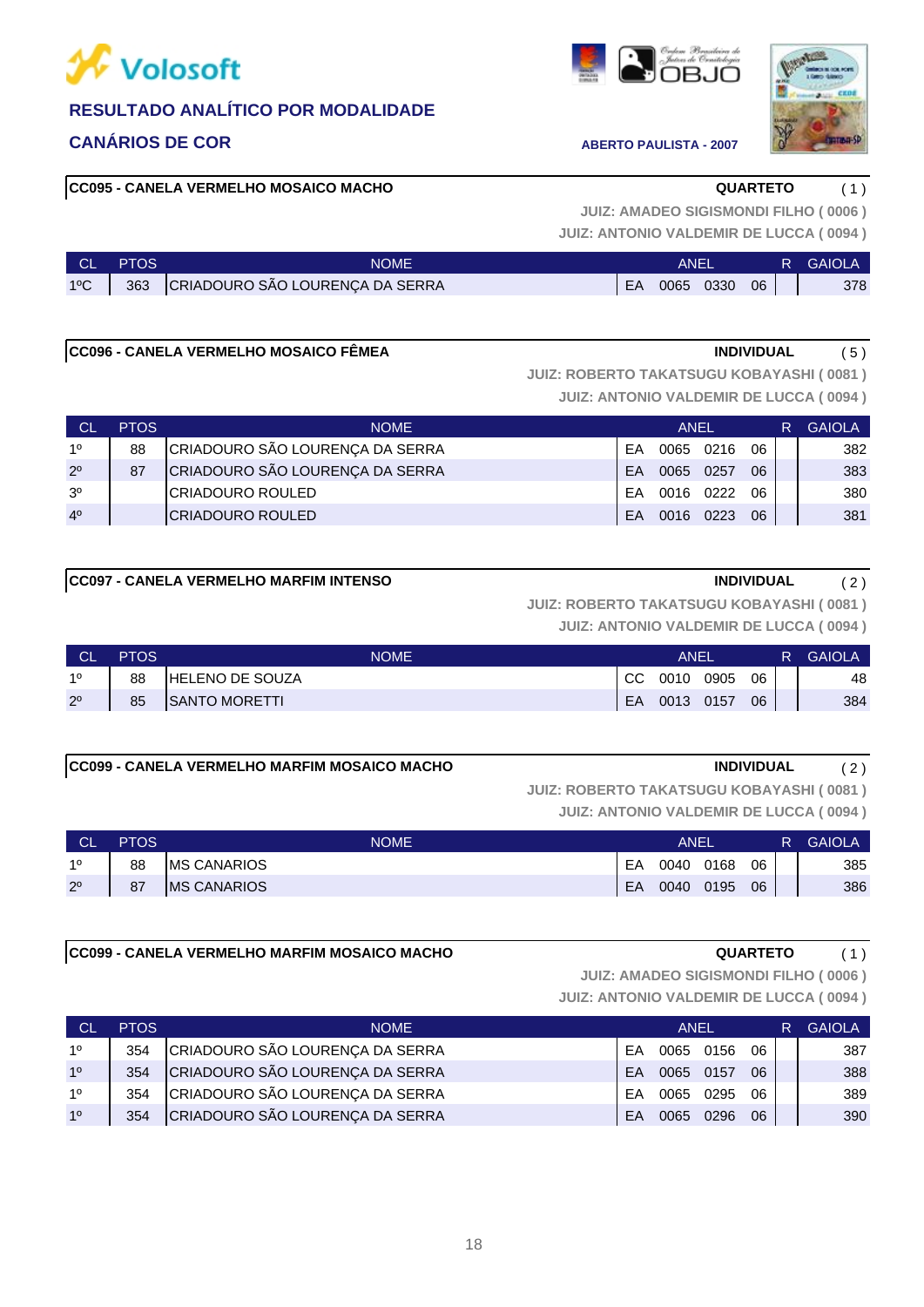

### **CANÁRIOS DE COR ABERTO PAULISTA - 2007**

**CC100 - CANELA VERMELHO MARFIM MOSAICO FÊMEA INDIVIDUAL** ( 4 )

**JUIZ: ANTONIO VALDEMIR DE LUCCA ( 0094 ) JUIZ: ROBERTO TAKATSUGU KOBAYASHI ( 0081 )**

| ∟ CL        | <b>PTOS</b> | NOME                            |    | ANFI      |      |    | R | <b>GAIOLA</b> |
|-------------|-------------|---------------------------------|----|-----------|------|----|---|---------------|
| 10          | 88          | CRIADOURO SÃO LOURENÇA DA SERRA | EA | 0065      | 0204 | 06 |   | 394           |
| $2^{\circ}$ | 87          | <b>IMS CANARIOS</b>             | EA | 0040 0184 |      | 06 |   | 393           |

#### **CC100 - CANELA VERMELHO MARFIM MOSAICO FÊMEA GUARTETO** (1)

**JUIZ: AMADEO SIGISMONDI FILHO ( 0006 )**

**JUIZ: ANTONIO VALDEMIR DE LUCCA ( 0094 )**

| <b>CL</b>      | <b>PTOS</b> | <b>NOME</b>                     |           | ANEL      |      |      | R. | <b>GAIOLA</b> |
|----------------|-------------|---------------------------------|-----------|-----------|------|------|----|---------------|
| 10             | 358         | CRIADOURO SÃO LOURENÇA DA SERRA | FA        | 0065      | 0084 | 06 R |    | 400           |
| 1 <sup>0</sup> | 358         | CRIADOURO SÃO LOURENÇA DA SERRA | <b>FA</b> | 0065 0145 |      | 06   |    | 397           |
| 10             | 358         | CRIADOURO SÃO LOURENÇA DA SERRA | FA        | 0065      | 0206 | 06   |    | 398           |
| 10             | 358         | CRIADOURO SÃO LOURENÇA DA SERRA | FA        | 0065      | 0207 | 06   |    | 399           |

| <b>CC101 - ISABELINO VERMELHO INTENSO</b> | <b>INDIVIDUAL</b> |  |
|-------------------------------------------|-------------------|--|

**JUIZ: ROBERTO TAKATSUGU KOBAYASHI ( 0081 )**

**JUIZ: ANTONIO VALDEMIR DE LUCCA ( 0094 )**

| ∴ CL '         | <b>PTOS</b> | NOME                  |    | ANEI |      |    | <b>R</b> GAIOLA |
|----------------|-------------|-----------------------|----|------|------|----|-----------------|
| 1 <sup>0</sup> | 88          | CRIADOURO 21 DE MARÇO | EA | 0021 | 0130 | 06 | 401             |

### **CC105 - ISABELINO VERMELHO MARFIM INTENSO INDIVIDUAL** ( 2 )

**JUIZ: ROBERTO TAKATSUGU KOBAYASHI ( 0081 )**

**JUIZ: ANTONIO VALDEMIR DE LUCCA ( 0094 )**

| <b>CL</b> | PTOS | <b>NOME</b>              |    | ANEI |      |    |  | <b>GAIOLA</b> |
|-----------|------|--------------------------|----|------|------|----|--|---------------|
| 10        | 88   | <b>ICRIADOURO ROULED</b> | EA | 0016 | 0304 | 06 |  | 402           |

#### **CC109 - AZUL PASTEL INDIVIDUAL** ( 2 )

**JUIZ: ROBERTO TAKATSUGU KOBAYASHI ( 0081 )**

| <b>CL</b>   | <b>PTOS</b> | <b>NOME</b>      |    | ANEI      |      |    | R. | <b>GAIOLA</b> |
|-------------|-------------|------------------|----|-----------|------|----|----|---------------|
| 10          | 89          | CRIADOURO ROULED | EA | 0016 0416 |      | 06 |    | 406           |
| $2^{\circ}$ | 88          | CRIADOURO ROULED | EA | 0016      | 0004 | 06 |    | 405           |





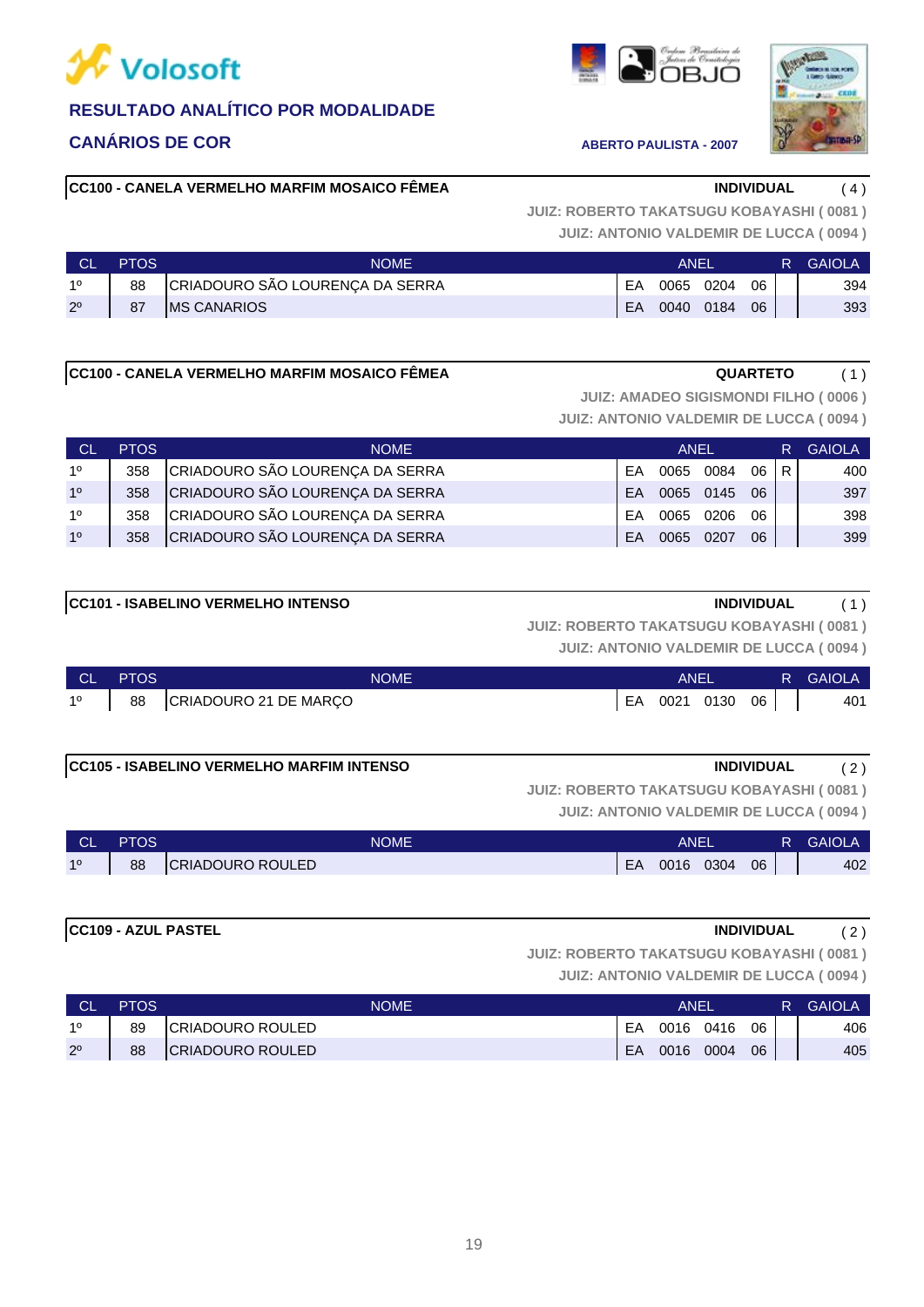



**CANÁRIOS DE COR ABERTO PAULISTA - 2007** 

**JUIZ: ANTONIO VALDEMIR DE LUCCA ( 0094 ) JUIZ: ROBERTO TAKATSUGU KOBAYASHI ( 0081 )**

| <b>CL</b>   | <b>PTOS</b> | <b>NOME</b>      |    | ANEI |           |    | R | <b>GAIOLA</b> |
|-------------|-------------|------------------|----|------|-----------|----|---|---------------|
| $1^{\circ}$ | 87          | CRIADOURO ROULED | EA |      | 0016 0047 | 06 |   | 408           |

### **CC112 - VERDE PASTEL NEVADO INDIVIDUAL** ( 4 )

**JUIZ: ROBERTO TAKATSUGU KOBAYASHI ( 0081 )**

**JUIZ: ANTONIO VALDEMIR DE LUCCA ( 0094 )**

| <b>NCL</b>     | <b>PTOS</b> | <b>NOME</b>        | ANEL |           |  |    | R. | <b>GAIOLA</b> |
|----------------|-------------|--------------------|------|-----------|--|----|----|---------------|
| 1 <sup>0</sup> | 88          | CRIADOURO ROULED   | EA   | 0016 0387 |  | 06 |    | 409           |
| $2^{\circ}$    | 87          | <b>MS CANARIOS</b> | EA   | 0040 0063 |  | 06 |    | 411           |

**JUIZ: ROBERTO TAKATSUGU KOBAYASHI ( 0081 )**

**JUIZ: ANTONIO VALDEMIR DE LUCCA ( 0094 )**

| <b>CL</b>      | <b>PTOS</b> | <b>NOME</b>              |    | ANEL      |      |    | R. | <b>GAIOLA</b> |
|----------------|-------------|--------------------------|----|-----------|------|----|----|---------------|
| 10             | 89          | <b>ICRIADOURO ROULED</b> | EA | 0016      | 0355 | 06 |    | 414           |
| $2^{\circ}$    | 88          | <b>ICRIADOURO ROULED</b> | FA | 0016 0324 |      | 06 |    | 413           |
| 3 <sup>o</sup> |             | <b>ICRIADOURO ROULED</b> | EA | 0016 0379 |      | 06 |    | 415           |

#### **CC116 - VERDE PASTEL MARFIM NEVADO INDIVIDUAL** ( 5 )

**JUIZ: ROBERTO TAKATSUGU KOBAYASHI ( 0081 )**

**JUIZ: ANTONIO VALDEMIR DE LUCCA ( 0094 )**

| <b>CL</b>      | <b>PTOS</b> | <b>NOME</b>              |    | ANEL |      |    | R. | <b>GAIOLA</b>   |
|----------------|-------------|--------------------------|----|------|------|----|----|-----------------|
| 10             | 88          | <b>IMS CANARIOS</b>      | EA | 0040 | 0123 | 06 |    | 422             |
| $2^{\circ}$    | 87          | <b>IMS CANARIOS</b>      | FA | 0040 | 0021 | 06 |    | 42 <sub>C</sub> |
| 3 <sup>0</sup> |             | <b>ICRIADOURO ROULED</b> | EA | 0016 | 0070 | 06 |    | 418             |
| 4 <sup>0</sup> |             | <b>CRIADOURO ROULED</b>  | EA | 0016 | 0081 | 06 |    | 41S             |

### **CC117 - VERDE PASTEL MARFIM MOSAICO MACHO INDIVIDUAL** ( 2 )

**JUIZ: ROBERTO TAKATSUGU KOBAYASHI ( 0081 )**

| <b>NCL</b> | <b>PTOS</b> | <b>NOME</b>      |    | ANEI |      |    | R | <b>GAIOLA</b> |
|------------|-------------|------------------|----|------|------|----|---|---------------|
| 10         | 87          | CRIADOURO ROULED | EA | 0016 | 0031 | 06 |   | 423           |







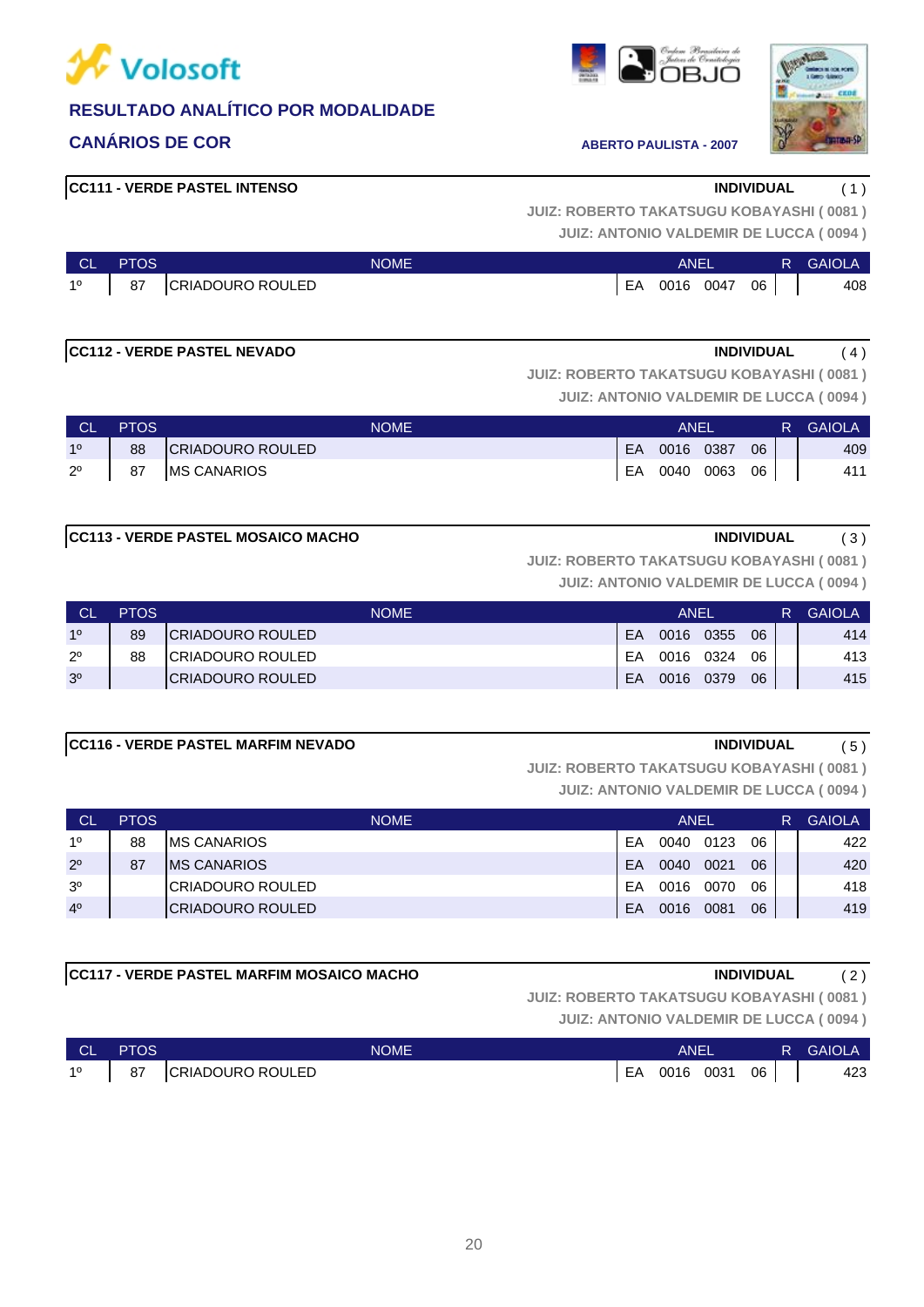

### **CANÁRIOS DE COR ABERTO PAULISTA - 2007**

#### **CC118 - VERDE PASTEL MARFIM MOSAICO FÊMEA INDIVIDUAL** ( 1 )

**JUIZ: ANTONIO VALDEMIR DE LUCCA ( 0094 ) JUIZ: ROBERTO TAKATSUGU KOBAYASHI ( 0081 )**

| <b>CL</b> | PTOS | <b>NOME</b>             |    | ANE  |      |    | R | <b>GAIOL</b> |
|-----------|------|-------------------------|----|------|------|----|---|--------------|
| 10        | 87   | <b>CRIADOURO ROULED</b> | EA | 0016 | 0382 | 06 |   | 425          |

### **CC128 - ÁGATA PASTEL AMARELO MARFIM MOSAICO FÊMEA INDIVIDUAL** ( 1 )

**JUIZ: ANTONIO VALDEMIR DE LUCCA ( 0094 ) JUIZ: ROBERTO TAKATSUGU KOBAYASHI ( 0081 )**

| <b>CL</b>   | <b>PTOS</b> | <b>NOME</b>        |    | <b>ANEL</b> |      |    | R. | <b>GAIOLA</b> |
|-------------|-------------|--------------------|----|-------------|------|----|----|---------------|
| $1^{\circ}$ | 85          | <b>MS CANARIOS</b> | EA | 0040        | 0026 | 06 |    | 426           |

#### **CC130 - CANELA PASTEL PRATEADO DOMINANTE INDIVIDUAL** ( 3 )

**JUIZ: ROBERTO TAKATSUGU KOBAYASHI ( 0081 )**

**JUIZ: ANTONIO VALDEMIR DE LUCCA ( 0094 )**

| <b>CL</b>      | <b>PTOS</b> | <b>NOME</b>       |    | <b>ANFI</b> |      |    | <b>GAIOLA</b> |
|----------------|-------------|-------------------|----|-------------|------|----|---------------|
| 10             | 86          | ICRIADOURO ROULED | EA | 0016        | 0410 | 06 | 429           |
| $2^{\circ}$    | 85          | ICRIADOURO ROULED | EA | 0016        | 0344 | 06 | 428           |
| 3 <sup>o</sup> |             | ICRIADOURO ROULED | EA | 0016        | 0117 | 06 | 427           |

#### **CC133 - CANELA PASTEL AMARELO MOSAICO MACHO INDIVIDUAL** ( 2 )

**JUIZ: ROBERTO TAKATSUGU KOBAYASHI ( 0081 )**

**JUIZ: ANTONIO VALDEMIR DE LUCCA ( 0094 )**

| <b>CL</b>   | <b>PTOS</b> | <b>NOME</b>             |    | ANEL      |    | 'R 7 | <b>GAIOLA</b> |
|-------------|-------------|-------------------------|----|-----------|----|------|---------------|
| $1^{\circ}$ | 87          | <b>CRIADOURO ROULED</b> | EA | 0016 0329 | 06 |      | 430           |

#### **CC134 - CANELA PASTEL AMARELO MOSAICO FÊMEA INDIVIDUAL** ( 3 )

**JUIZ: ROBERTO TAKATSUGU KOBAYASHI ( 0081 )**

**JUIZ: ANTONIO VALDEMIR DE LUCCA ( 0094 )**

| <b>CL</b>      | <b>PTOS</b> | <b>NOME</b>      |    | <b>ANEI</b>  |      | R. | GAIOLA |
|----------------|-------------|------------------|----|--------------|------|----|--------|
| 1 <sup>0</sup> | 87          | CRIADOURO ROULED | EA | 0016 0337    | 06   |    | 434    |
| $2^{\circ}$    | 86          | CRIADOURO ROULED |    | EA 0016 0116 | 06 I |    | 433    |

#### **CC137 - CANELA PASTEL AMARELO MARFIM MOSAICO MACHO INDIVIDUAL** ( 3 )

**JUIZ: AMADEO SIGISMONDI FILHO ( 0006 )**

| <b>CL</b>      | <b>PTOS</b> | NOME                    |    | ANEI      |           |    | R | <b>GAIOLA</b> |
|----------------|-------------|-------------------------|----|-----------|-----------|----|---|---------------|
| $2^{\circ}$    | 87          | <b>CRIADOURO ROULED</b> | EA | 0016 0142 |           | 06 |   | 435           |
| 3 <sup>o</sup> | 88          | CRIADOURO ROULED        | EA |           | 0016 0144 | 06 |   | 437           |



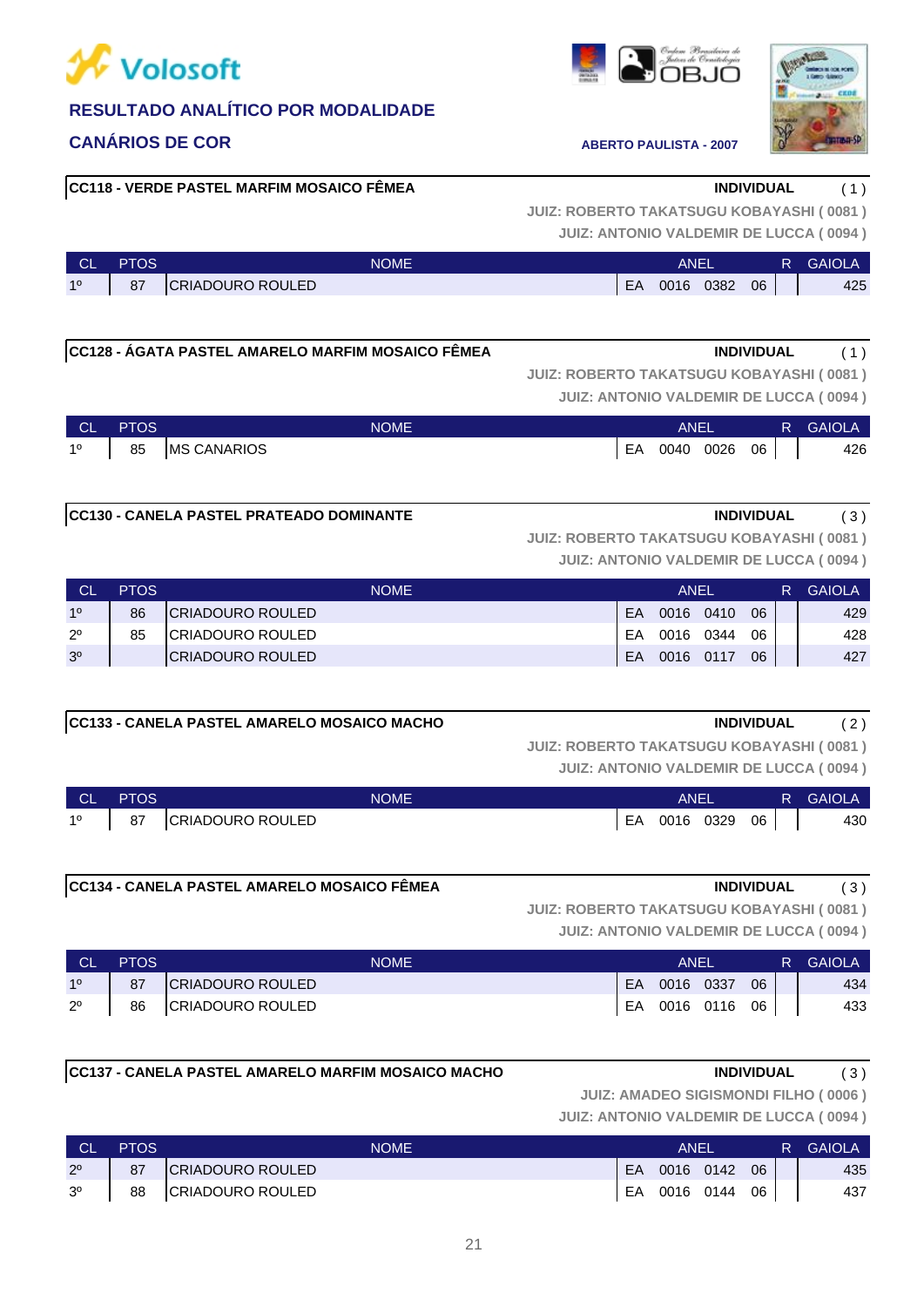### **CANÁRIOS DE COR ABERTO PAULISTA - 2007**

### **CC137 - CANELA PASTEL AMARELO MARFIM MOSAICO MACHO INDIVIDUAL** ( 3 )

**JUIZ: ANTONIO VALDEMIR DE LUCCA ( 0094 ) JUIZ: AMADEO SIGISMONDI FILHO ( 0006 )**

| <b>CL</b>      | <b>PTOS</b> | NOME'                   |    | ANE  |      |    | <b>GAIOLA</b> |
|----------------|-------------|-------------------------|----|------|------|----|---------------|
| 3 <sup>o</sup> |             | <b>CRIADOURO ROULED</b> | EA | 0016 | 0143 | 06 | 436           |

### **CC138 - CANELA PASTEL AMARELO MARFIM MOSAICO FÊMEA INDIVIDUAL** ( 3 )

**JUIZ: ANTONIO VALDEMIR DE LUCCA ( 0094 ) JUIZ: AMADEO SIGISMONDI FILHO ( 0006 )**

| <b>CL</b>   | <b>PTOS</b> | <b>NOME</b>              |    | <b>ANEI</b> |      |    | <b>GAIOLA</b> |
|-------------|-------------|--------------------------|----|-------------|------|----|---------------|
| 10          | 88          | CRIADOURO ROULED         | EA | 0016        | 0347 | 06 | 440           |
| $2^{\circ}$ | 87          | <b>ICRIADOURO ROULED</b> | EA | 0016        | 0345 | 06 | 439           |
|             |             |                          |    |             |      |    |               |

### **CC142 - ISABELINO PASTEL AMARELO NEVADO INDIVIDUAL** ( 1 )

**JUIZ: AMADEO SIGISMONDI FILHO ( 0006 )**

**JUIZ: ANTONIO VALDEMIR DE LUCCA ( 0094 )**

| <b>TCL</b>  | <b>PTOS</b>                        | <b>NOME</b>        |    | <b>ANE</b> |                 | R GAIOLA |
|-------------|------------------------------------|--------------------|----|------------|-----------------|----------|
| $1^{\circ}$ | $\begin{bmatrix} 88 \end{bmatrix}$ | <b>MS CANARIOS</b> | EA | 0040 0001  | 06 <sub>1</sub> | 442      |

### **CC146 - ISABELINO PASTEL AMARELO MARFIM NEVADO INDIVIDUAL** ( 1 )

**JUIZ: AMADEO SIGISMONDI FILHO ( 0006 )**

| <b>CL</b> | PTOS' | <b>NOME</b>             |    | ANEI |      |    | <b>GAIOLA</b> |
|-----------|-------|-------------------------|----|------|------|----|---------------|
| 10        | 88    | <b>CRIADOURO ROULED</b> | EA | 0016 | 0027 | 06 | 443           |

| <b>CC149 - COBRE PASTEL INTENSO</b> | <b>INDIVIDUAL</b> | - |
|-------------------------------------|-------------------|---|
|                                     |                   |   |

**JUIZ: ANTONIO VALDEMIR DE LUCCA ( 0094 ) JUIZ: AMADEO SIGISMONDI FILHO ( 0006 )** CL PTOS NOME ANEL R GAIOLA

| --          | .  | .                       |    | .    |      |    | . . | -------- |
|-------------|----|-------------------------|----|------|------|----|-----|----------|
| 10          | 88 | <b>CRIADOURO ROULED</b> | FΑ | 0016 | 0383 | 06 |     | 444      |
| $2^{\circ}$ | 87 | <b>CRIADOURO ROULED</b> | EA | 0016 | 0411 | 06 |     | 445      |
|             |    |                         |    |      |      |    |     |          |

|           |             | <b>CC150 - COBRE PASTEL NEVADO</b> |             |                                               | <b>INDIVIDUAL</b> |        |
|-----------|-------------|------------------------------------|-------------|-----------------------------------------------|-------------------|--------|
|           |             |                                    |             | <b>JUIZ: AMADEO SIGISMONDI FILHO (0006)</b>   |                   |        |
|           |             |                                    |             | <b>JUIZ: ANTONIO VALDEMIR DE LUCCA (0094)</b> |                   |        |
| <b>CL</b> | <b>PTOS</b> |                                    | <b>NOME</b> | ANEL                                          | R.                | GAIOLA |

| <b>CL</b> | PTOS | <b>NOME</b>              |    | ANEI |      |    | <b>GAIOLA</b> |
|-----------|------|--------------------------|----|------|------|----|---------------|
| 10        | 89   | <b>ICRIADOURO ROULED</b> | FΑ | 0016 | 0386 | 06 | 446           |



| <b>NOME</b>    |    | ANEL      |    | R. | <b>GAIOLA</b> |  |
|----------------|----|-----------|----|----|---------------|--|
| IADOURO ROULED | EA | 0016 0027 | 06 |    | 443           |  |
|                |    |           |    |    |               |  |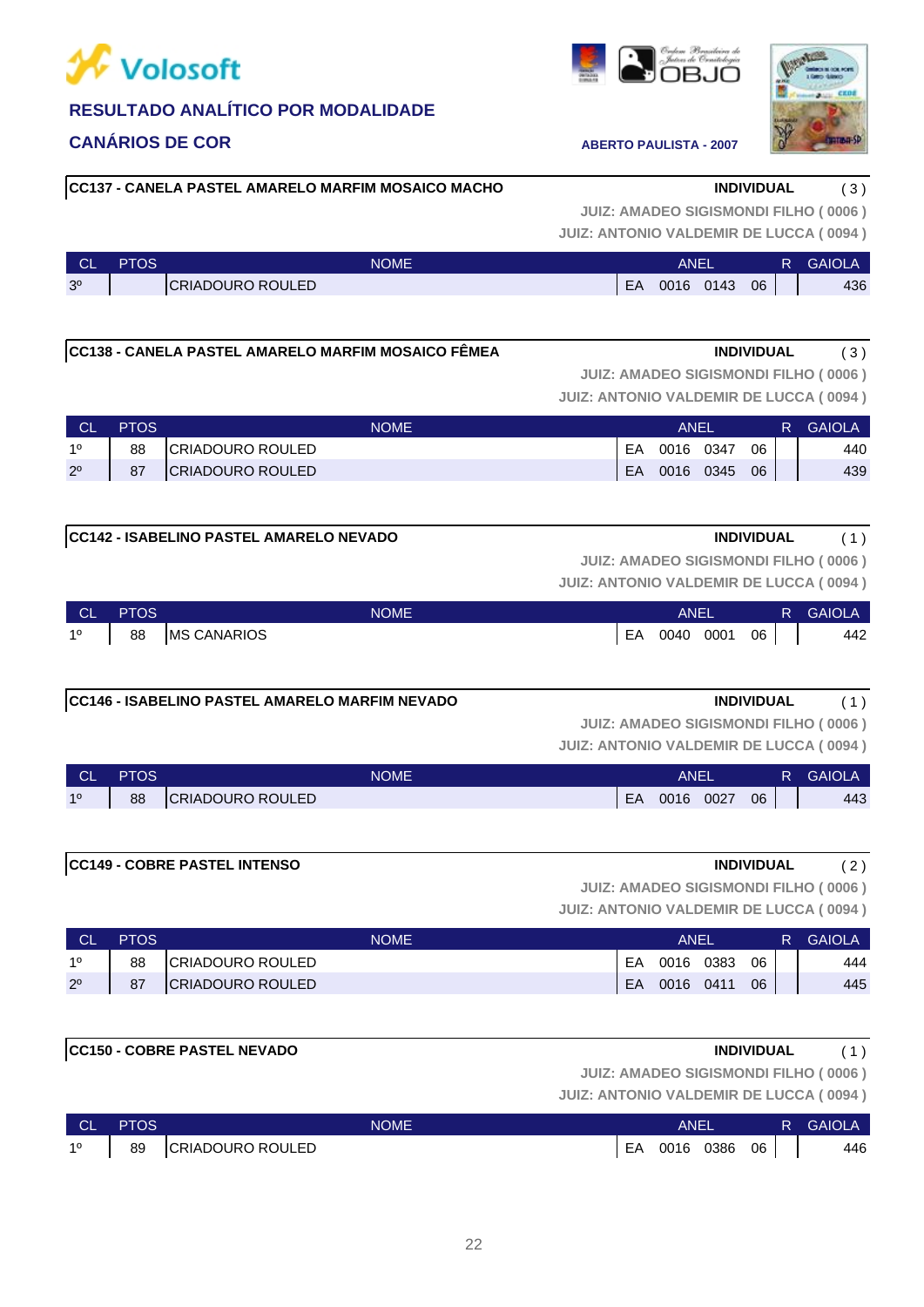

### **CANÁRIOS DE COR ABERTO PAULISTA - 2007**



**CC151 - COBRE PASTEL MOSAICO MACHO INDIVIDUAL** ( 1 )

# **JUIZ: AMADEO SIGISMONDI FILHO ( 0006 )**

**JUIZ: ANTONIO VALDEMIR DE LUCCA ( 0094 )**

| <b>CL</b> | <b>PTOS</b> | <b>NOME</b>             |    | ANE  |      |    | R | <b>GAIOLA</b> |
|-----------|-------------|-------------------------|----|------|------|----|---|---------------|
| 10        | 87          | <b>CRIADOURO ROULED</b> | EA | 0016 | 0384 | 06 |   | 447           |

### **CC153 - COBRE PASTEL MARFIM INTENSO INDIVIDUAL** ( 1 )

**JUIZ: ANTONIO VALDEMIR DE LUCCA ( 0094 ) JUIZ: AMADEO SIGISMONDI FILHO ( 0006 )**

| - CL -      | <b>PTOS</b> | <b>NOME</b>         | ANEI         |                 | <b>R</b> GAIOLA |
|-------------|-------------|---------------------|--------------|-----------------|-----------------|
| $1^{\circ}$ |             | 88 CRIADOURO ROULED | EA 0016 0039 | 06 <sub>1</sub> | 448             |

### **CC155 - COBRE PASTEL MARFIM MOSAICO MACHO INDIVIDUAL** ( 2 )

**JUIZ: AMADEO SIGISMONDI FILHO ( 0006 )**

**JUIZ: ANTONIO VALDEMIR DE LUCCA ( 0094 )**

| - CL        | <b>PTOS</b> | <b>NOME</b>             |     | ANEI         |    | R. | GAIOLA |
|-------------|-------------|-------------------------|-----|--------------|----|----|--------|
| 10          | 88          | CRIADOURO ROULED        | EA. | $0016$ 0055  | 06 |    | 450    |
| $2^{\circ}$ | 87          | <b>CRIADOURO ROULED</b> |     | EA 0016 0008 | 06 |    | 449    |

### **CC156 - COBRE PASTEL MARFIM MOSAICO FÊMEA INDIVIDUAL** ( 1 )

**JUIZ: AMADEO SIGISMONDI FILHO ( 0006 )**

**JUIZ: ANTONIO VALDEMIR DE LUCCA ( 0094 )**

| <b>CL</b> | PTOS | <b>NOME</b>             |    | ANEI |      |    | <b>GAIOLA</b> |
|-----------|------|-------------------------|----|------|------|----|---------------|
| 10        | 89   | <b>CRIADOURO ROULED</b> | EA | 0016 | 0308 | 06 | 451           |

### **CC157 - ÁGATA PASTEL VERMELHO INTENSO INDIVIDUAL** ( 3 )

**JUIZ: AMADEO SIGISMONDI FILHO ( 0006 )**

**JUIZ: ANTONIO VALDEMIR DE LUCCA ( 0094 )**

| <b>CL</b>      | <b>PTOS</b> | <b>NOME</b>              |    | ANEL      |           |    | R | <b>GAIOLA</b> |
|----------------|-------------|--------------------------|----|-----------|-----------|----|---|---------------|
| 10             | 88          | <b>CRIADOURO ROULED</b>  | EA | 0016 0017 |           | 06 |   | 452           |
| $2^{\circ}$    | 87          | <b>IMS CANARIOS</b>      | EA | 0040      | 0041      | 06 |   | 454           |
| 3 <sup>o</sup> |             | <b>ICRIADOURO ROULED</b> | EA |           | 0016 0018 | 06 |   | 453           |

### **CC161 - ÁGATA PASTEL VERMELHO MARFIM INTENSO INDIVIDUAL** ( 1 )

**JUIZ: AMADEO SIGISMONDI FILHO ( 0006 )**

| <b>CL</b> | PTOS. | <b>NOME</b>             |    | ANEI |      |    | R | <b>GAIOLA</b> |
|-----------|-------|-------------------------|----|------|------|----|---|---------------|
| 10        | 88    | <b>CRIADOURO ROULED</b> | EA | 0016 | 0071 | 06 |   | 455           |



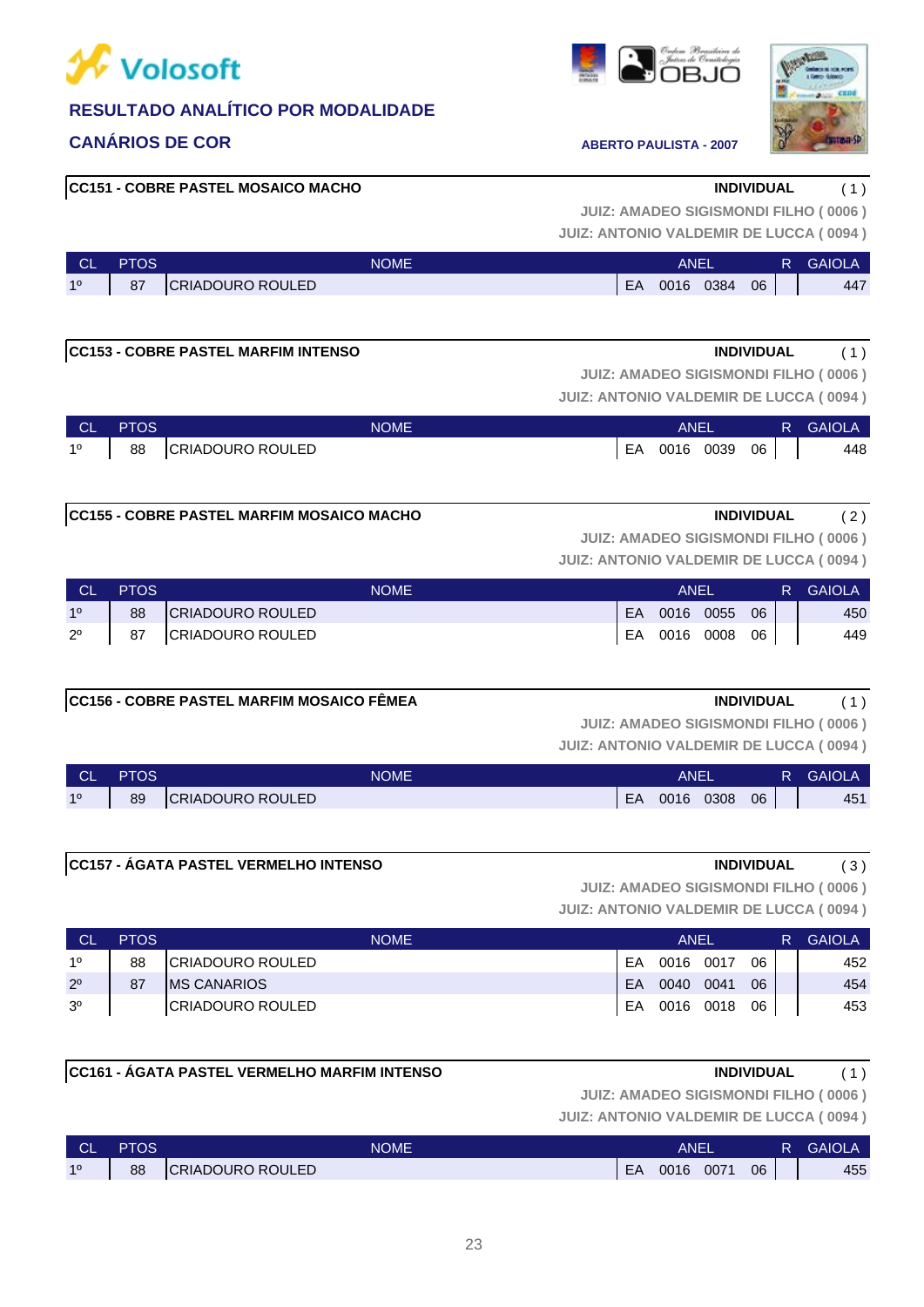

# **CC183 - VERDE OPALINO INTENSO INDIVIDUAL** ( 4 ) L

**CANÁRIOS DE COR ABERTO PAULISTA - 2007** 

### **CC181 - AZUL OPALINO INDIVIDUAL** ( 3 )

2º 87 SANTO MORETTI 2000 100 100 2000 1000 1000 1000 2000 1000 1000 1000 2000 1000 1000 1000 1000 1000 1000 10 1º 88 SANTO MORETTI 2000 10 2000 10 2000 10 2000 10 2000 10 2000 10 2000 10 2000 10 2000 10 2000 10 2000 10 20 CL PTOS NOME ANEL R GAIOLA

# **CC182 - AZUL OPALINO DOMINANTE INDIVIDUAL** ( 4 )

3º MS CANARIOS EA 0040 0199 06 463 2º 88 MS CANARIOS 20 200 06 464 1º 88 SANTO MORETTI EA 0013 0177 06 461 CL PTOS NOME ANEL R GAIOLA **JUIZ: ANTONIO VALDEMIR DE LUCCA ( 0094 ) JUIZ: AMADEO SIGISMONDI FILHO ( 0006 )**

4º | MS CANARIOS | 20090 0127 06 | 462

**JUIZ: ANTONIO VALDEMIR DE LUCCA ( 0094 ) JUIZ: AMADEO SIGISMONDI FILHO ( 0006 )**

| <b>CL</b> | <b>PTOS</b> | <b>NOME</b>             |    | <b>ANEI</b> |      |    | R | <b>GAIOLA</b> |
|-----------|-------------|-------------------------|----|-------------|------|----|---|---------------|
| 10        | 89          | <b>CRIADOURO ROULED</b> | EA | 0016        | 0393 | 06 |   | 456           |

**CC164 - ÁGATA PASTEL VERMELHO MARFIM MOSAICO FÊMEA INDIVIDUAL** ( 1 )

**CC177 - ISABELINO PASTEL VERMELHO MARFIM INTENSO INDIVIDUAL** ( 1 )

**JUIZ: AMADEO SIGISMONDI FILHO ( 0006 )**

**JUIZ: ANTONIO VALDEMIR DE LUCCA ( 0094 )**

| <b>CLASS</b>   | <b>PTOS</b> | <b>NOME</b>      |    | ANEI |           |    | R | <b>GAIOLA</b> |
|----------------|-------------|------------------|----|------|-----------|----|---|---------------|
| 1 <sup>0</sup> | 88          | CRIADOURO ROULED | EA |      | 0016 0420 | 06 |   | 457           |

**JUIZ: AMADEO SIGISMONDI FILHO ( 0006 )**

**JUIZ: ANTONIO VALDEMIR DE LUCCA ( 0094 )**

| )200 | 06 |  |
|------|----|--|

**JUIZ: ANTONIO VALDEMIR DE LUCCA ( 0094 ) JUIZ: AMADEO SIGISMONDI FILHO ( 0006 )**

| <b>CL</b> | <b>PTOS</b> | <b>NOME</b>           |           | <b>ANEL</b> |      |    | R | <b>GAIOLA</b> |
|-----------|-------------|-----------------------|-----------|-------------|------|----|---|---------------|
| 10        | 88          | <b>ISANTO MORETTI</b> | EA        | 0013        | 0021 | 06 |   | 465           |
| 20        | 87          | <b>ISANTO MORETTI</b> | <b>FA</b> | 0013 0113   |      | 06 |   | 467           |
| 30        |             | ISANTO MORETTI        | FΑ        | 0013        | 0074 | 06 |   | 466           |
| 40        |             | <b>ISANTO MORETTI</b> | EA        | 0013        | 0274 | 06 |   | 468           |





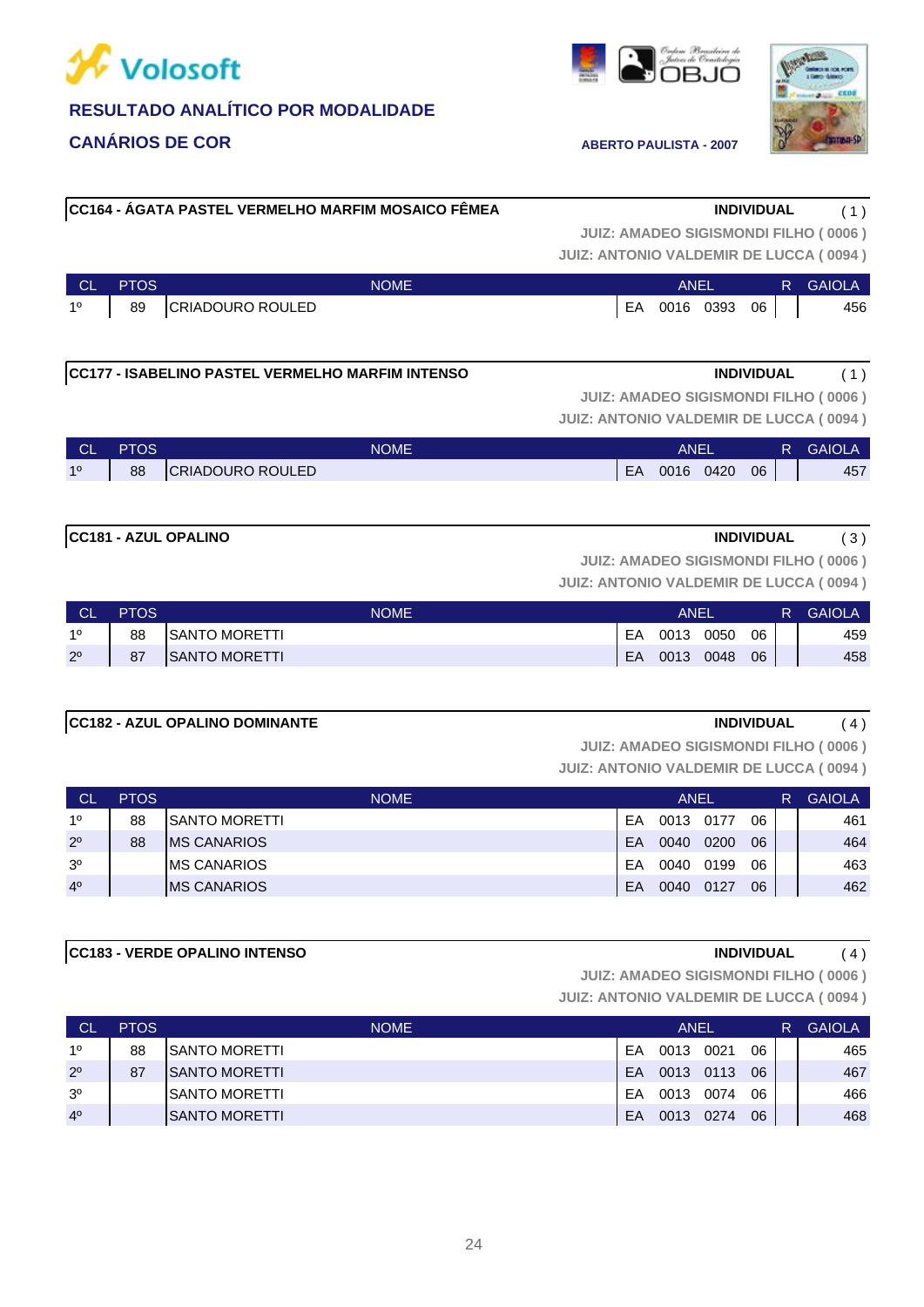

### **CANÁRIOS DE COR ABERTO PAULISTA - 2007**

|  | ſ I⊨.<br>н |
|--|------------|
|--|------------|



### **CC184 - VERDE OPALINO NEVADO INDIVIDUAL** ( 3 )

**JUIZ: ANTONIO VALDEMIR DE LUCCA ( 0094 ) JUIZ: AMADEO SIGISMONDI FILHO ( 0006 )**

| <b>CL</b>      | <b>PTOS</b> | <b>NOME</b>           |     | ANEL         |    | R' | <b>GAIOLA</b> |
|----------------|-------------|-----------------------|-----|--------------|----|----|---------------|
| 10             | 88          | SANTO MORETTI         | FA  | 0013 0273    | 06 |    | 471           |
| $2^{\circ}$    | 87          | <b>ISANTO MORETTI</b> | EA. | . 0013 0020  | 06 |    | 469           |
| 3 <sup>o</sup> |             | <b>ISANTO MORETTI</b> |     | EA 0013 0272 | 06 |    | 470           |

#### **CC195 - ÁGATA OPALINO AMARELO MOSAICO MACHO INDIVIDUAL** ( 4 )

**JUIZ: AMADEO SIGISMONDI FILHO ( 0006 )**

**JUIZ: ANTONIO VALDEMIR DE LUCCA ( 0094 )**

| <b>CL</b>      | <b>PTOS</b> | <b>NOME</b>         |    | <b>ANEL</b> |      |    | R | <b>GAIOLA</b> |
|----------------|-------------|---------------------|----|-------------|------|----|---|---------------|
| 10             | 88          | <b>IMS CANARIOS</b> | EA | 0040        | 0177 | 06 |   | 476           |
| $2^{\circ}$    | 87          | <b>IMS CANARIOS</b> | FA | 0040        | 0174 | 06 |   | 474           |
| 3 <sup>o</sup> |             | <b>IMS CANARIOS</b> | EA | 0040        | 0175 | 06 |   | 475           |
| $4^{\circ}$    |             | <b>IMS CANARIOS</b> | EA | 0040        | 0114 | 06 |   | 473           |

### **CC196 - ÁGATA OPALINO AMARELO MOSAICO FÊMEA INDIVIDUAL** ( 2 )

**JUIZ: AMADEO SIGISMONDI FILHO ( 0006 )**

**JUIZ: ANTONIO VALDEMIR DE LUCCA ( 0094 )**

| <b>CL</b>      | <b>PTOS</b> | <b>NOME</b>        |    | ANEI      |    | R. | <b>GAIOLA</b> |
|----------------|-------------|--------------------|----|-----------|----|----|---------------|
| 1 <sup>0</sup> | 88          | <b>MS CANARIOS</b> | EA | 0040 0180 | 06 |    | 478           |
| $2^{\circ}$    | 87          | <b>MS CANARIOS</b> | EA | 0040 0140 | 06 |    | 477           |

### **CC200 - ÁGATA OPALINO AMARELO MARFIM MOSAICO FÊMEA INDIVIDUAL** ( 1 )

**JUIZ: AMADEO SIGISMONDI FILHO ( 0006 )**

**JUIZ: ANTONIO VALDEMIR DE LUCCA ( 0094 )**

| CL | <b>PTOS</b> | <b>NOME</b>         |    | ANEI |      |    | ₹ | <b>GAIOLA</b> |
|----|-------------|---------------------|----|------|------|----|---|---------------|
| 10 | 87          | <b>IMS CANARIOS</b> | EA | 0040 | 0176 | 06 |   | 479           |

#### **CC203 - CANELA OPALINO AMARELO INTENSO INDIVIDUAL** ( 2 )

**JUIZ: AMADEO SIGISMONDI FILHO ( 0006 )**

| <b>CL</b>   | <b>PTOS</b> | NOME                 |    | ANEI |      |    | R | <b>GAIOLA</b> |
|-------------|-------------|----------------------|----|------|------|----|---|---------------|
| 10          | 88          | SANTO MORETTI        | EA | 0013 | 0052 | 06 |   | 481           |
| $2^{\circ}$ | 87          | <b>SANTO MORETTI</b> | EA | 0013 | 0051 | 06 |   | 480           |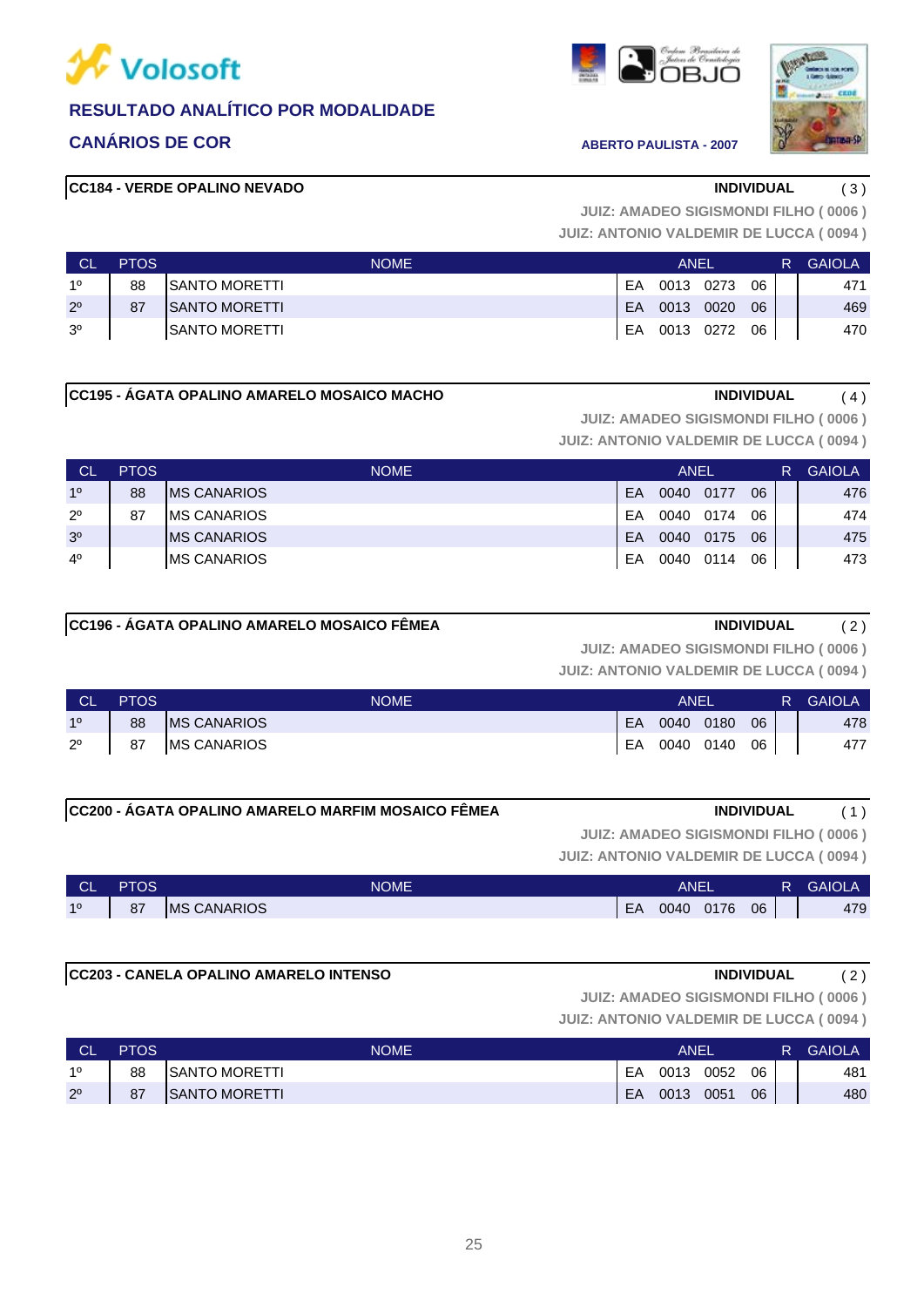

### **CANÁRIOS DE COR ABERTO PAULISTA - 2007**

#### **CC204 - CANELA OPALINO AMARELO NEVADO INDIVIDUAL** ( 1 )

**JUIZ: ANTONIO VALDEMIR DE LUCCA ( 0094 ) JUIZ: AMADEO SIGISMONDI FILHO ( 0006 )**

| L CL I | <b>PTOS</b>      | <b>NOME</b>   |    | ANEL      |  | R. | <b>GAIOLA</b> |     |
|--------|------------------|---------------|----|-----------|--|----|---------------|-----|
|        | $1^{\circ}$   88 | SANTO MORETTI | EA | 0013 0054 |  | 06 |               | 482 |

### **CC241 - CANELA OPALINO VERMELHO MARFIM INTENSO INDIVIDUAL** ( 2 )

**JUIZ: ANTONIO VALDEMIR DE LUCCA ( 0094 ) JUIZ: AMADEO SIGISMONDI FILHO ( 0006 )**

| <b>CL</b>      | <b>PTOS</b> | <b>NOME</b>      |    | ANFI |           |    | R. | <b>GAIOLA</b> |
|----------------|-------------|------------------|----|------|-----------|----|----|---------------|
| 1 <sup>0</sup> | 88          | CRIADOURO ROULED | EA |      | 0016 0415 | 06 |    | 484           |
| $2^{\circ}$    | 87          | CRIADOURO ROULED | EA |      | 0016 0313 | 06 |    | 483           |

#### **CC242 - CANELA OPALINO VERMELHO MARFIM NEVADO INDIVIDUAL** ( 1 )

**JUIZ: AMADEO SIGISMONDI FILHO ( 0006 )**

**JUIZ: ANTONIO VALDEMIR DE LUCCA ( 0094 )**

| ∣ CL'          | <b>PTOS</b> | <b>NOME</b>      |    | ANEI |      |    | R. | <b>GAIOLA</b> |
|----------------|-------------|------------------|----|------|------|----|----|---------------|
| 1 <sup>0</sup> | 87          | CRIADOURO ROULED | EA | 0016 | 0316 | 06 |    | 485           |

| CC252 - ISABELINO OPALINO VERMELHO MARFIM MOSAICO FÊMEA | <b>INDIVIDUAL</b> |  |
|---------------------------------------------------------|-------------------|--|
|---------------------------------------------------------|-------------------|--|

**JUIZ: AMADEO SIGISMONDI FILHO ( 0006 )**

**JUIZ: ANTONIO VALDEMIR DE LUCCA ( 0094 )**

| <b>CL</b>   | <b>PTOS</b> | <b>NOME</b>         |    | <b>ANEL</b> |      |    | R | <b>GAIOLA</b> |
|-------------|-------------|---------------------|----|-------------|------|----|---|---------------|
| 10          | 89          | <b>IMS CANARIOS</b> | EA | 0040        | 0098 | 06 |   | 486           |
| $2^{\circ}$ | 88          | <b>IMS CANARIOS</b> | EA | 0040        | 0151 | 06 |   | 487           |

|           |             | <b>CC271 - FEO RUBINO MOSAICO MACHO</b> |             |     |             |           | <b>INDIVIDUAL</b> |    |                                               |
|-----------|-------------|-----------------------------------------|-------------|-----|-------------|-----------|-------------------|----|-----------------------------------------------|
|           |             |                                         |             |     |             |           |                   |    | <b>JUIZ: AMADEO SIGISMONDI FILHO (0006)</b>   |
|           |             |                                         |             |     |             |           |                   |    | <b>JUIZ: ANTONIO VALDEMIR DE LUCCA (0094)</b> |
| <b>CL</b> | <b>PTOS</b> |                                         | <b>NOME</b> |     | <b>ANEL</b> |           |                   | R. | <b>GAIOLA</b>                                 |
| 10        | 88          | CRIADOURO ROULED                        |             | FA. |             | 0016 0323 | 06                |    | 489                                           |

|    | - <del>UL</del> - II UU | I VUIVILI        |    | <b>AILL</b> |      |    | $\bf{N}$ | , UNIVEAS |
|----|-------------------------|------------------|----|-------------|------|----|----------|-----------|
| 10 | 88                      | CRIADOURO ROULED | EA | 0016        | 0323 | 06 |          | 489       |
|    |                         |                  |    |             |      |    |          |           |

#### **CC273 - FEO RUBINO MARFIM NEVADO MACHO INDIVIDUAL** ( 1 )

**JUIZ: ANTONIO VALDEMIR DE LUCCA ( 0094 ) JUIZ: AMADEO SIGISMONDI FILHO ( 0006 )**

| <b>CL</b> | <b>PTOS</b> | NOME             |    | ANE  |      |    |     |
|-----------|-------------|------------------|----|------|------|----|-----|
| 10        | 88          | CRIADOURO ROULED | EA | 0016 | 0322 | 06 | 490 |

26



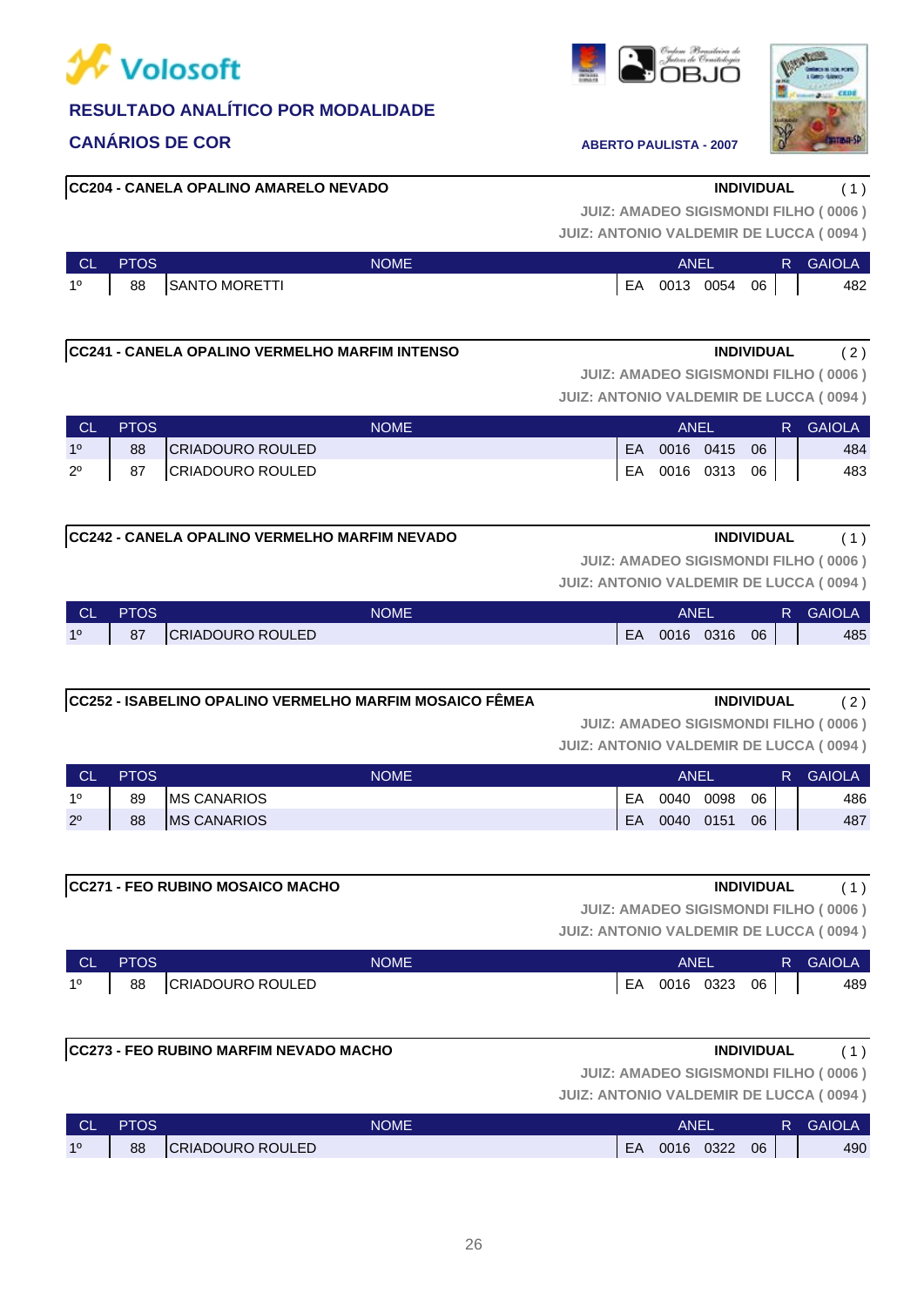

### **CANÁRIOS DE COR ABERTO PAULISTA - 2007**

**CC280 - FEO RUBINO MARFIM MOSAICO FÊMEA INDIVIDUAL** ( 1 )

| <b>CL</b> | PTOS | <b>NOME</b>            |    | ANEL |      |    | <b>GAIOLA</b> |
|-----------|------|------------------------|----|------|------|----|---------------|
| 10        | 88   | <b>CRIADOURO IBIRA</b> | EA | 0062 | 0023 | 06 | 498           |



**JUIZ: ANTONIO VALDEMIR DE LUCCA ( 0094 ) JUIZ: AMADEO SIGISMONDI FILHO ( 0006 )**

| <b>CL</b>      | <b>PTOS</b> | NOME           |    | ANEI |      |    | R i | <b>GAIOLA</b> |
|----------------|-------------|----------------|----|------|------|----|-----|---------------|
| 1 <sup>0</sup> | 87          | AMIGOS DA SANO | EA | 0018 | 0075 | 06 |     | 491           |

#### **CC281 - ACETINADO PRATEADO INDIVIDUAL** ( 3 )

**JUIZ: AMADEO SIGISMONDI FILHO ( 0006 )**

**JUIZ: ANTONIO VALDEMIR DE LUCCA ( 0094 )**

| CL             | <b>PTOS</b> | <b>NOME</b>             | ANEL |      |      |    | <b>GAIOLA</b> |
|----------------|-------------|-------------------------|------|------|------|----|---------------|
| 10             | 88          | <b>ICRIADOURO IBIRA</b> | FA   | 0062 | 0019 | 06 | 492           |
| $2^{\circ}$    | 87          | <b>ICRIADOURO IBIRA</b> | FA   | 0062 | 0026 | 06 | 493           |
| 3 <sup>o</sup> |             | <b>ICRIADOURO IBIRA</b> | EA   | 0062 | 0036 | 06 | 494           |

### **CC283 - ACETINADO AMARELO INTENSO INDIVIDUAL** ( 1 )

**JUIZ: AMADEO SIGISMONDI FILHO ( 0006 )**

**JUIZ: ANTONIO VALDEMIR DE LUCCA ( 0094 )**

| <b>CL</b>   | <b>PTOS</b> | NOME               |    | <b>ANEL</b> |      |      | R. | <b>GAIOLA</b> |
|-------------|-------------|--------------------|----|-------------|------|------|----|---------------|
| $1^{\circ}$ |             | 88 CRIADOURO IBIRÁ | EA | 0062        | 0029 | 06 I |    | 495           |

#### **CC284 - ACETINADO AMARELO NEVADO INDIVIDUAL** ( 1 )

**JUIZ: AMADEO SIGISMONDI FILHO ( 0006 )**

**JUIZ: ANTONIO VALDEMIR DE LUCCA ( 0094 )**

| <b>CL</b> | <b>PTOS</b> | <b>NOME</b>            | <b>ANEL</b> |      |      | <b>GAIOLA</b> |     |
|-----------|-------------|------------------------|-------------|------|------|---------------|-----|
| 10        | 88          | <b>CRIADOURO IBIRA</b> | EA          | 0062 | 0020 | 06            | 496 |

**JUIZ: AMADEO SIGISMONDI FILHO ( 0006 )**

**JUIZ: ANTONIO VALDEMIR DE LUCCA ( 0094 )**

| <b>CL</b> | <b>PTOS</b> | NOME                   |    | ANEI |      |    | R | <b>GAIOLA</b> |
|-----------|-------------|------------------------|----|------|------|----|---|---------------|
| 10        | 87          | <b>CRIADOURO IBIRA</b> | EA | 0062 | 0022 | 06 |   | 497           |

**CC286 - ACETINADO AMARELO MOSAICO FÊMEA INDIVIDUAL** ( 1 )

**JUIZ: ANTONIO VALDEMIR DE LUCCA ( 0094 ) JUIZ: AMADEO SIGISMONDI FILHO ( 0006 )**

| 062 0020 06 |  |  |
|-------------|--|--|
|             |  |  |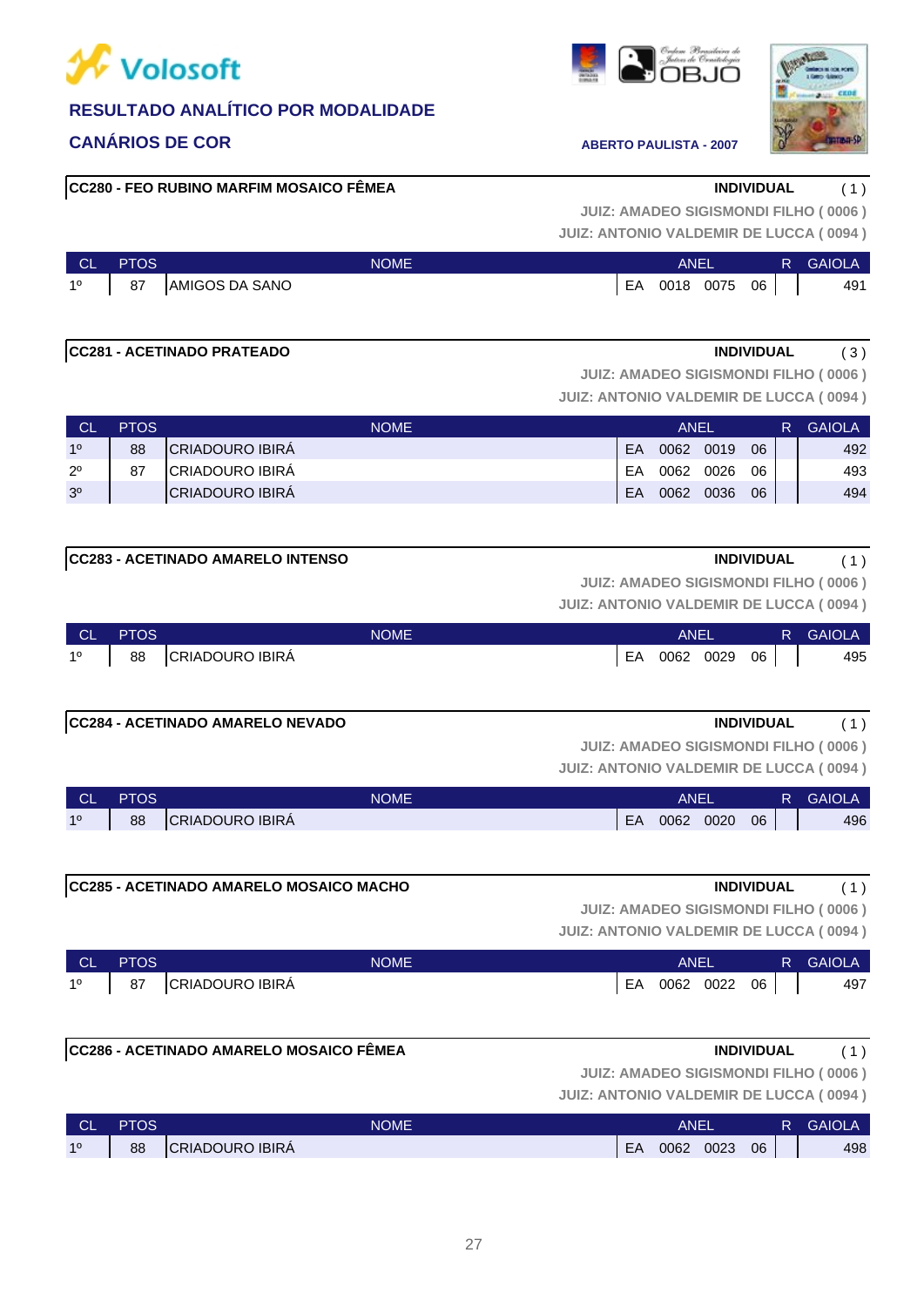# **X** Volosoft

### **RESULTADO ANALÍTICO POR MODALIDADE**

### **CANÁRIOS DE COR ABERTO PAULISTA - 2007**

### **CC313 - ASAS CINZA VERMELHO MARFIM INTENSO INDIVIDUAL** ( 2 )

**JUIZ: AMADEO SIGISMONDI FILHO ( 0006 )**

**JUIZ: ANTONIO VALDEMIR DE LUCCA ( 0094 )**

| <b>CL</b>   | <b>PTOS</b> | <b>NOME</b>              | ANEI |      |      |    | R | <b>GAIOLA</b> |
|-------------|-------------|--------------------------|------|------|------|----|---|---------------|
| 10          | 87          | <b>ICRIADOURO ROULED</b> | EA   | 0016 | 0037 | 06 |   | 501           |
| $2^{\circ}$ | 86          | <b>CRIADOURO ROULED</b>  | EA   | 0016 | 0020 | 06 |   | 500           |

| <b>ICC327 - AGATA TOPÁZIO PRATEADO</b> | INDIVIDUAL                                  |  |
|----------------------------------------|---------------------------------------------|--|
|                                        | <b>JUIZ: AMADEO SIGISMONDI FILHO (0006)</b> |  |

**JUIZ: ANTONIO VALDEMIR DE LUCCA ( 0094 )**

| ∴ CL ' | <b>PTOS</b> | <b>NOME</b>              | ANEI            |  | R GAIOLA |
|--------|-------------|--------------------------|-----------------|--|----------|
|        |             | 1º   87 CRIADOURO ROULED | EA 0016 0400 06 |  | 502      |

#### **CC331 - ÁGATA TOPÁZIO AMARELO MOSAICO MACHO INDIVIDUAL** ( 2 )

**JUIZ: AMADEO SIGISMONDI FILHO ( 0006 )**

**JUIZ: ANTONIO VALDEMIR DE LUCCA ( 0094 )**

| – CL        | <b>PTOS</b> | <b>NOME</b>             |    | ANEI      |      |    | R. | <b>GAIOLA</b> |
|-------------|-------------|-------------------------|----|-----------|------|----|----|---------------|
| 10          | 88          | <b>CRIADOURO ROULED</b> | EA | 0016      | 0092 | 06 |    | 503           |
| $2^{\circ}$ | 87          | CRIADOURO ROULED        | EA | 0016 0094 |      | 06 |    | 504           |

#### **CC348 - ÁGATA TOPÁZIO VERMELHO MOSAICO FÊMEA INDIVIDUAL** ( 1 )

**JUIZ: AMADEO SIGISMONDI FILHO ( 0006 )**

**JUIZ: ANTONIO VALDEMIR DE LUCCA ( 0094 )**

| <b>CL</b> | PTOS | <b>NOME</b>              |    | <b>ANEL</b> |      |    | <b>GAIOLA</b> |
|-----------|------|--------------------------|----|-------------|------|----|---------------|
| 10        | 88   | <b>ICRIADOURO ROULED</b> | EA | 0016        | 0390 | 06 | 505           |

## **JUIZ: ANTONIO VALDEMIR DE LUCCA ( 0094 ) JUIZ: AMADEO SIGISMONDI FILHO ( 0006 ) CC356 - VERDE EUMO NEVADO INDIVIDUAL** ( 1 )

| <b>CL</b>      | <b>PTOS</b> | NOME          |    | ANEI |           |    | R. | <b>GAIOLA</b> |
|----------------|-------------|---------------|----|------|-----------|----|----|---------------|
| 1 <sup>0</sup> | 89          | SANTO MORETTI | EA |      | 0013 0222 | 06 |    | 506           |

### **CC378 - CANELA EUMO AMARELO MOSAICO FÊMEA INDIVIDUAL** ( 1 )

**JUIZ: AMADEO SIGISMONDI FILHO ( 0006 )**

| <b>CL</b> | <b>PTOS</b> | NOME                 |    | <b>ANEL</b> |      |    | R | <b>GAIOLA</b> |
|-----------|-------------|----------------------|----|-------------|------|----|---|---------------|
| 10        | 87          | <b>SANTO MORETTI</b> | EA | 0013        | 0208 | 06 |   | 507           |



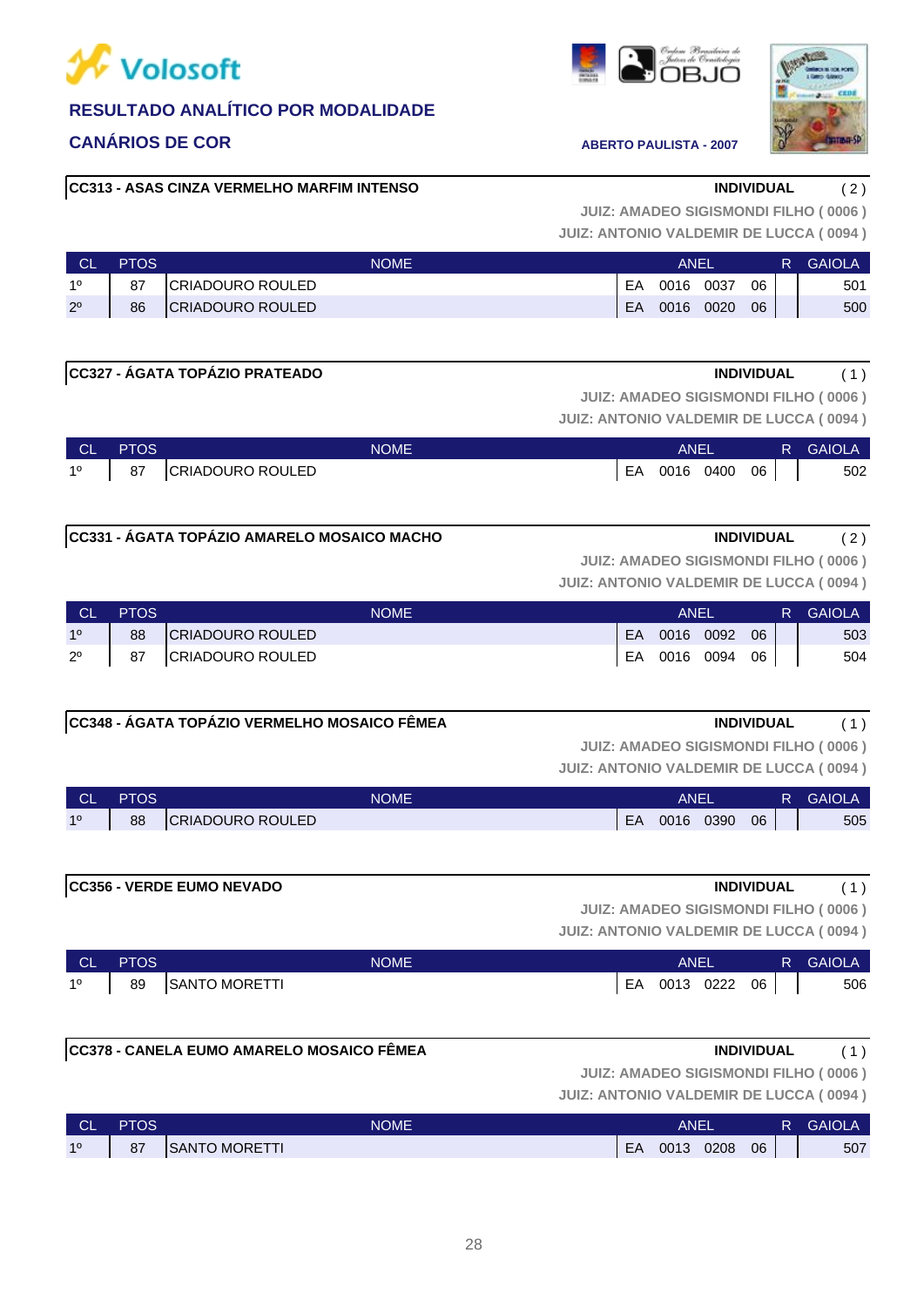

### **CANÁRIOS DE COR ABERTO PAULISTA - 2007**

### **CC408 - AZUL ONIX DOMINANTE INDIVIDUAL** ( 5 )





**JUIZ: ANTONIO VALDEMIR DE LUCCA ( 0094 ) JUIZ: AMADEO SIGISMONDI FILHO ( 0006 )**

| <b>CL</b>      | <b>PTOS</b> | <b>NOME</b>            |     | ANEL |      |    | R | <b>GAIOLA</b> |
|----------------|-------------|------------------------|-----|------|------|----|---|---------------|
| 10             | 88          | ICRIADOURO IBIRÁ       | FA  | 0062 | 0122 | 06 |   | 511           |
| $2^{\circ}$    | 87          | <b>HELENO DE SOUZA</b> | CC. | 0010 | 0291 | 06 |   | 49            |
| 3 <sup>o</sup> |             | <b>SANTO MORETTI</b>   | FA  | 0013 | 0097 | 06 |   | 508           |
| 4 <sup>0</sup> |             | <b>CRIADOURO IBIRÁ</b> | EA  | 0062 | 0021 | 06 |   | 510           |
| $5^{\circ}$    |             | <b>CRIADOURO IBIRÁ</b> | EA  | 0062 | 0018 | 06 |   | 509           |

#### **CC409 - VERDE ONIX INTENSO INDIVIDUAL** ( 3 )

**JUIZ: AMADEO SIGISMONDI FILHO ( 0006 )**

**JUIZ: ANTONIO VALDEMIR DE LUCCA ( 0094 )**

| <b>CL</b>      | <b>PTOS</b> | <b>NOME</b>             |    | ANEI |      |    | R | <b>GAIOLA</b> |
|----------------|-------------|-------------------------|----|------|------|----|---|---------------|
| 10             | 88          | <b>ICRIADOURO IBIRA</b> | FA | 0062 | 0003 | 06 |   | 513           |
| $2^{\circ}$    | 87          | ICRIADOURO IBIRA        | FΑ | 0062 | 0002 | 06 |   | 512           |
| 3 <sup>o</sup> |             | <b>CRIADOURO IBIRA</b>  | EA | 0062 | 0032 | 06 |   | 514           |

#### **CC410 - VERDE ONIX NEVADO INDIVIDUAL** ( 4 )

**JUIZ: AMADEO SIGISMONDI FILHO ( 0006 )**

**JUIZ: ANTONIO VALDEMIR DE LUCCA ( 0094 )**

| <b>CL</b>   | <b>PTOS</b> | <b>NOME</b>            |     | ANEI |      |    | R. | <b>GAIOLA</b> |
|-------------|-------------|------------------------|-----|------|------|----|----|---------------|
| 10          | 89          | <b>HELENO DE SOUZA</b> | CC. | 0010 | 0292 | 06 |    | 50            |
| $2^{\circ}$ | 87          | CRIADOURO IBIRA        | EA  | 0062 | 0016 | 06 |    | 516           |

| <b>CC412 - VERDE ONIX MOSAICO FÊMEA</b> | <b>INDIVIDUAL</b> |  |
|-----------------------------------------|-------------------|--|
|                                         |                   |  |

**JUIZ: AMADEO SIGISMONDI FILHO ( 0006 )**

**JUIZ: ANTONIO VALDEMIR DE LUCCA ( 0094 )**

| <b>CL</b>   | <b>PTOS</b> | NOME                   |    | ANEI      |           | R. | GAIOLA |
|-------------|-------------|------------------------|----|-----------|-----------|----|--------|
| $1^{\circ}$ | 87          | <b>CRIADOURO IBIRA</b> | EA | 0062 0024 | $06 \mid$ |    | 519    |

### **CC413 - VERDE ONIX MARFIM INTENSO INDIVIDUAL** ( 2 )

**JUIZ: AMADEO SIGISMONDI FILHO ( 0006 )**

| <b>CL</b>      | <b>PTOS</b> | <b>NOME</b>            |    | ANEI         |    | R. | <b>GAIOLA</b> |
|----------------|-------------|------------------------|----|--------------|----|----|---------------|
| 1 <sup>o</sup> | 89          | <b>HELENO DE SOUZA</b> |    | CC 0010 0233 | 06 |    | 51            |
| $2^{\circ}$    | 88          | CRIADOURO IBIRÁ        | EA | 0062 0025    | 06 |    | 520           |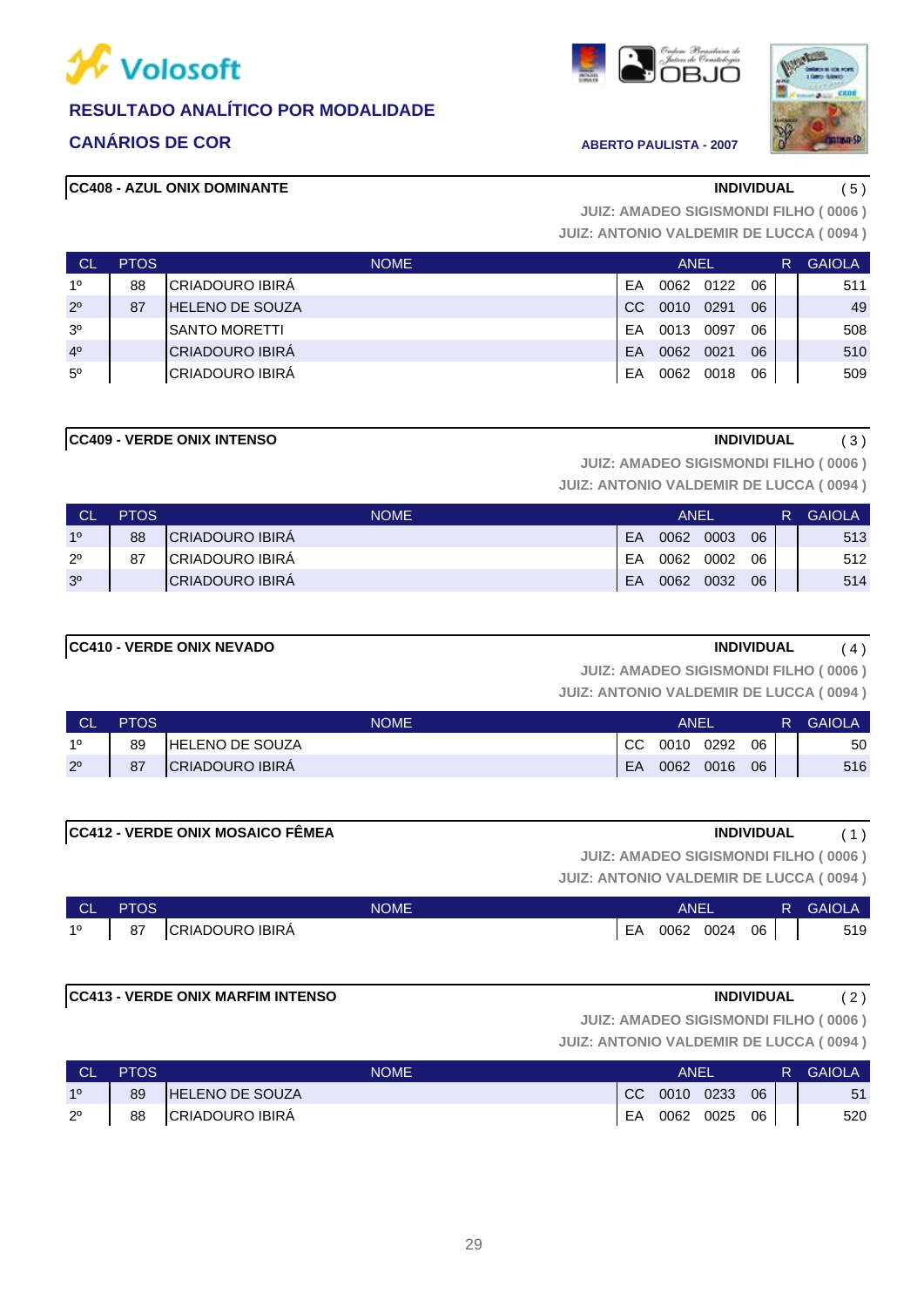

### **CANÁRIOS DE COR ABERTO PAULISTA - 2007**

### **CC414 - VERDE ONIX MARFIM NEVADO INDIVIDUAL** ( 1 )

#### **JUIZ: ANTONIO VALDEMIR DE LUCCA ( 0094 ) JUIZ: AMADEO SIGISMONDI FILHO ( 0006 )**

| <b>CL</b> | <b>PTOS</b> | <b>NOME</b>            |     | ANEL |      |    | R | <b>GAIOLA</b> |
|-----------|-------------|------------------------|-----|------|------|----|---|---------------|
| 10        | 88          | <b>HELENO DE SOUZA</b> | CC. | 0010 | 0160 | 06 |   | 52            |

### **CC415 - VERDE ONIX MARFIM MOSAICO MACHO INDIVIDUAL** ( 2 )

# **JUIZ: AMADEO SIGISMONDI FILHO ( 0006 )**

**JUIZ: ANTONIO VALDEMIR DE LUCCA ( 0094 )**

| <b>NOL</b>  | <b>PTOS</b> | NOME                  |    | ANEL |      | R. | <b>GAIOLA</b> |     |
|-------------|-------------|-----------------------|----|------|------|----|---------------|-----|
| 10          | 87          | ISANTO MORETTI        | EA | 0013 | 0103 | 06 |               | 521 |
| $2^{\circ}$ | 86          | <b>ISANTO MORETTI</b> | EA | 0013 | 0104 | 06 |               | 522 |

### **CC416 - VERDE ONIX MARFIM MOSAICO FÊMEA INDIVIDUAL** ( 2 )

**JUIZ: ANTONIO VALDEMIR DE LUCCA ( 0094 ) JUIZ: AMADEO SIGISMONDI FILHO ( 0006 )**

| - CL        | <b>PTOS</b> | <b>NOME</b>            |               | ANEI |      |    | R | <b>GAIOLA</b> |
|-------------|-------------|------------------------|---------------|------|------|----|---|---------------|
| 10          | 89          | <b>CRIADOURO IBIRA</b> | EΑ            | 0062 | 0001 | 06 |   | 523           |
| $2^{\circ}$ | 88          | <b>HELENO DE SOUZA</b> | <sub>CC</sub> | 0010 | 0811 | 06 |   | 53            |

### **CC436 - CANELA ONIX AMARELO MARFIM MOSAICO FÊMEA INDIVIDUAL** ( 3 )

**JUIZ: AMADEO SIGISMONDI FILHO ( 0006 )**

**JUIZ: ANTONIO VALDEMIR DE LUCCA ( 0094 )**

| <b>CL</b>   | <b>PTOS</b> | <b>NOME</b>             |    | ANEI |      |    | R. | <b>GAIOLA</b> |
|-------------|-------------|-------------------------|----|------|------|----|----|---------------|
| 10          | 88          | <b>CRIADOURO ROULED</b> | EA | 0016 | 0359 | 06 |    | 527           |
| $2^{\circ}$ | 87          | <b>CRIADOURO ROULED</b> | EA | 0016 | 0321 | 06 |    | 526           |

#### **CC437 - COBRE ONIX INTENSO INDIVIDUAL** ( 2 )

**JUIZ: AMADEO SIGISMONDI FILHO ( 0006 )**

**JUIZ: ANTONIO VALDEMIR DE LUCCA ( 0094 )**

| <b>CL</b>   | <b>PTOS</b> | NOME                   |               | ANEI |      |    | R | <b>GAIOLA</b> |
|-------------|-------------|------------------------|---------------|------|------|----|---|---------------|
| 10          | 89          | <b>HELENO DE SOUZA</b> | <sub>CC</sub> | 0010 | 0149 | 06 |   | 55            |
| $2^{\circ}$ | 87          | <b>HELENO DE SOUZA</b> | <sub>CC</sub> | 0010 | 0036 | 06 |   | 54            |

### **CC439 - COBRE ONIX MOSAICO MACHO INDIVIDUAL** ( 6 )

**JUIZ: ANTONIO VALDEMIR DE LUCCA ( 0094 ) JUIZ: AMADEO SIGISMONDI FILHO ( 0006 )**

| <b>NOLL</b>    | <b>PTOS</b> | <b>NOME</b>     | ANEL            |  | R. | <b>GAIOLA</b> |
|----------------|-------------|-----------------|-----------------|--|----|---------------|
| 1 <sup>0</sup> | 88          | HELENO DE SOUZA | CC 0010 0114 06 |  |    | 59            |



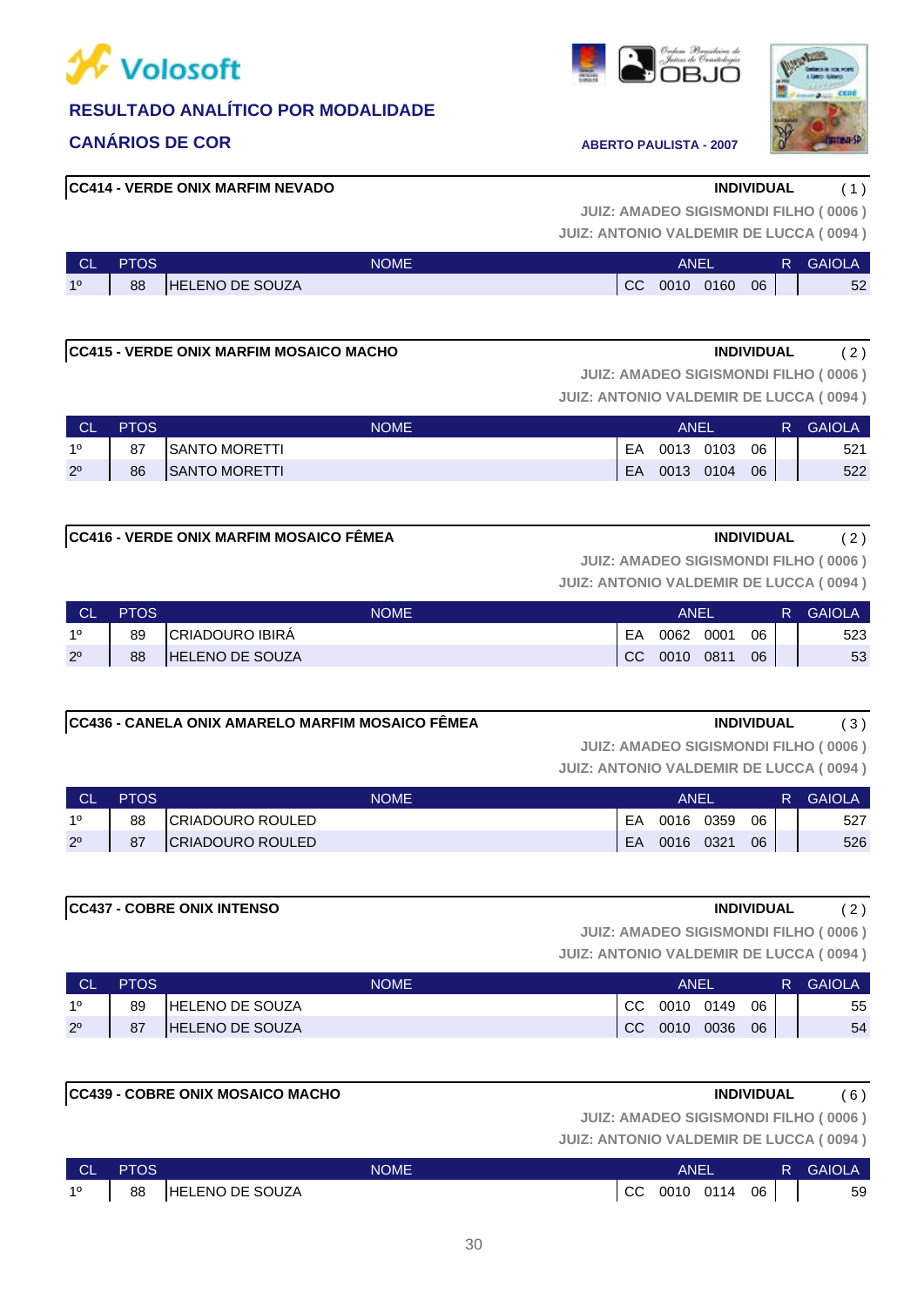

### **CANÁRIOS DE COR ABERTO PAULISTA - 2007**

### **CC439 - COBRE ONIX MOSAICO MACHO INDIVIDUAL** ( 6 )





**JUIZ: ANTONIO VALDEMIR DE LUCCA ( 0094 ) JUIZ: AMADEO SIGISMONDI FILHO ( 0006 )**

| <b>CL</b>      | <b>PTOS</b> | <b>NOME</b>             |               | <b>ANEL</b> |      |    | R | <b>GAIOLA</b> |
|----------------|-------------|-------------------------|---------------|-------------|------|----|---|---------------|
| $2^{\circ}$    | 87          | <b>IHELENO DE SOUZA</b> | <sub>CC</sub> | 0010        | 0045 | 06 |   | 58            |
| 3 <sup>o</sup> |             | <b>IMS CANARIOS</b>     | EA            | 0040        | 0102 | 06 |   | 532           |
| 4 <sup>0</sup> |             | <b>IMS CANARIOS</b>     | EA            | 0040        | 0101 | 06 |   | 531           |
| $5^{\circ}$    |             | <b>IMS CANARIOS</b>     | EA            | 0040        | 0013 | 06 |   | 529           |

#### **CC440 - COBRE ONIX MOSAICO FÊMEA INDIVIDUAL** ( 6 )

**JUIZ: AMADEO SIGISMONDI FILHO ( 0006 )**

**JUIZ: ANTONIO VALDEMIR DE LUCCA ( 0094 )**

| ⊟ CL'          | <b>PTOS</b> | <b>NOME</b>              |    | <b>ANEL</b> |      |    | R | <b>GAIOLA</b> |
|----------------|-------------|--------------------------|----|-------------|------|----|---|---------------|
| $1^{\circ}$ C  | 90          | <b>HELENO DE SOUZA</b>   | CC | 0010        | 0037 | 06 |   | 60            |
| $2^{\circ}$    | 88          | <b>SANTO MORETTI</b>     | FA | 0013        | 0140 | 06 |   | 533           |
| 3 <sup>0</sup> |             | <b>HELENO DE SOUZA</b>   | CC | 0010        | 0197 | 06 |   | 61            |
| $4^{\circ}$    |             | ICRIADOURO ROULED        | FA | 0016        | 0074 | 06 |   | 535           |
| $5^{\circ}$    |             | <b>ICRIADOURO ROULED</b> | FA | 0016        | 0011 | 06 |   | 534           |

#### **CC441 - COBRE ONIX MARFIM INTENSO INDIVIDUAL** ( 4 )

**JUIZ: AMADEO SIGISMONDI FILHO ( 0006 )**

**JUIZ: ANTONIO VALDEMIR DE LUCCA ( 0094 )**

| <b>CL</b>      | <b>PTOS</b> | <b>NOME</b>             |    | ANEL |      |    | <b>GAIOLA</b> |
|----------------|-------------|-------------------------|----|------|------|----|---------------|
| 10             | 88          | <b>ICRIADOURO IBIRA</b> | FΑ | 0062 | 0047 | 06 | 540           |
| $2^{\circ}$    | 87          | <b>CRIADOURO IBIRÁ</b>  | FA | 0062 | 0035 | 06 | 538           |
| 3 <sup>o</sup> |             | <b>ICRIADOURO IBIRA</b> | FΑ | 0062 | 0046 | 06 | 539           |
| 4 <sup>0</sup> |             | <b>ICRIADOURO IBIRA</b> | EA | 0062 | 0014 | 06 | 537           |

#### **CC442 - COBRE ONIX MARFIM NEVADO INDIVIDUAL** ( 2 )

**JUIZ: AMADEO SIGISMONDI FILHO ( 0006 )**

| ∣ CL'       | <b>PTOS</b> | NOME                   | ANFI |           |           |    | R. | <b>GAIOLA</b> |
|-------------|-------------|------------------------|------|-----------|-----------|----|----|---------------|
| 10          | 88          | CRIADOURO IBIRA        | EA   |           | 0062 0120 | 06 |    | 542           |
| $2^{\circ}$ | 87          | <b>CRIADOURO IBIRA</b> | EA   | 0062 0119 |           | 06 |    | 541           |

|           |             | <b>CC443 - COBRE ONIX MARFIM MOSAICO MACHO</b> | <b>INDIVIDUAL</b> | (1)    |
|-----------|-------------|------------------------------------------------|-------------------|--------|
|           |             | <b>JUIZ: AMADEO SIGISMONDI FILHO (0006)</b>    |                   |        |
|           |             | <b>JUIZ: ANTONIO VALDEMIR DE LUCCA (0094)</b>  |                   |        |
| <b>CL</b> | <b>PTOS</b> | <b>NOME</b><br>ANEL                            | R.                | GAIOLA |

| I CL | <b>PTOS</b> | NOME                   |    | ANEI |      |    | R | <b>GAIOLA</b> |
|------|-------------|------------------------|----|------|------|----|---|---------------|
| 10   | 87          | <b>HELENO DE SOUZA</b> | CC | 0010 | 0009 | 06 |   | 62            |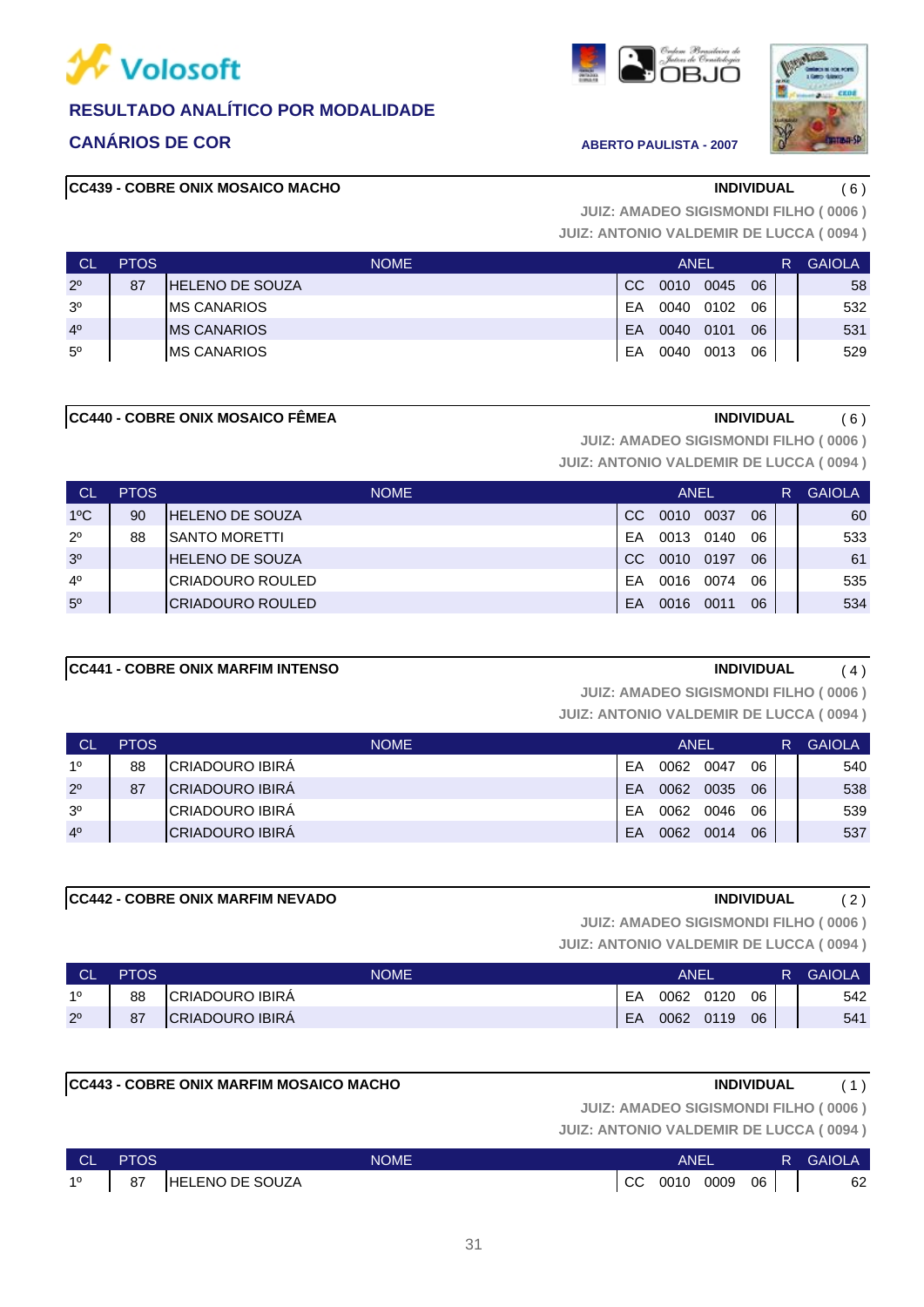





### **JUIZ: ANTONIO VALDEMIR DE LUCCA ( 0094 ) JUIZ: AMADEO SIGISMONDI FILHO ( 0006 ) CC444 - COBRE ONIX MARFIM MOSAICO FÊMEA INDIVIDUAL** ( 1 )

| <b>CL</b> | <b>PTOS</b> | NOME'                  |               | <b>ANEI</b> |      |    | R | <b>GAIOLA</b> |
|-----------|-------------|------------------------|---------------|-------------|------|----|---|---------------|
| 10        | 87          | <b>HELENO DE SOUZA</b> | <sub>CC</sub> | 0010        | 0061 | 06 |   | 63            |

| <b>CC453 - CANELA ONIX VERMELHO INTENSO</b> | <b>INDIVIDUAL</b> |  |
|---------------------------------------------|-------------------|--|
|                                             |                   |  |

**JUIZ: AMADEO SIGISMONDI FILHO ( 0006 )**

**JUIZ: ANTONIO VALDEMIR DE LUCCA ( 0094 )**

| <b>CL</b>   | <b>PTOS</b> | <b>NOME</b>     |    | ANEI |      |    | R | <b>GAIOLA</b> |
|-------------|-------------|-----------------|----|------|------|----|---|---------------|
| 10          | 89          | CRIADOURO IBIRA | EA | 0062 | 0043 | 06 |   | 544           |
| $2^{\circ}$ | 86          | CRIADOURO IBIRA | EA | 0062 | 0013 | 06 |   | 543           |

|  |  |  |  | <b>CC454 - CANELA ONIX VERMELHO NEVADO</b> |  |
|--|--|--|--|--------------------------------------------|--|
|--|--|--|--|--------------------------------------------|--|

**INDIVIDUAL** (1)

**JUIZ: AMADEO SIGISMONDI FILHO ( 0006 )**

**JUIZ: ANTONIO VALDEMIR DE LUCCA ( 0094 )**

| <b>CL</b>   | <b>PTOS</b> | NOME               | ANEL            |  | R GAIOLA |
|-------------|-------------|--------------------|-----------------|--|----------|
| $1^{\circ}$ |             | 87 CRIADOURO IBIRÁ | EA 0062 0042 06 |  | 545      |
|             |             |                    |                 |  |          |

#### **CC455 - CANELA ONIX VERMELHO MOSAICO MACHO INDIVIDUAL** ( 2 )

**JUIZ: AMADEO SIGISMONDI FILHO ( 0006 )**

**JUIZ: ANTONIO VALDEMIR DE LUCCA ( 0094 )**

| <b>CL</b>      | <b>PTOS</b> | <b>NOME</b>            |    | ANEI         |    | R. | <b>GAIOLA</b> |
|----------------|-------------|------------------------|----|--------------|----|----|---------------|
| 1 <sup>o</sup> | 88          | <b>HELENO DE SOUZA</b> |    | CC 0010 0950 | 06 |    | 64            |
| $2^{\circ}$    | 87          | <b>MS CANARIOS</b>     | EA | 0040 0131    | 06 |    | 546           |

### **CC456 - CANELA ONIX VERMELHO MOSAICO FÊMEA INDIVIDUAL** ( 5 )

**JUIZ: AMADEO SIGISMONDI FILHO ( 0006 )**

| <b>CL</b>      | <b>PTOS</b> | <b>NOME</b>             |               | ANEL |      |    | R | <b>GAIOLA</b> |
|----------------|-------------|-------------------------|---------------|------|------|----|---|---------------|
| 10             | 88          | <b>IMS CANARIOS</b>     | EA            | 0040 | 0074 | 06 |   | 549           |
| $2^{\circ}$    | 87          | <b>IHELENO DE SOUZA</b> | CC.           | 0010 | 0855 | 06 |   | 65            |
| 3 <sup>o</sup> |             | <b>IHELENO DE SOUZA</b> | <sub>CC</sub> | 0010 | 0999 | 06 |   | 66            |
| 4 <sup>0</sup> |             | <b>IMS CANARIOS</b>     | EA            | 0040 | 0073 | 06 |   | 548           |